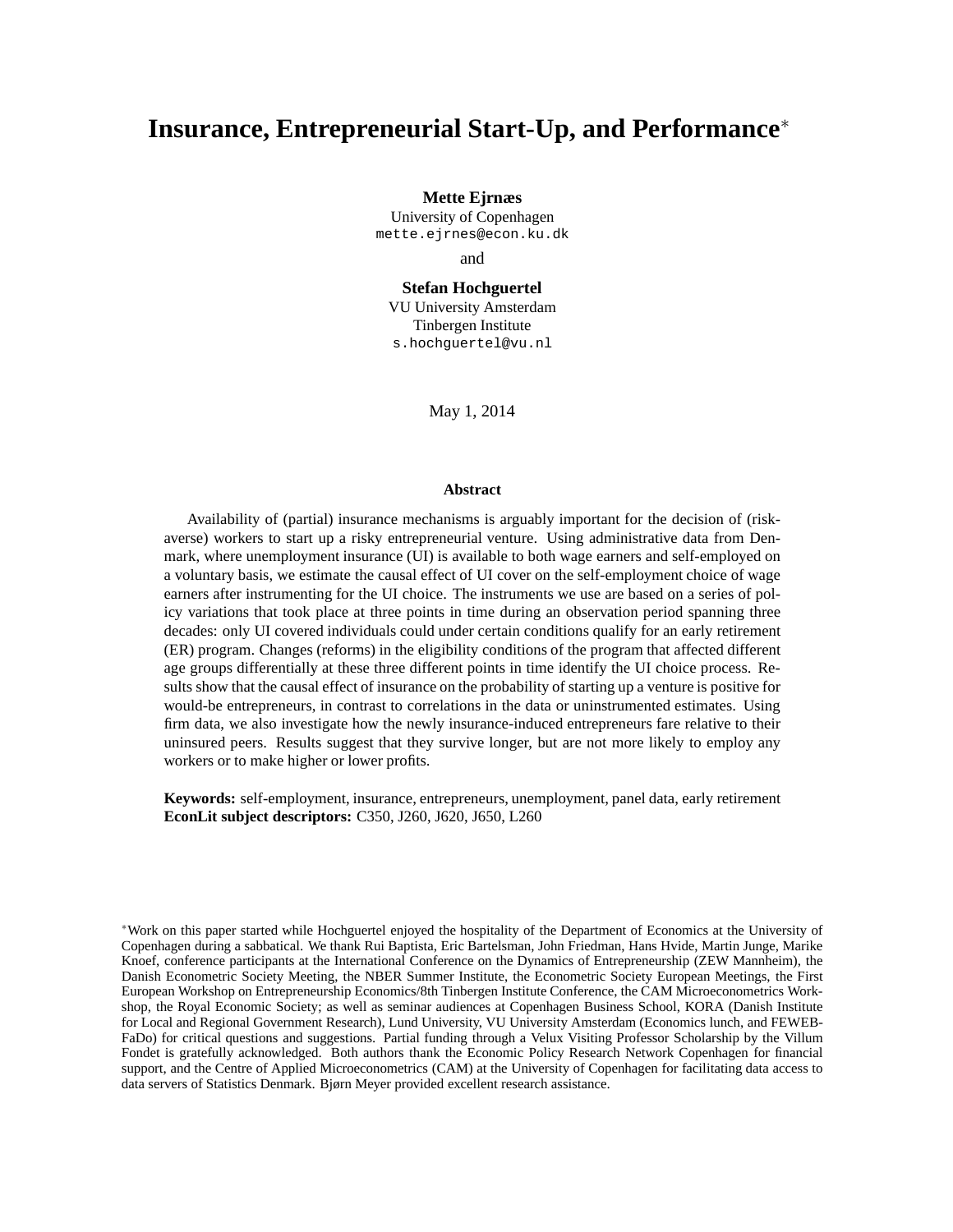<span id="page-1-0"></span>"

*. . . self-employed workers cannot, by definition, become unemployed and [. . . ] therefore have no need for unemployment protection. They are not bound by a contract of employment with another and if they terminate their own employment, it would seem to be a voluntary act. [. . . ] [Yet], a shrinking demand for the products or services of a self-employed worker may often leave him in about as difficult a position as an unemployed wage earner. [. . . ]*

[ILO \(1955,](#page-43-0) p. 50)

# **1 Introduction**

### **1.1 Insurance, Self-employed, and Entrepreneurs**

The possibility of failure is inherent in being an entrepreneur, and as the quote above suggests this may leave the unsuccessful business owner in a position as difficult as an unemployed wage earner. Such difficulties have been recognized by policy makers and providing the self-employed with better access to social insurance cover now ranks highly on the agenda (e.g., [European Parliament \(2014\)](#page-42-0)).

Economic literature strongly suggests that insurance provision encourages risk taking, in particular that workers may be induced to start a business that they otherwise would refrain from. Combined with the perception that small firms are important drivers of technological progress and employment growth, bringing about innovation in technical processes and marketable products, policies that encourage entrepreneurial risk taking through enabling access to or inducing take-up of insurance, may hence be seen as instrumental for societal dynamics and creation of welfare. On the other hand, inducing individuals to engage in activities that are of questionable ex ante quality just because they can afford to do so, is socially inefficient.

We show in this paper that income insurance provision can indeed causally lead to higher startup rates, without having detrimental repercussions for the average quality of new firms. Our evidence is from Denmark, where unemployment insurance (UI) is both voluntary and available to both wageearners and self-employed. Anyone can decide whether or not to become member of a (often industry specific) UI fund (insurance association). This allows us to compare workers that are insured with those that are not before they may transition into self-employment.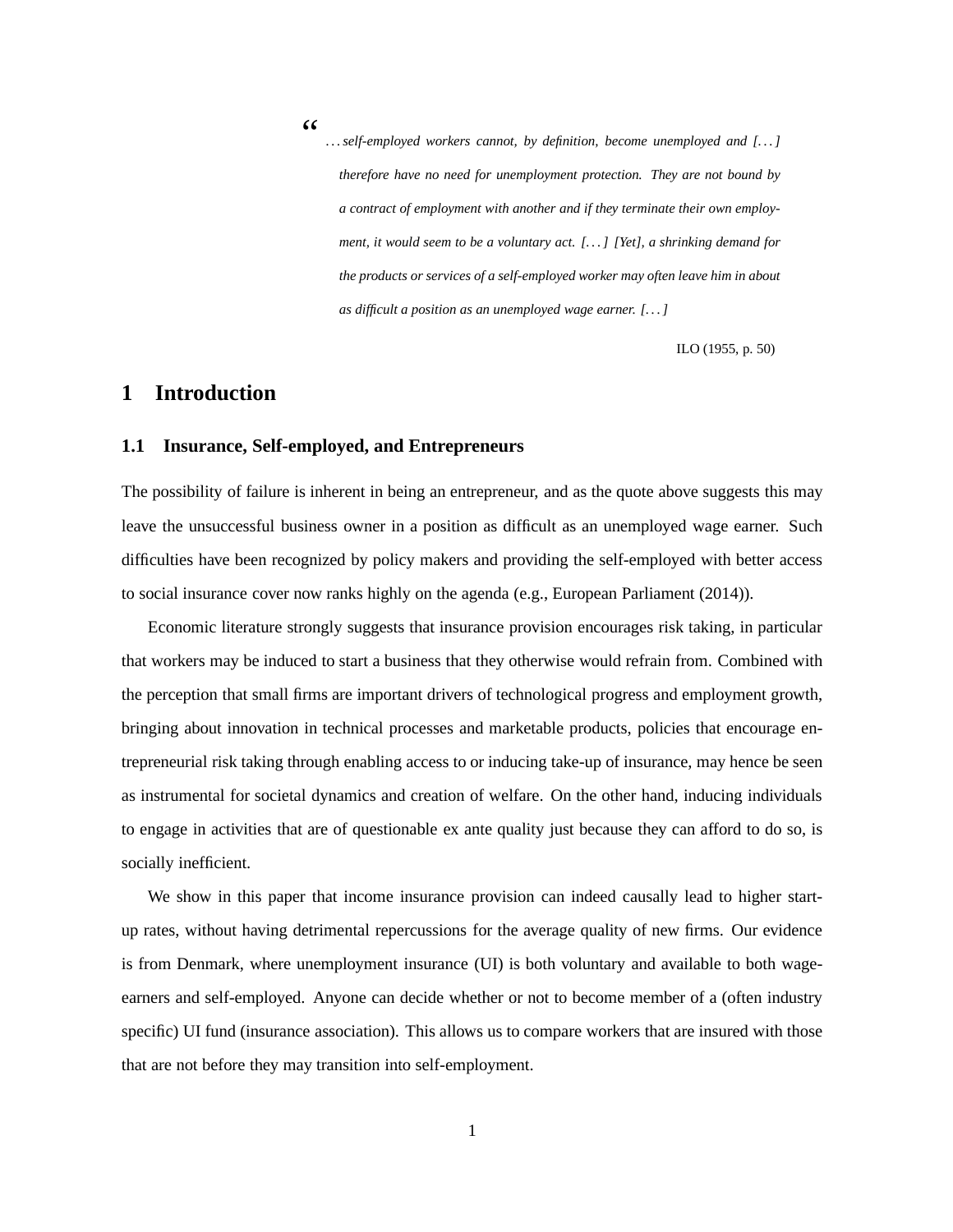Denmark's institutional make-up is remarkably neutral to employment mode: the self-employed are subject to the same (or very comparable) access rules, premiums, and benefit eligibility criteria as wage employed individuals. This fact offers a unique opportunity to study the effect of potential UI protection, since the insurance mechanism per se is not targeting or in any specific way supporting the self-employed or those that want to become self-employed. The voluntary aspect of the arrangement also counters an important economic argument against social insurance: no-one is forced to pay membership dues, so the insurance scheme will not interfere to first order with liquidity needs of cash-strapped would-be entrepreneurs.

### **1.2 Approach**

The question whether insurance is conducive to start-up is an important one to ask but not an easy one to answer. The main reason for the difficulty lies in the absence of formal insurance mechanisms and the lack of variation in the data. In Denmark, UI is formal insurance, that is, if the conditions for eligibility are fulfilled, benefits can be claimed. Since participation in the insurance scheme is voluntary, idiosyncratic variation in the data is observed in the Danish case.

The voluntary nature of UI implies, on the other hand, that there will be sorting effects within a heterogeneous population into insurance. These may create an endogeneity problem, in particular since tastes for insurance and entrepreneurship may be correlated. To instrument for the insurance choice, we exploit exogenous variation due to policy rules that induce insurance take-up.

Specifically, an early retirement (ER) program open only to members of UI funds provides the clue to our identification strategy. Program participants that wanted to keep the option of retiring early needed to enroll in the ER program (and thus insure themselves) far ahead of the ER period. For instance, in the period before the year 1992, 50 years was the latest enrollment age (or, threshold age) leading to ER benefit eligibility from age 60 on.

Figure [1](#page-46-0) shows the UI fund enrollment rate for workers aged 47 in 1992. To become eligible for ER  $_{FIG.1}$ when 60, a reform in 1992 demanded these people join the UI system immediately. The vertical jump illustrates the force of the UI enrollment incentive caused by the 1992 ER reform. Other cohorts faced different threshold ages, as we shall show.

Our data span the period from 1980 to 2009. In total, three reforms of the ER system were imple-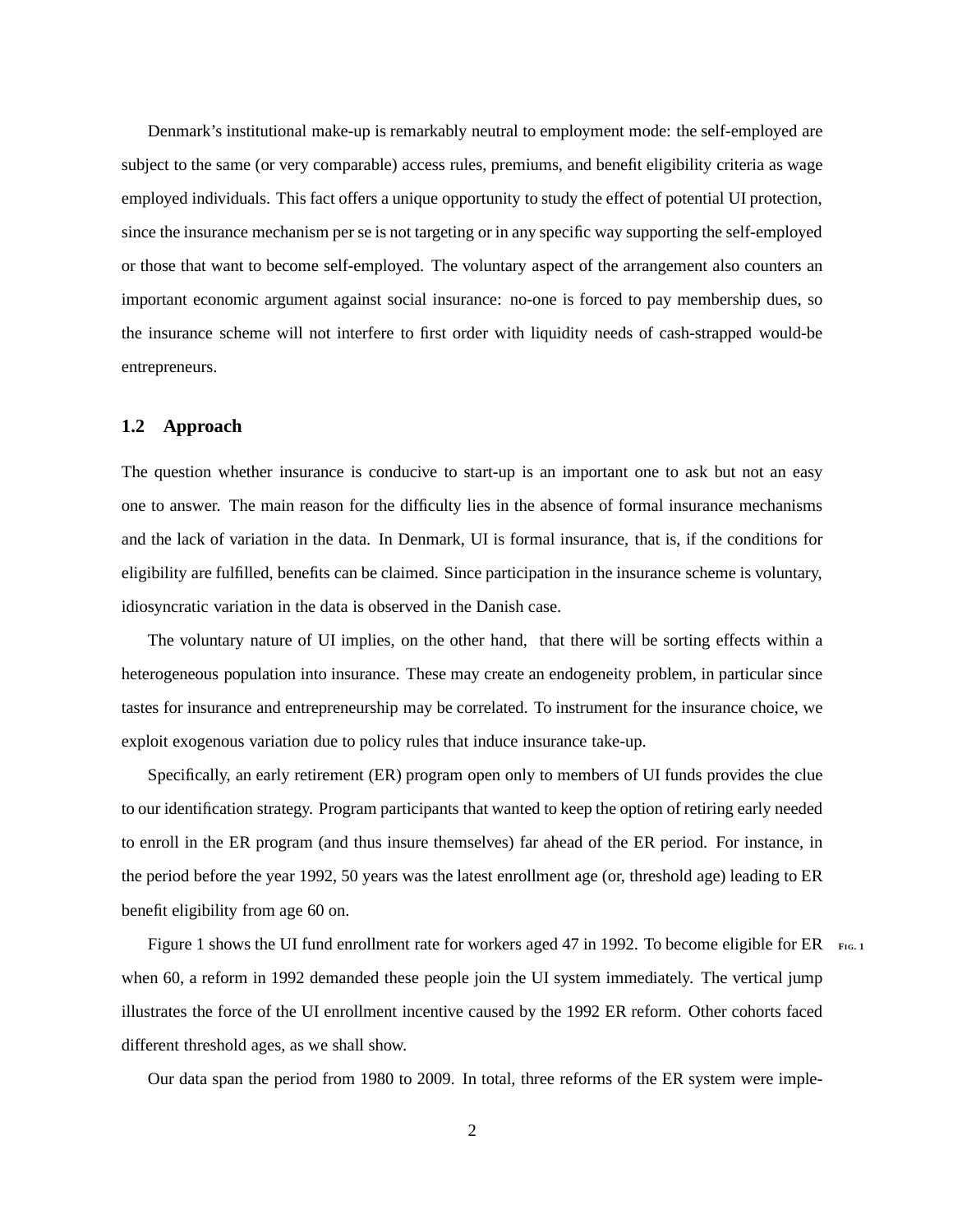mented (in 1992, 1999 and 2007/8), that reduced the ER eligibility age in three discrete steps from 50 to 32, with those cohorts that happened to be older than the reduced threshold age at the time of reform having to join UI funds immediately—and thus receiving unemployment insurance protection—in order to stay ER eligible.

Our study of the data suggests autonomous patterns in the age, time, or cohort dimensions that determine both UI enrollment and self-employment start-up. Therefore, using the changed ER incentives that affected different cohorts in different years differentially we retain a strong source of identification. We use the (series of reforms in the) ER eligbility rules as instruments for UI take-up in the first stage of an instrumental variables (IV) estimator that estimates the probability of transitioning from wageinto self-employment. We allow both insurance and self-employment entry choices to be affected by demographics, taste shifters, income and wealth. Importantly, we also allow for a very flexible way of incorporating age and period effects, and for individual fixed (FE) or random (RE) effects (in FE models, cohort effects are taken care of by the FE). Even though we identify a local average treatment effect (LATE), the estimate is obtained from very different strata of the population since our data covers a period of fully three decades, and several reforms were implemented over time priming different cohorts.

We condition the data on the population of prime aged Danish males outside agriculture, but impose no other constraints in terms of industry affiliation, occupation, firm characteristics or other observables. Raw data suggest an average year-on-year transition rate into self-employment of just under 1%. Insured workers have a 0.8% probability, and uninsured workers a 1.5% probability to enter self-employment.

The negative association between insurance and start-up survives (if muted) in a simple, uninstrumented self-employment transition regression, taking into account observed and unobserved heterogeneity. Using the ER reforms as orthogonal shifters for UI inflow, however, we measure a very strong and positive causal effect of insurance on start-up of 1.2-1.8 percentage points.

Our central estimate suggests that important parts of the endogeneity bias are transmitted through time-varying unobservables (for example, individual-specific unemployment risk or health shocks) that are not accounted for by classically perceived as 'fixed' parameters such as risk aversion or entrepreneurial ability.

This paper does not evaluate the effect of start-up subsidies for the unemployed. Hence, we do not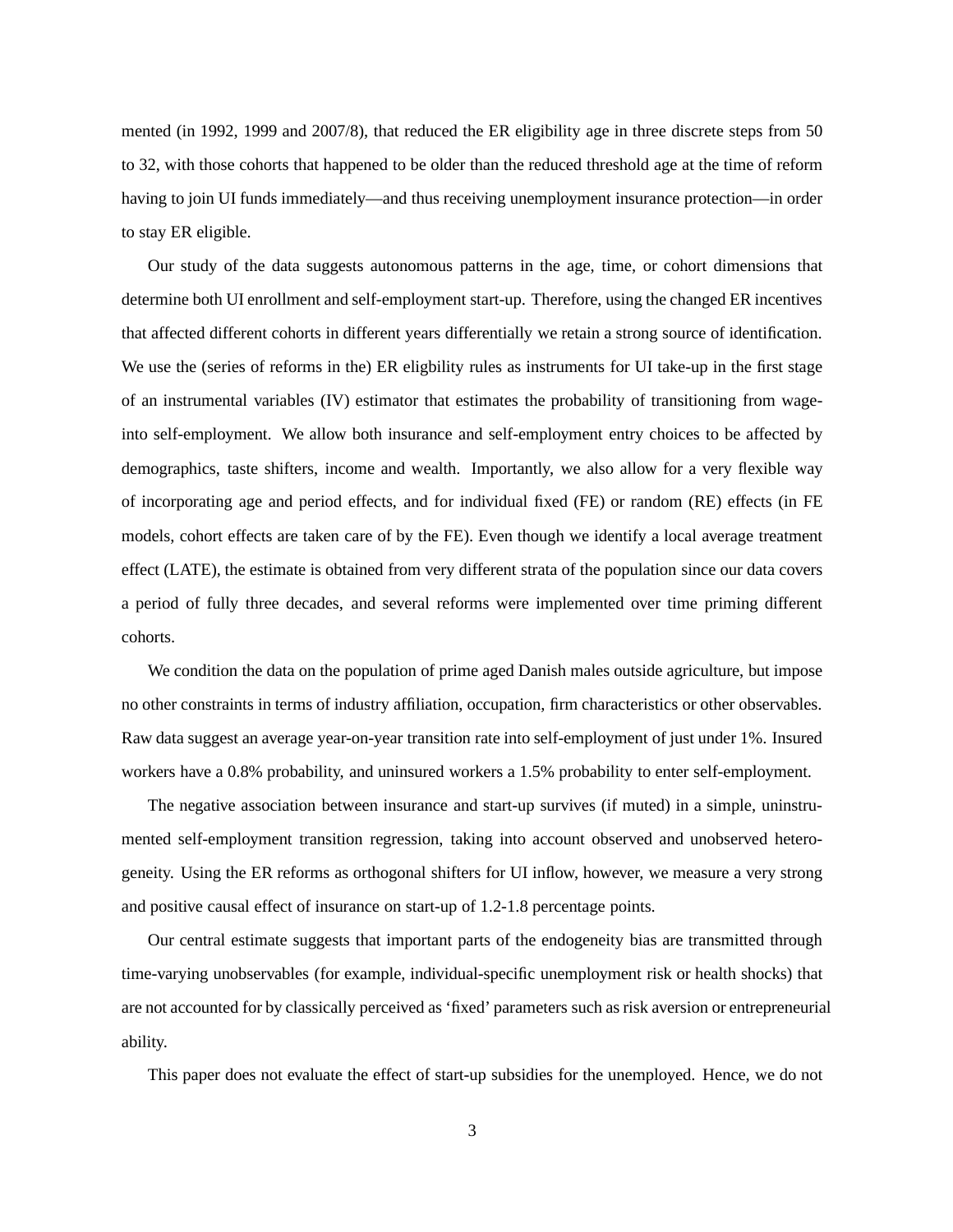<span id="page-4-1"></span>include in our analysis individuals that are initially unemployed.<sup>[1](#page-4-0)</sup> Our paper instead exploits the levelplaying field UI design for workers that may or may not choose to become self-employed as there are no occupation-specific incentives or disincentives to take up insurance; conversely, there are no (large) UI-specific aspects that favor or disfavor self-employment over wage employment. Among the many sensitivity checks that we perform, however, is an exclusion of workers from the sample that may have been threatened with layoff due to imminent firm closure. As we find no difference in causal effect estimates, we conclude that we find a genuine impact of insurance on workers that are free to choose their employment mode.

We then investigate in separate analyses the mid-term success of new entrepreneurs that were induced to take up insurance. The focus on performance is important when evaluating the success of policies that promote business creation. We consider a broad range of outcomes, from survival as selfemployed three and five years ahead, to future employment creation, profit generation as well as a range of other financial performance measures. Uninstrumented results show that insured entrepreneurs are more likely to survive as self-employed, but generate less profits compared to insured entrepreneurs. The important lesson that the data teaches us, however, is that there is no evidence that the causally insurance-induced entrepreneurs are any different (not better, and not worse) in terms of economic performance than others. We conclude that insurance 'opens the door' to entrepreneurship. Gauging the total effect of UI on start-up from a reduced form model we find a lower bound of nearly 5% over the entire 30 year observation period. The UI system may have additional effects lasting beyond the startup phase—the monotonicity in UI enrollment that is partly induced by the ER incentive keeps people insured and may keep people in self-employment for the rest of their working lives.

# **1.3 Insurance Mechanisms in the Literature**

The evidence of an ex ante effect of insurance on start-up comes primarily from two insurance mechanisms studied with data from the United States: the possibility of a fresh start in bankruptcy legislation, and the removal of job-lock disincentives in health insurance. There is no direct empirical evidence, as far as we know, on the UI margin, since in most countries UI is either not available at all to the self-

<span id="page-4-0"></span><sup>&</sup>lt;sup>1</sup>Denmark has, as other countries, specific start-up schemes for unemployed former workers. A French scheme is described and evaluated in [Hombert et al. \(2013\)](#page-43-1). For Norway, [Røed and Skogstrøm](#page-44-0) [\(2013](#page-44-0)) evaluate the effect of changing UI benefit duration on transitions out of unemployment to either employment or self-employment.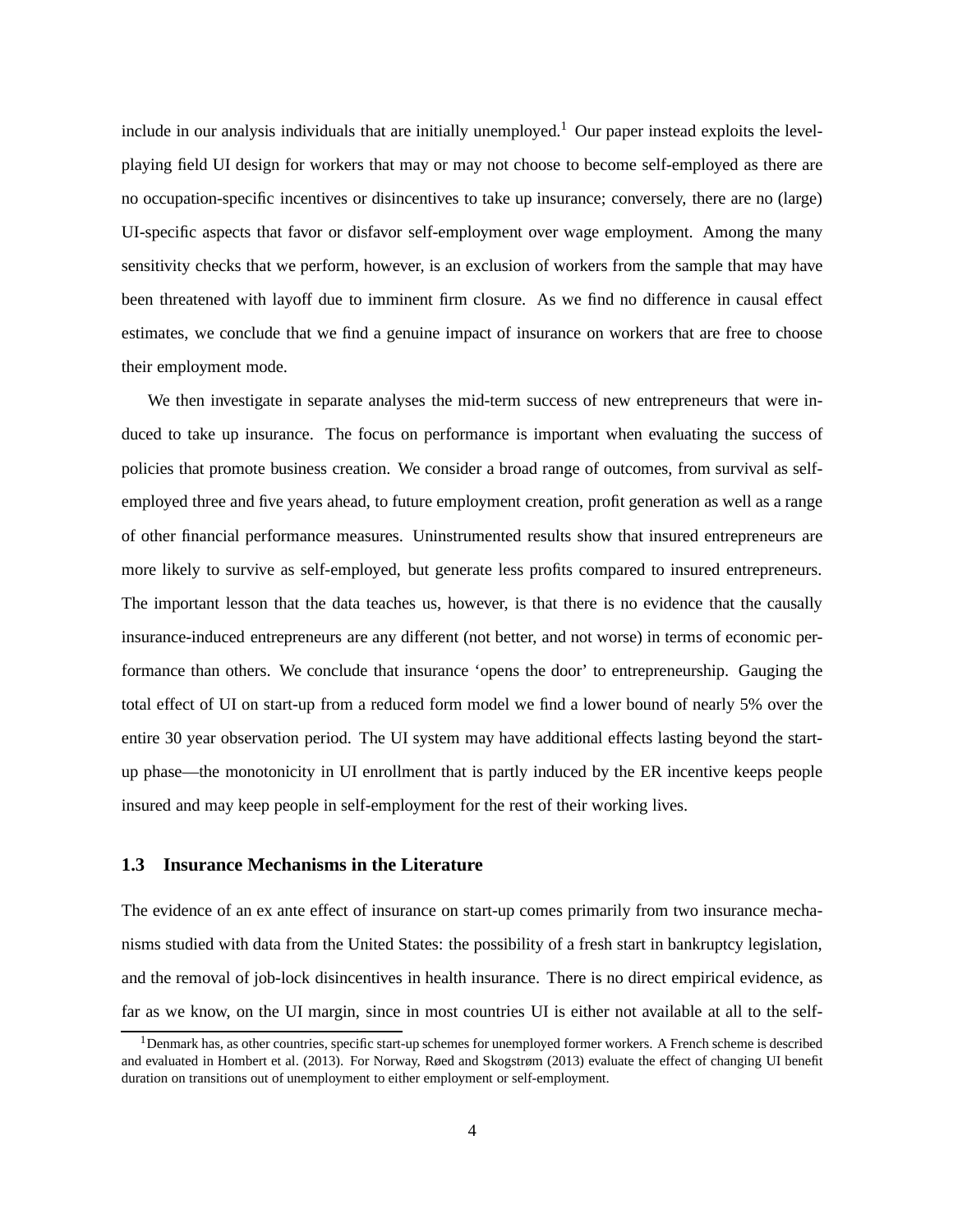<span id="page-5-1"></span>employed, or it is available to all by way of compulsory insurance, not offering interesting variation for the population of potential start-ups.[2](#page-5-0)

Bankruptcy protection becomes relevant when the bankruptcy code allows the proprietor of a failed firm to keep some assets after debt discharge. The law provides partial insurance by making possible a 'fresh start'. This is the case for Chapter-7 bankruptcy filings in the United States, and the variation in observational data comes about by asset exemption-levels being state-specific. Such variation has been exploited in empirical work [\(Fan and White](#page-42-1), [2003](#page-42-1)). In addition, the 2005 reform of the US bankruptcy code changed a number of provisions at the federal level, making debt discharge more cumbersome, and leading to increased prevalence of firms with limited liability status [\(Paik, 2013](#page-44-1)). A number of recent studies such as [Primo and Green](#page-44-2) [\(2011](#page-44-2)), [Lee et al.](#page-43-2) [\(2011](#page-43-2)), or [Jia \(2011\)](#page-43-3) looks at how cross-country or cross-state variation in bankruptcy laws affects the proportion of self-employed in the labor force. In summary, leniency begets entrepreneurship. Note, however, that higher exemption levels may be associated with higher default rates, driving up interest rates and thus hindering start-up investments, or resulting in lenders rationing the borrowers (Berkowitz [and White, 2004;](#page-41-0) [Meh and Terajima, 2008;](#page-44-3) [Akyol and Athreya](#page-41-1), [2011\)](#page-41-1).

The other main insurance-related mechanism discussed in the literature concerns the cost of health insurance. [Gruber and Poterba](#page-43-4) [\(1994](#page-43-4)) document substantial variation in health insurance coverage rates among the self-employed in the United States. They estimate a price effect from a tax-subsidy on health insurance demand using the 1986 Tax Reform Act (TRA86) variation. Following [Madrian \(1994](#page-44-4)), a number of papers investigates the idea that losing access to employer-sponsored health insurance keeps people from moving from wage to self-employment (job lock). [Velamuri \(2012\)](#page-45-0) uses the introduction of the TRA86 fiscal deductibility of private health insurance premiums to study the impact on the fraction of self-employed women with data from the US Current Population Survey (CPS). She finds that single women and married women who are not covered by their spouses' insurance are more likely to be selfemployed after the tax subsidy was introduced compared to married women covered by their partner. [Gumus and Regan](#page-43-5) [\(2009](#page-43-5)) study the effect of a series of changes in the TRA86 tax subsidy on healthinsurance take-up and self-employment entry (and exit). They find a small significant effect on entry

<span id="page-5-0"></span> $2$ [Giannetti and Joensen \(2013\)](#page-42-2), using similar data to ours, look at the intensive margin of varying the UI benefit level on start-up. Their focus is on the intention-to-treat effect that abstracts from modeling the insurance choice.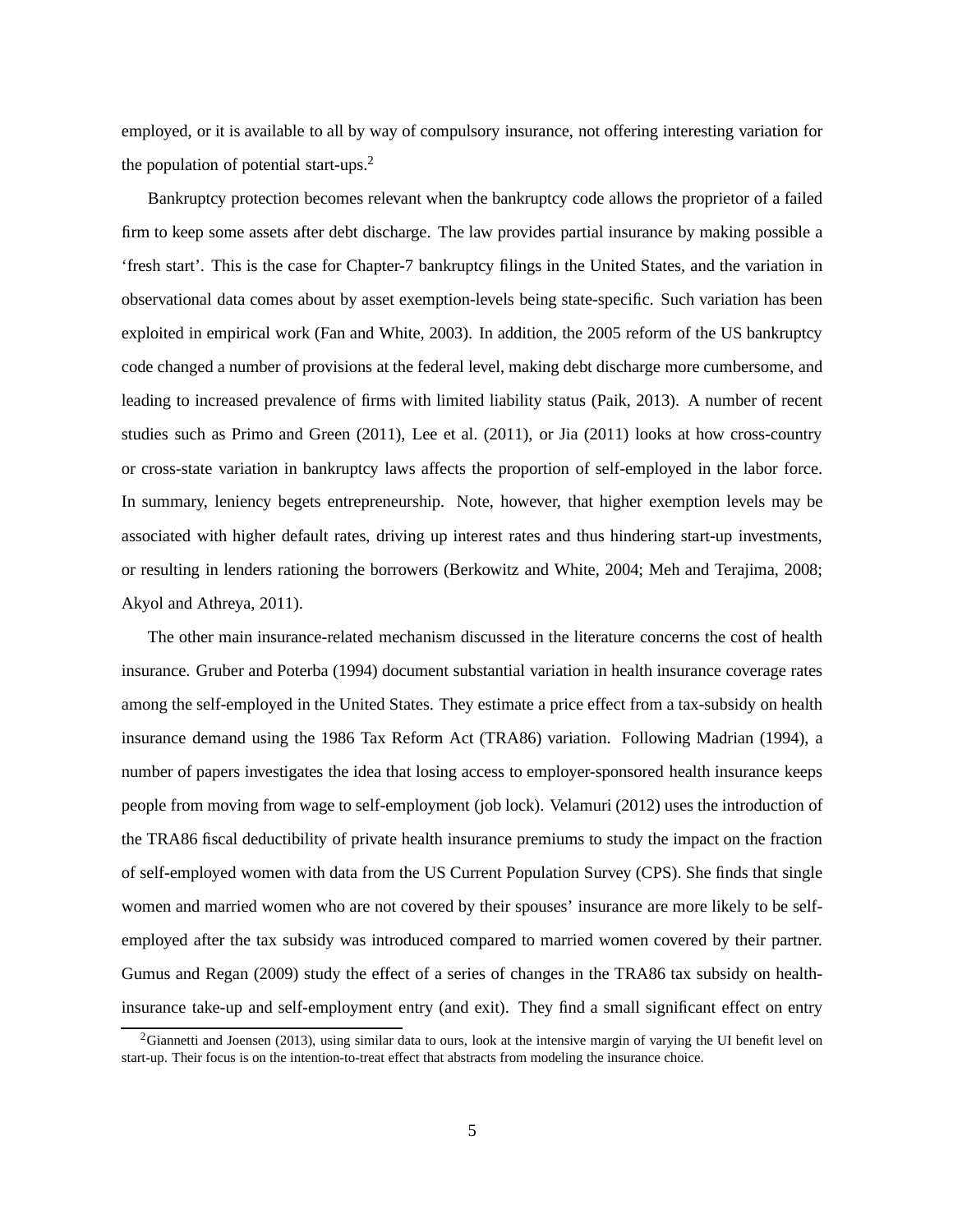<span id="page-6-1"></span>with CPS data. [Heim and Lurie](#page-43-6) [\(2010](#page-43-6)) likewise study the effect of the increase in deductibility, but use US tax return data, finding significant effects on both entry and exit. [Heim and Lurie \(2013\)](#page-43-7) use the same data and extend the analysis to take into account between-state variation with respect to health insurance regulation. Lightly-regulated states show highest responses. [Fairlie et al.](#page-42-3) [\(2011](#page-42-3)) instead use a regression-discontinuity approach that distinguishes between those entering self-employment before and after the critical age of 65, from which on universal Medicare coverage leads to within-sample variation in insurance status. The authors find a significant treatment effect. [DeCicca \(2010\)](#page-42-4) uses a reform of health insurance in New Jersey in 1993 that made it easier for self-employed to be covered by health insurance. He finds an increasing fraction of self-employed in New Jersey relative to other states. Health insurance cost thus determine occupational choice, although the insurance effect is indirect as health insurance does not insure entrepreneurial risk, but at most a correlated background risk.

### **1.4 Contribution**

Our paper contributes to the literature in various important ways. First, we consider a formal (partial) insurance mechanism that is of first-order importance to the income generation process of small business owners. There are not many such programs available that one can think of. We suspect that risk averse would-be entrepreneurs will, in the absence of such formal mechanisms, resort to informal ways to self-insure, and surmise that those effects will be harder to identify empirically.<sup>[3](#page-6-0)</sup> Second, we use micro panel data that cover the entire population of a country and are thus able to precisely measure effects on small transition probabilities that are associated with overwhelming heterogeneity. Third, we have a large array of variables at our disposal that we are able to use as controls, among which measures of wealth, industry, labor market history, and health (sickness benefit receipts), all of which belong to the set of time-varying factors that determine choices. Fourth, and most importantly, we can determine the causal effect of insurance on start-up using idiosyncratic variation in insurance status, and hence control the insurance choice. Many papers in the literature analyze self-employment rates or self-employment entry in reduced-form settings that cannot distinguish directly between the insured and the uninsured, or that treat insurance status as exogenous (such as with exogenous location choice when studying the between-

<span id="page-6-0"></span> $3$ This is in fact what we find. In our specifications, we allow for competing informal sources of self-insurance through prior accumulated wealth and through spouse's unused earnings potential. Neither channel is very strong.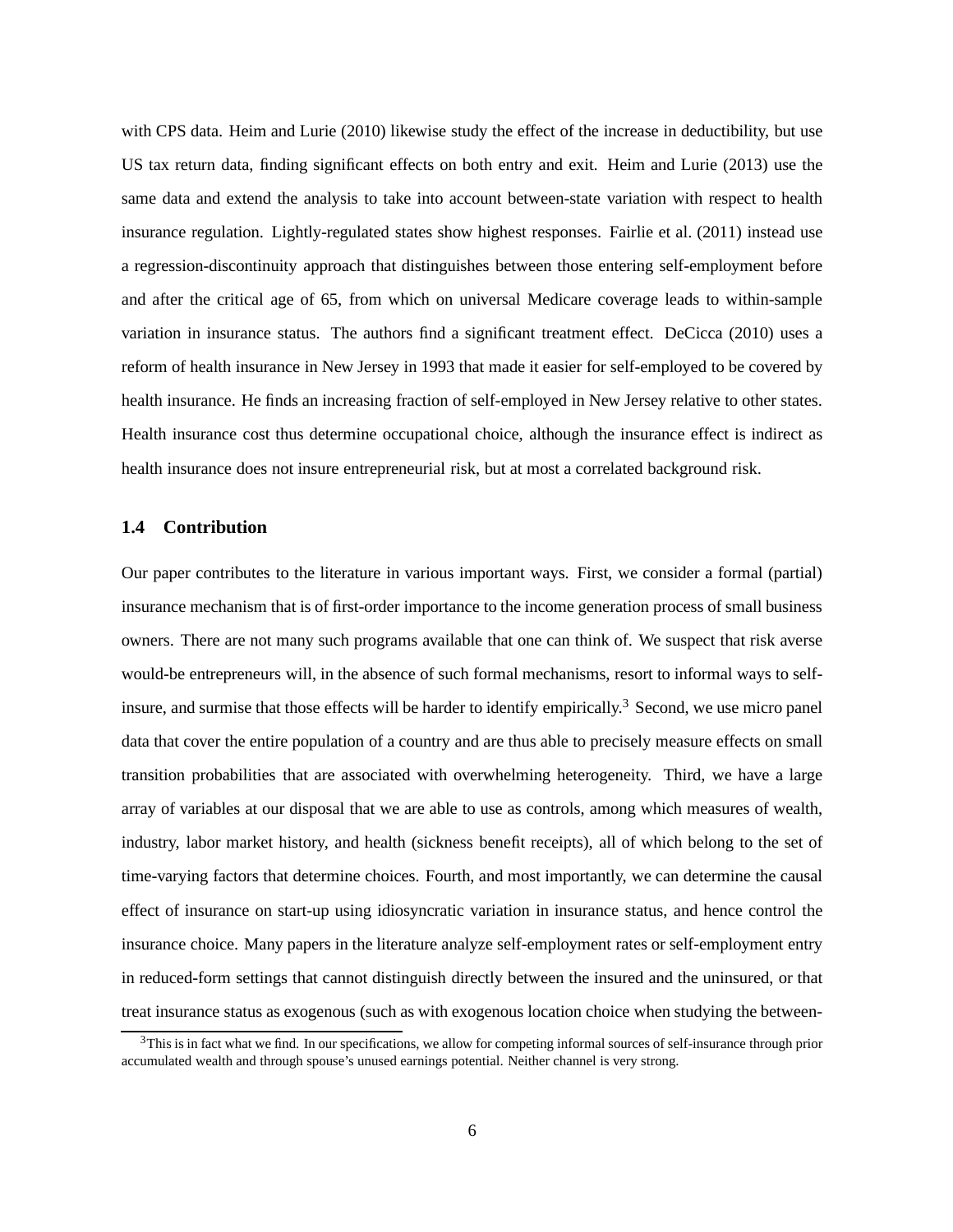<span id="page-7-3"></span>state variation in bankruptcy protection). Using the policy variations induced by three major reforms we are able to construct six exogenous instruments that shift insurance without having first-order effects on the entrepeneurial start-up decision. Fifth, our paper is one of the first to look at post-transition outcomes. While the bankruptcy and health insurance literatures identify an insurance mechanism, they are largely silent on characterizing the performance of the treatment group.[4](#page-7-0)

The rest of the paper is organized as follows: Section [2](#page-7-1) sketches relevant institutional settings that are important for an understanding of the generation of the data and our empirical identification strategy. Section [3](#page-14-0) introduces a simple model of occupational and insurance choice. Section [4](#page-20-0) sketches details of our empirical approach. Section [5](#page-24-0) presents the data we use along with descriptives illuminating salient patterns and trends. Section [6](#page-26-0) presents empirical estimation results. Section [7](#page-38-0) provides brief conclusions.

# <span id="page-7-1"></span>**2 Institutions**

In this section we provide a short description of the legal and institutional setting for Danish entrepreneurs. We cover the period 1980-2009 and focus in particular on the income insurance aspects for entrepreneurs. We shall also explain in some detail the early retirement (ER) system, which is integrated into the unemployment insurance (UI) system. There were important reforms in ER eligibility rules—we exploit these in our empirical approach.<sup>[5](#page-7-2)</sup>

<span id="page-7-0"></span><sup>4</sup>There are related papers that look at post-reform outcomes or outcomes in relation to institutional variation in slightly different contexts. [Hombert et al. \(2013](#page-43-1)) study the case where unemployed former workers would retain their entitlements to UI benefits if their start-up venture failed. They compare industry groups according to pre-reform prevalence of soleproprietorship. They then compare outcome measures post-reform and post start-up. [Røed and Skogstrøm \(2013\)](#page-44-0) study transitions from unemployment to self-employment and compare incomes after one year. [Cerqueiro and Penas \(2011\)](#page-42-5) study the effect of across-state variation in bankruptcy protection (i.e., the intensive margin of insurance) on the financing structure of firms (own capital v bank credit), firm growth rate (employees and revenues) and on exits. Other types of government intervention conducive or detrimental to start-up have been investigated and identified as causal mechanism for business creati[on and performance. Among those feature zoning laws](#page-43-8) [\(Bertrand and Kramarz](#page-41-2)[,](#page-43-8) [2002](#page-41-2)[\), banking regulations \(](#page-43-8)Kerr and Nanda, [2009](#page-43-8)), or administrative procedures [\(Branstetter et al., 2013](#page-41-3)), and their implications for employment outcomes have been investigated.

<span id="page-7-2"></span> $5$ This [section draws on](#page-44-5) [Ejrnæs and Hochguertel \(2013](#page-42-6)[\),](#page-44-5) [Economic Council](#page-42-7)[\(2011,](#page-42-7) [p. 176–177, Box II\) and](#page-44-5) Pedersen and Huulgaard [\(2007\)](#page-44-5) .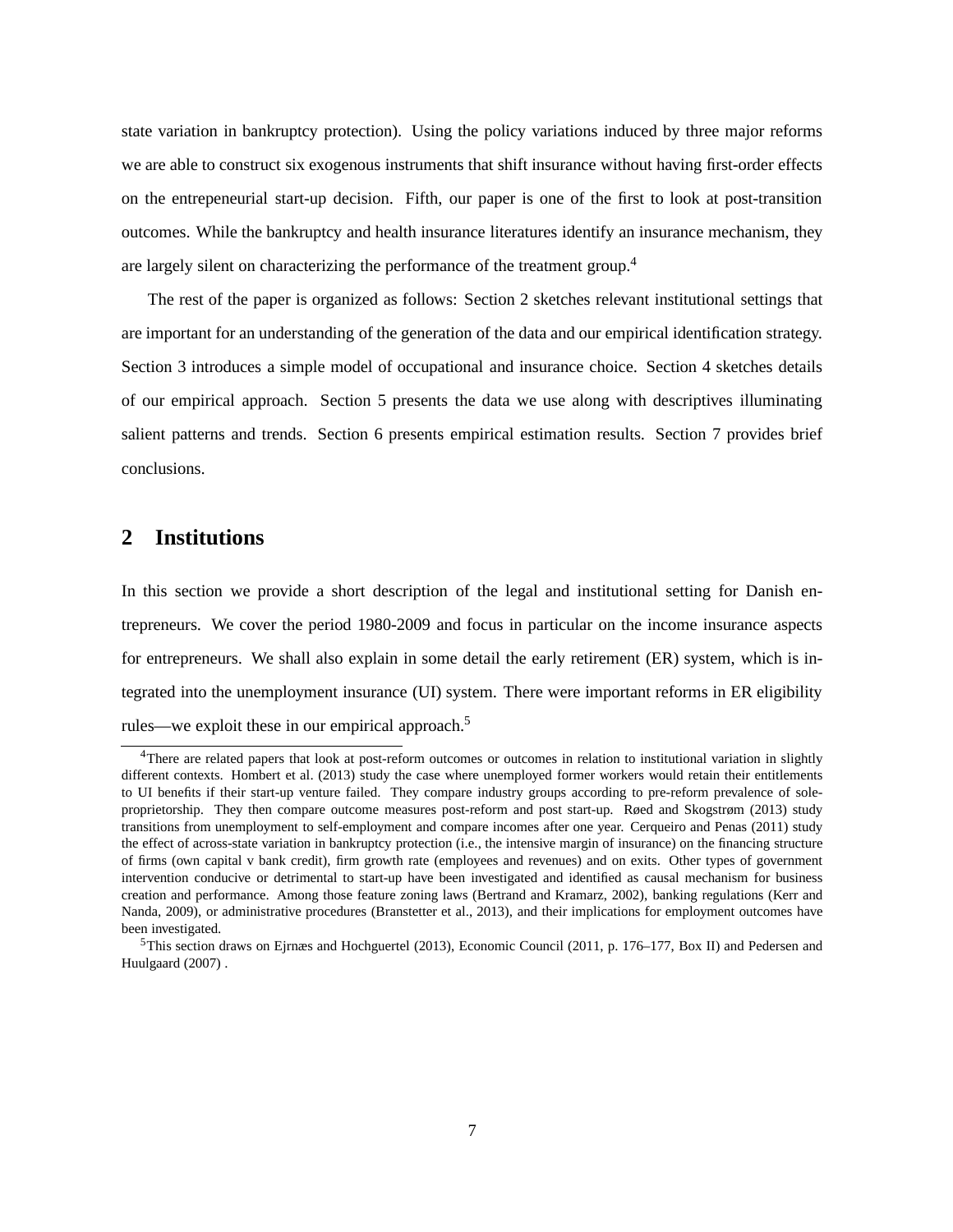### <span id="page-8-1"></span>**2.1 Insurance Mechanisms**

Starting up involves substantial risks borne by the individual entrepreneur. In Denmark, most of the self-employed run small unincorporated firms in sole proprietorship and 90% of all firms have less than 10 employees (in 1999). Among newly started firms about half survive the first three years and more than half of those who go bankrupt do not have any employees (see [Statistics Denmark](#page-45-1), [2009](#page-45-1), [2010\)](#page-45-2).

Self-employed entrepreneurs are protected by two main institutional income insurance mechanisms: bankruptcy proceedings and unemployment insurance. There are two types of proceedings in which the bankruptcy law foresees: those extending to corporate liabilities, and those intended for personal liabilities including debt of unincorporated businesses. The latter protection was included in the Bankruptcy Reform Act of 1984, making discharge of some part of debt possible for small firms, but typically involving a repayment plan out of income for the remainder of non-discharged debt. We argue, however, that bankruptcy proceedings are not of first-order importance for the majority of self-employed entrepreneurs in Denmark, unlike in the United States. [Armour and Cumming](#page-41-4) [\(2008](#page-41-4)) list the various provisions of a number of bankruptcy acts in international comparison and show that the Danish legislation is substantially less forgiving than the US bankruptcy act. Unlike in the United States where insolvency is not a necessary condition for bankruptcy and debt discharge, filing for bankruptcy in Denmark is tied to being "hopelessly indebted and [. . . ] the proceedings [being] warranted by the circumstances of the debtor" [\(Alexopoulos and Domowitz](#page-41-5), [1998](#page-41-5)). Out-of-court settlements are subject to rules and discretionary negotiation outcomes. Typically, taking this route is associated with considerable delays. Thus, bankruptcy, insolvency, and debt restructuring will apply only in the minority of cases where a self-employed person terminates his business. In many cases, decreasing or non-positive profits will be reason enough to close shop, without being insolvent.

The main income insurance provided in Denmark is the unemployment insurance system. Denmark is one of the very few countries where unemployment insurance is voluntary and where, quite uniquely, also the self-employed can insure themselves along with wage employed workers [\(Schoukens, 2000\)](#page-44-6).[6](#page-8-0) Comparing the number of registered firm bankruptcies (including the corporate ones) with the number of self-employed that subsequently register as unemployed, shows that the latter figure exceeds the former

<span id="page-8-0"></span><sup>6</sup>Sweden and Finland are the other examples mentioned in [Parsons et al.](#page-44-7) [\(2003](#page-44-7)).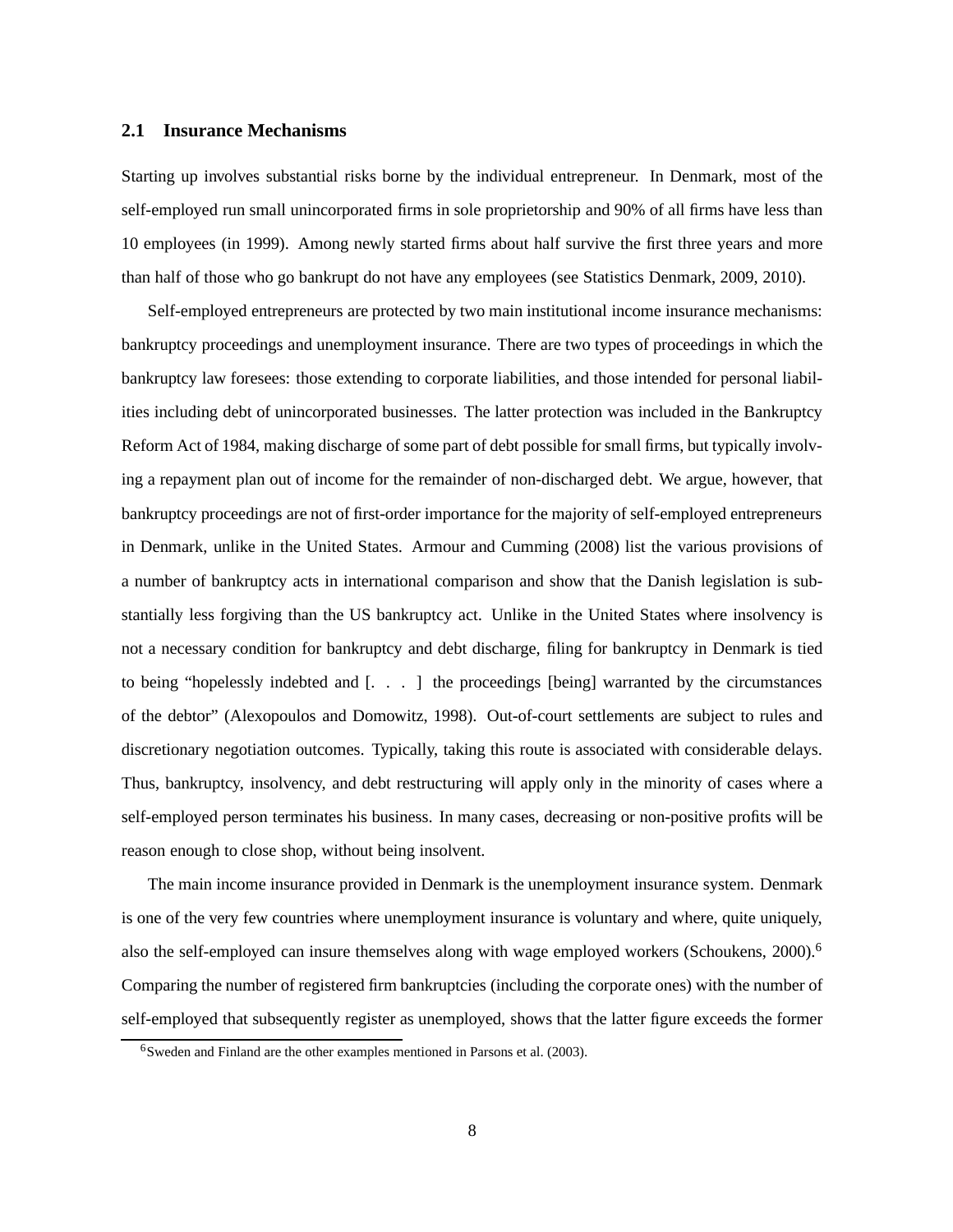<span id="page-9-5"></span>by 50% on average.<sup>[7](#page-9-0)</sup>

The insurance system is organized around about 35 private, industry/occupation-specific UI funds.<sup>[8](#page-9-1)</sup> A typical UI fund is a not-for-profit organization without selection restrictions for applicant members. UI funds finance UI benefits through membership fees, payroll taxes and government subsidies.<sup>[9](#page-9-2)</sup> There are mainly two funds that focus on the self-employed, DANA and ASE. The funds are free (within legal limits) to determine regulation of benefit entitlements, although there tends to be close alignment between funds. The eligibility rules as well as level and potential duration of benefits are in general the same for wage earners and self-employed, although there are small differences. Wage earners are allowed to insure themselves either as full-time workers or part time workers, whereas self-employeds' insurance status is restricted to always being full-time. To illustrate, according to ASE regulations, the self-employed entrepreneurs can file for UI benefits in cases where all of the following conditions apply:[10](#page-9-3)

- the UI fund membership has lasted for at least 12 months
- the applicant has worked at least 52 weeks full-time during the past 3 years; both work as a wage earner or work as a self-employed can be counted in for the  $52$  weeks<sup>[11](#page-9-4)</sup>
- the applicant enrolls with the public job center from the first day of unemployment
- the applicant is willing to take on any job as a wage employee; the benefit recipient must perform active job search while receiving compensation
- the business is sold, liquidated, or leased (mutually irrevocably for a period of at least five years).

The self-employed may also temporarily suspend their business and register as unemployed upon experiencing an extraordinary event, such as fire. In such cases, the event must be beyond control of

<span id="page-9-0"></span><sup>&</sup>lt;sup>7</sup>See [Ejrnæs and Hochguertel \(2013](#page-42-6)). Numbers exclude the agricultural sector.

<span id="page-9-1"></span> $8$ The number of UI funds that we count in our data varied over the period from 58 in 1980 to 30 in 2006. In what follows, we shall interchangeably speak of UI fund membership and being insured.

<span id="page-9-2"></span> $9$ [Lentz \(2009](#page-44-8)) reports that the average worker pays about 1/3 of the actual premium, the rest being subsidies. The insensitivity of premiums to the quality of the pool of insurees and the high subsidization rate mitigate pricing effects of adverse selection.

<sup>10</sup>The rules applied until 2009 and may have changed since.

<span id="page-9-4"></span><span id="page-9-3"></span><sup>&</sup>lt;sup>11</sup>This rule has changed during our sampling period. The period used to be 6 months within the last 3 years.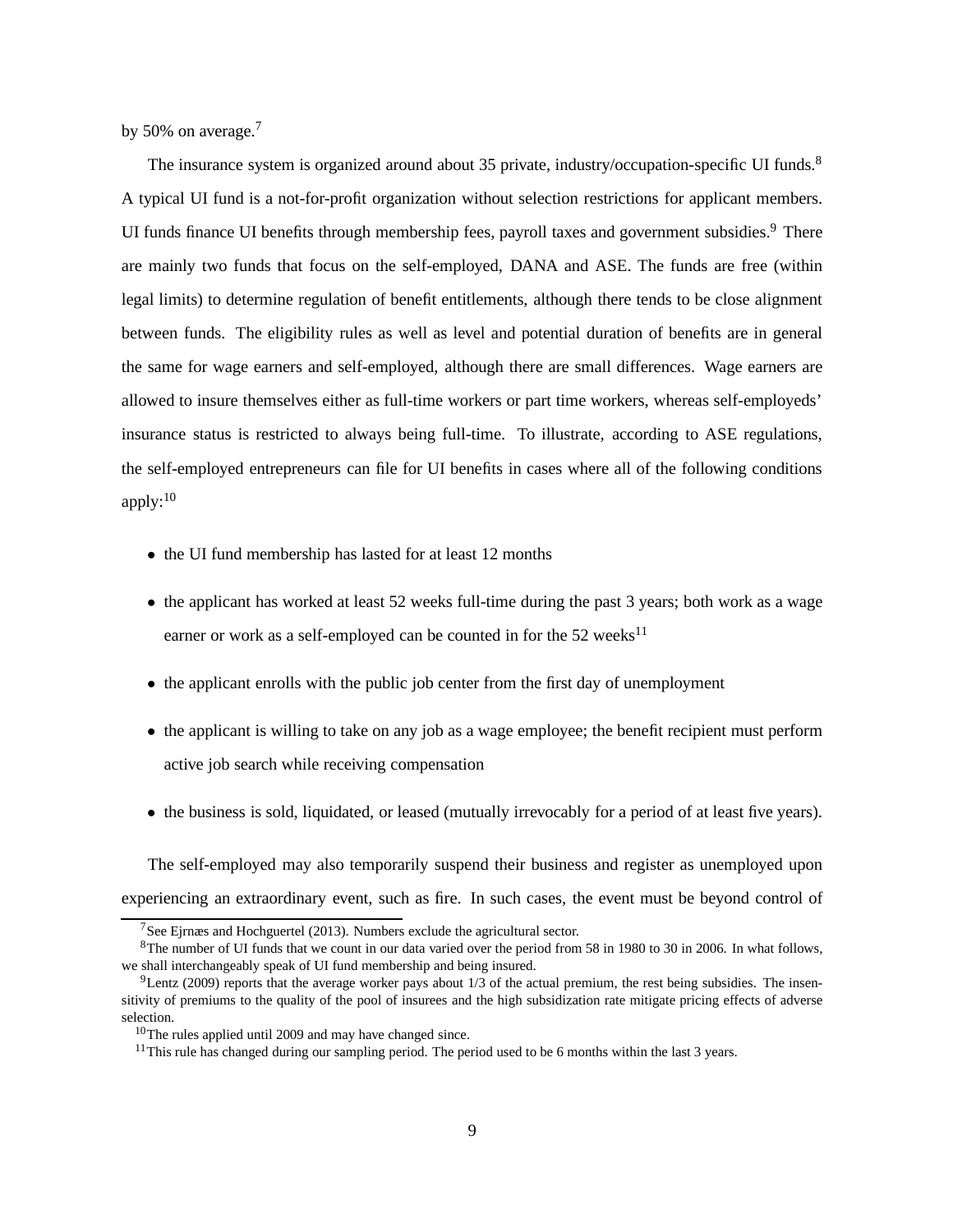<span id="page-10-2"></span>the self-employed and excludes ordinary industry risk. The idea is to insure idiosyncratic exogenous shocks. Incomes must have been critically exhausted.

Benefit duration can be characterized as generous in international comparison: This used to be 84 months until 1996, when it was reduced to 60 months; during the 1990s there have been changes also to include activation programs with mandatory participation that starts within 12 months of first [registration. In 19](#page-44-7)98 the duration was further reduced from 60 months to 48 months.

Parsons et al. [\(2003\)](#page-44-7) report for the year 1995 that the contribution paid by an individual amounted to about 3,600 DKK for a wage employed worker and to about 4,000 DKK for a self-employed person. These figures exclude administration costs, which can vary substantially across UI funds. The contribution is independent of earnings. For one of the large UI funds for self-employed (ASE) the contribution amounts to about 2.5 percent of the benefit.

For workers the benefit level is 90% of previous earnings subject to a floor and a ceiling. For selfemployed the amount of the UI benefit is a function of an average of profits of the two best performing annual financial reports within the last five financial years during which the applicant was UI fund member.<sup>[12](#page-10-0)</sup> The parameters of that function are set centrally and are not at the discretion of the individual fund: the benefit rate equals 90% of the average profit (excluding interests, including depreciations and labor market contribution), bracketed by a ceiling and a floor. The ceiling/floor correspond to that for workers.<sup>[13](#page-10-1)</sup> In the data, the majority (about three in five) of self-employed would face potential benefits corresponding to the ceiling, and much of the rest (about one in three) would see potential benefits corresponding to the floor.

Jobless persons not covered by UI fund benefits, including those who have exhausted the maximum benefit period, can receive social assistance. The social assistance depends on spousal income and individual circumstances, but is for the vast majority considerably lower than the UI benefit. To receive social assistance the requirements are that the person is registered as unemployed and is actively searching for a job. Municipalities can, however, coerce recipients to work in public sector jobs.

The voluntary nature of the UI insurance leads people to enroll when they expect to need protection

<span id="page-10-0"></span> $12$ For those who have been self-employed less than three years the benefit is calculated on the basis of the last earnings as wage earner.

<span id="page-10-1"></span><sup>&</sup>lt;sup>13</sup>The ceiling amounted to a gross income of about 135,000 DKK p.a. in 1996, 173,000 DKK p.a. in 2006. 1000 DKK  $\approx$ 134 Euro. The floor amounts to 82% of the ceiling, and is essentially due to minimum wage regulation that applies for wage employed (thus, about 142.000 DKK p.a. in 2006). For temporary suspensions, the benefit rate equals 80% of the ceiling.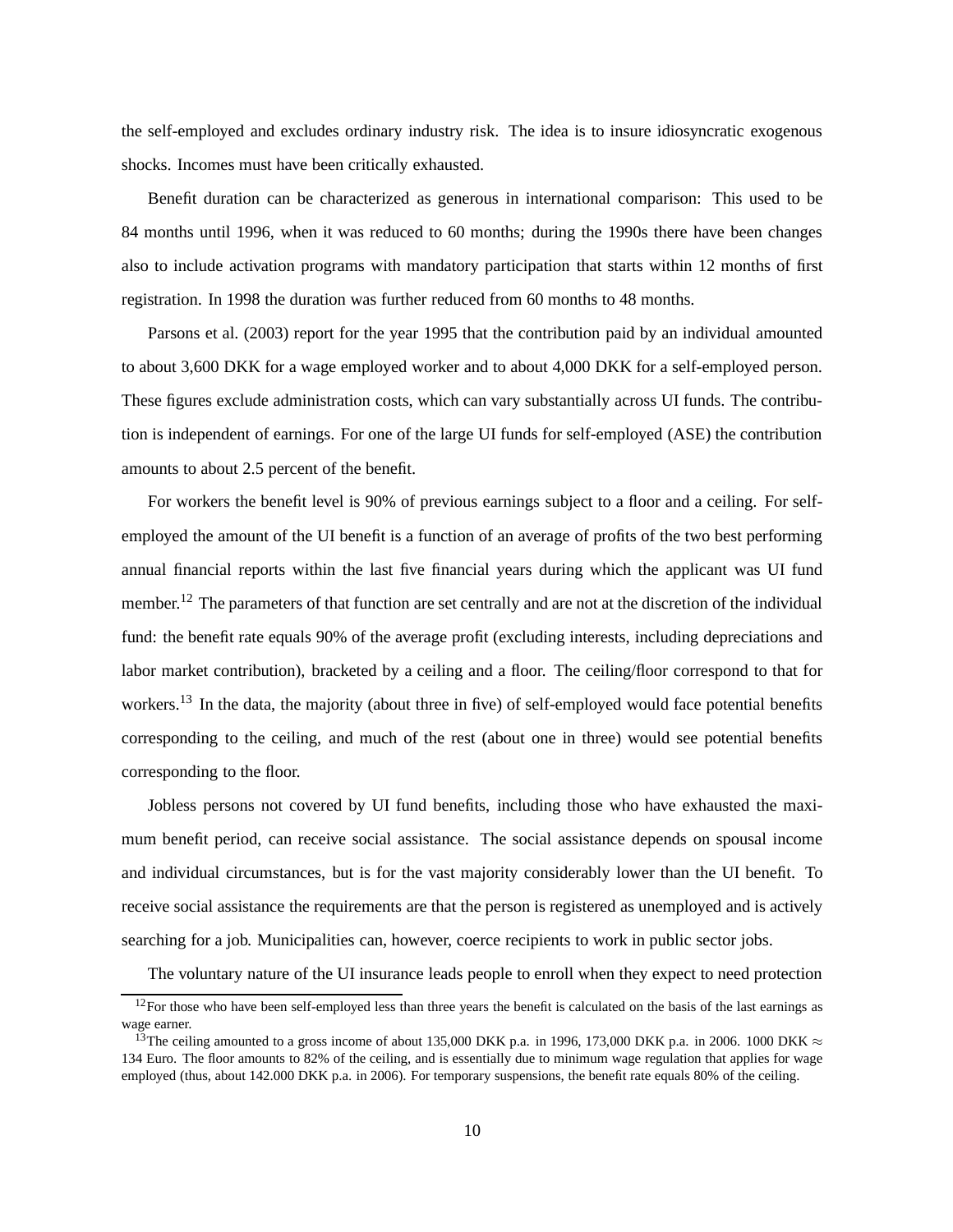most. That is, there will be strong time patterns over the business cycle, but also patterns for certain age groups or cohort members. Such patterns are not always very discernible in two-dimensional pictures, but Figure [2](#page-47-0) provides what we might call a heat map of UI entry. The column space is made up of the **<sup>F</sup>IG. [2](#page-47-0)** years in our sample (from 1981, since we measure new UI fund members in year *t* compared to  $t - 1$ ). The row space is made up of year-of-birth cohorts, and cells thus allow to define ages. Age changes from the south-west (low) to the north-east (high). The map thus contains empirical entry probabilities into UI.

Different levels of empirical entry rates as observed in the data are colored from green (low) to red (high). It is clear that older people are less likely to enroll (many of them are enrolled already), one may detect time patterns and possibly regularities for particular cohorts. There are, however, strong patterns ranging across the picture that are not explained by either age, cohort, or year effects alone. The most salient of those have to do with incentives emanating from the Early Retirement System, as we shall explain next.

#### **2.2 The Early Retirement System and Its Reforms**

The Danish ER system has been through three major reforms during our study period: in 1992, 1999 and 2007/8. We start by describing the system from 1980 to 1992 and then describe the three reforms in detail. The ER system, allowing retirement at reduced pension benefits from age 60, is separately organized from the old-age retirement pension system, which is compulsory and foresees in retirement from age 67 onward. Rather, ER is integrated in the UI fund system and the ER option is open exclusively to UI fund members. The ER scheme was introduced in 1979, with an eye toward general labor market conditions at the time, and politically supported with the argument that it would bring relief to 'wornout' blue-collar workers. However, access to the ER system is possible for both blue- and white-collar workers, and for both wage earners and self-employed. The latter have to sell their business before they can claim benefits. ER provides insurance through the possibility of retiring from labor market activity at older ages. This may be relevant from the perspective of a young self-employed person who, when old might find it difficult to find a paid job in the event of his firm failing. Until 1992 UI fund members aged 60 and older used to qualify if they had been enrolled in the UI system for the last 10 years, typically leading to a spike in the enrollment hazard at threshold age 50.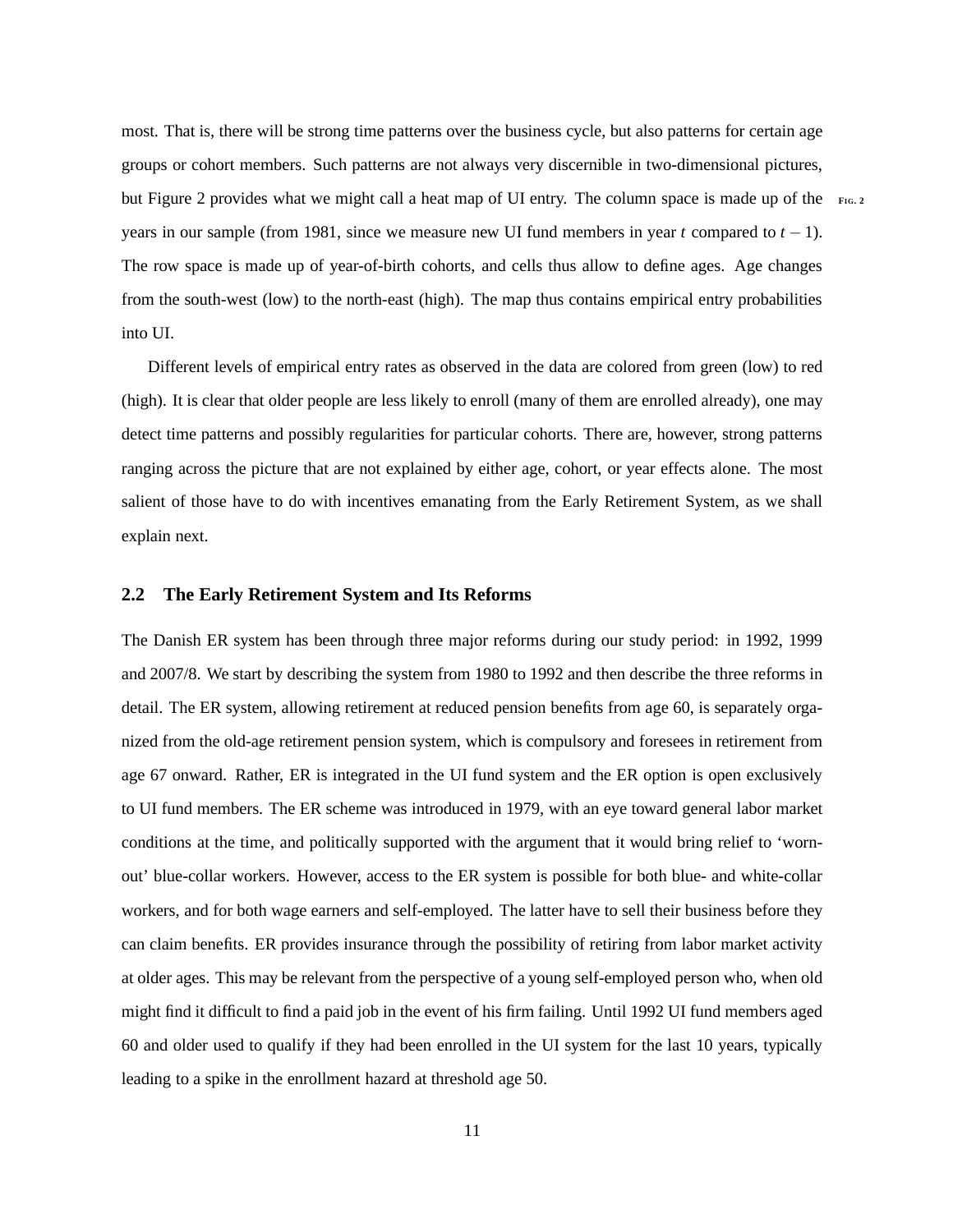In the period before 1999, there is no additional premium associated with benefiting from the ER plan. In other words, ER could be had at zero marginal cost for the interested participant. ER benefits correspond to the UI benefits, as discussed earlier. The early retirement benefit is in general higher than the (flat-rate) old-age pension and is not means-tested. However, once an individual has commenced drawing ER benefits, other significant labor market activities are precluded.<sup>[14](#page-12-0)</sup>

The first major reform of the early retirement system took place in 1992. This reform concerned a policy shift that required continued membership of at least 20 (instead of 10) years before retirement, implying the latest age for joining a UI fund decreased from 50 to 40. Individuals aged between 40 and 50 in 1992 were required to join the UI fund in 1992 and stay members until 60 if they were to collect ER benefits.

Figure [3](#page-48-0) illustrates in a schematic overview how different cohorts are affected differently by this and **FIG**. subsequent reforms. The head column contains year of birth covering the relevant range in our data, the head row contains years in our data, entries are resulting ages. Gray areas are ages excluded from the data, the white and colored regions are included. The various colored areas indicate various regimes that applied for various cohorts or age groups at different points in time. The Table thus tries to make transparent that the ER policy reforms affected different age groups differentially in different years. The relation with the heat map of empirical entry rates (Figure [2\)](#page-47-0) is immediately obvious. This comparison provides prima facie evidence that the ER incentive shifts UI coverage rates. We shall get back to this below in Section [4.](#page-20-0)

The next reform took place in 1999. It instituted five major changes: the maximum length of the ER period changed, ER-eligibility rules changed, an independent ER contribution was introduced, new rules of how to calculate retirement benefits were implemented, and a bonus for not using the retirement option was introduced. In correspondence to lowering the old-age pensionable age from 67 to 65 in 1999, ER benefits could be drawn during ages 60 to 64. The second element of the reform was to increase the required number of membership years in a UI fund from 20 to 25 years. Similar to the 1992 reform, transitional rules applied to the cohorts between 35 and 39 years of age in 1999. The third element of the reform was the introduction of a separate ER contribution. The contribution should be paid for at least 25 years with those older than 35 years paying the contribution from 1999 until

<span id="page-12-0"></span><sup>&</sup>lt;sup>14</sup>Small-scale activities, amounting to not more than 200 hours worked per year, were admissible.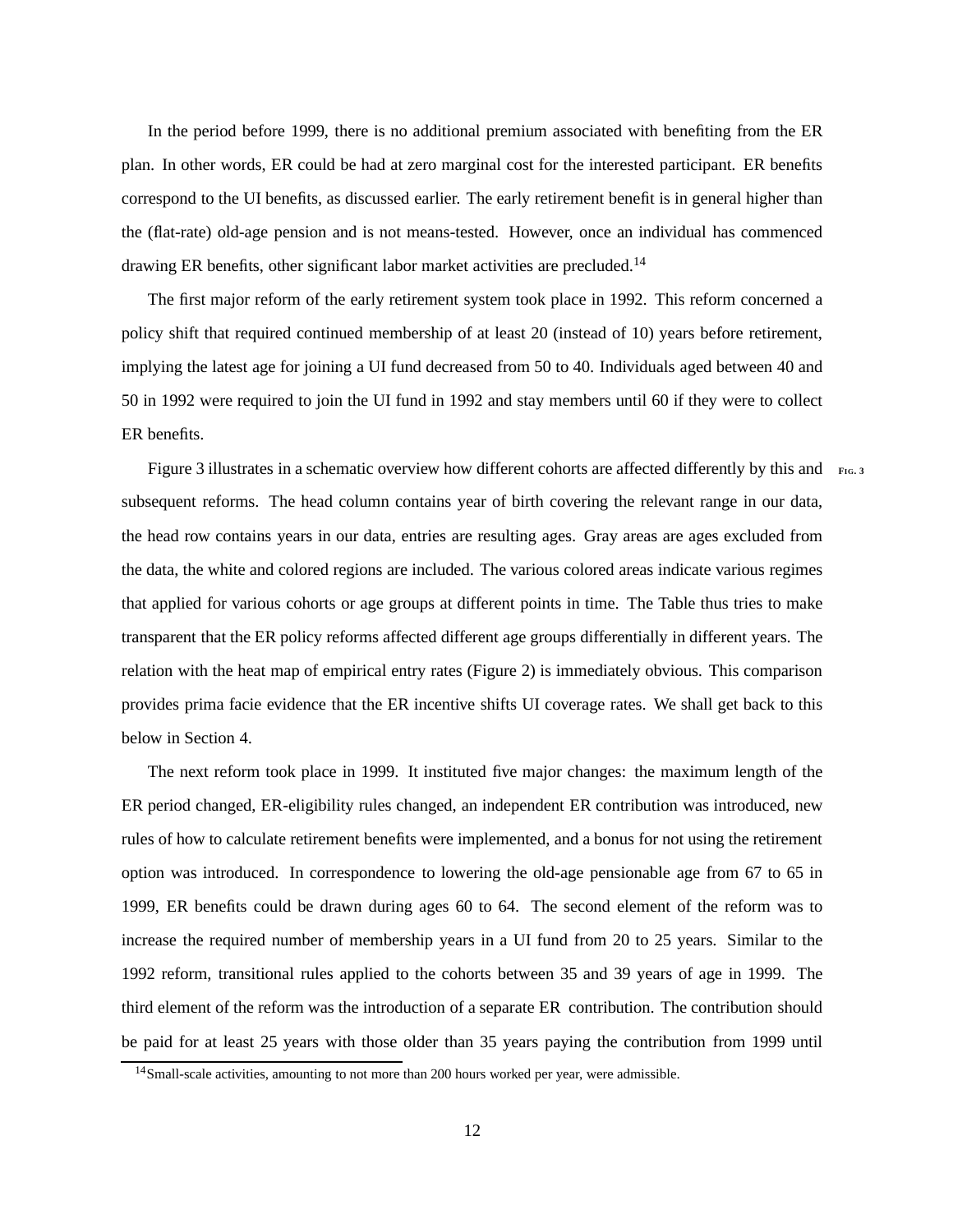<span id="page-13-4"></span>the age of 60. This contribution amounted to 5,520 DKK in 2012.<sup>[15](#page-13-0)</sup> The fourth element of the reform was a change in the benefit level formula, regarding taking into account the level of private pensions available to the individual. Benefits were reduced depending on the size of such alternative pension claims. Furthermore, the ER benefit recipients' cap on admissible hours worked (200 per year, see note [14\)](#page-12-0) was removed. The last reform element was a bonus given to those who were eligible for ER but decided to postpone ER beyond the age of 62. The size of the bonus increased for each quarter of [postponem](#page-44-9)ent until reaching the age of 65.

OECD [\(2006](#page-44-9)) illustrates the incentive effects of the ER system for the sub-periods 1992-1998 and 1999-2006 by showing that the 'implicit tax on continued work' from age 60 onward exceeded 50% in the early period. Due to these incentives and because of its generosity, ER became a very popular exit route from the labor force, eventually causing financial strain to the system and hampering productivity growth. In the second period after the 1999 reform, the implicit tax estimate decreased to about 30%.

The 2007/8 reform increased the required number of UI fund membership years to 30 for ER eligibility purposes. The ER entry age was in addition gradually increased to 62 for cohorts born in 1963 or later. This implied that individuals desiring to benefit from the ER system needed to be UI members from the age of 32.[16](#page-13-1) The empirically relevant variable for enrollment is the implied age threshold and not membership duration per se.[17](#page-13-2),[18](#page-13-3) But the 2007/8 reform also introduced an additional option to join for individuals that were older than their threshold age, but that were at least 15 years removed from ER entry ages. We call such individuals 'latecomers'. They would face reduced future ER benefits, however.

Individual UI funds have spent considerable energy on disseminating information to members and

<span id="page-13-0"></span><sup>&</sup>lt;sup>15</sup>This contribution is additional to the fee for the UI fund. The latter amounted to about 4,000 DKK in 2012 (depending on UI fund). Note that with the introduction of the ER contribution in the 1999 reform the fee for UI was actually lowered, and only grew very slowly since.

<span id="page-13-1"></span><sup>&</sup>lt;sup>16</sup>Furthermore, it was announced that by 2019 the ER entry age would be 62 for all cohorts. A dependence of ER (and old-age pension) entry ages on the development of life expectancy was also introduced. Such changes are not subject of the present analysis.

<span id="page-13-2"></span> $17$ To be precise, the rules are framed in terms of minimum numbers of contribution years. When we speak of minimum required enrollment periods of 10 (20, 25, 30) years, the actual rules allow for some additional slack by specifying that the individual needs to have paid contribution at least during 10 (20, 25, 30) out of the last 20 (25, 30, 35) years. For the purposes of constructing our instrument in our empirical work we rely on the implied minimum enrollment period of 10 (20, 25, 30) years, since this is not subject to choice.

<span id="page-13-3"></span> $18$ The implementation of the 2007/8 reform allowed a number of practical exceptions, leading to changes becoming relevant for many individuals only as of January 2008. In our empirical analysis we have considered the 2007/8 reform to alternatively come into effect in 2007 or 2008, without, however, finding our main conclusions to be affected.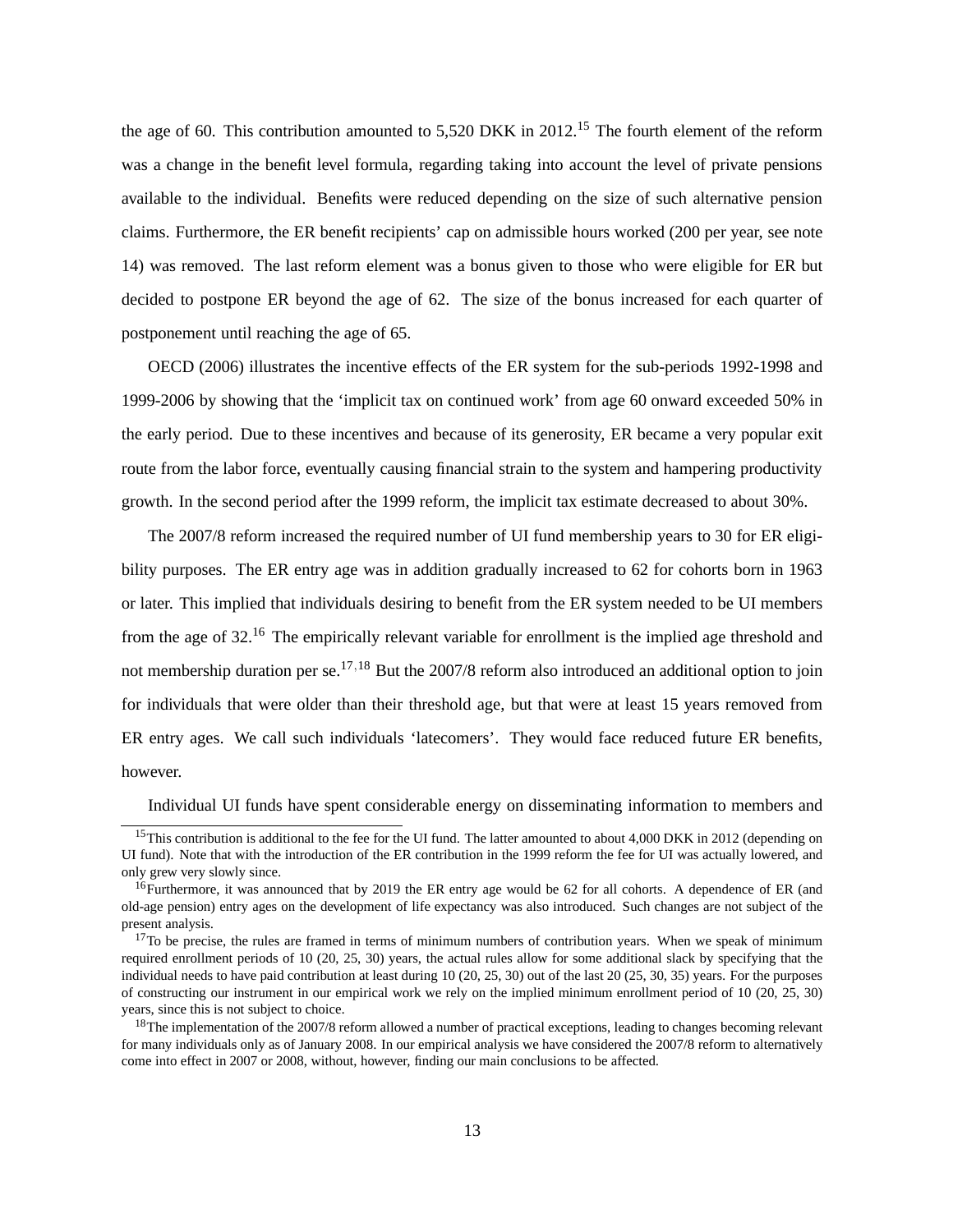<span id="page-14-2"></span>non-members about the various ER reforms and their associated threshold ages. This meant that in practice most employees were aware of the costs and benefits of the system, and about the implied latest enrollment age in order not to forgo the option of ER eligibility. We do not know to what extent individuals were rationally evaluating their UI membership choice, however, and it is possible that joining the system at certain points in time may have been driven by a social norm rather than being an individually motivated decision. Figure [2](#page-47-0) also suggests that spillover effects to other cohorts that were not directly affected by the ER reform may have occurred. For instance, in 1992 male cohorts aged 50-53 at the time appear to have reacted to the reform. These persons may have had wives of slightly younger ages who did get an incentive to sign up for eligibility for ER, and may have been triggered themselves to also join the UI system in order for the couple to be able to retire jointly.

# <span id="page-14-0"></span>**3 A Simple Model of Occupational and Insurance Choice**

### **3.1 The Environment**

We set up a simple static model illustrating the main mechanisms through which insurance affects the entreprene[urial start-up decision. The model is inspired by the occupational choice model of](#page-42-8) Evans and Jovanovich [\(1989](#page-42-8)) but extended with the risk of business failure. We capture this event by allowing entrepreneurs to become unemployed. Wage-earners can become unemployed as well. Agents can insure themselves against unemployment by taking out insurance.<sup>[19](#page-14-1)</sup> There is no labor supply (hours) choice, and we ignore a non-monetary utility of being an entrepreneur.

Individuals have recourse to an exogenous, initial wealth level A, and to income  $Y_{\omega}^{ds}$ . Income depends on three magnitudes: a binary state of the world  $\omega \in \{0,1\}$  (unemployed or working), a binary insurance indicator  $s \in \{0,1\}$  (not insured or insured), and a binary occupation indicator  $d \in \{0,1\}$  (wage earner or entrepreneur). Agents can choose *s* and *d*. As entrepreneur  $(d = 1)$ , the agent also needs to choose a level of investment (to be specified below). Decisions need to be made before the state of the world  $\omega$ is revealed.

Agents maximize expected utility of income. We assume a standard concave utility function *u*,

<span id="page-14-1"></span><sup>&</sup>lt;sup>19</sup>We thus capture salient aspects of the institutional environment in Denmark. Standard approaches such as [Kanbur](#page-43-9) [\(1979](#page-43-9)), [Kihlstrom and Laffont \(1979](#page-43-10)) and [Vereshchagina and Hopenhayn \(2009](#page-45-3)) have uncertainty in profits or project returns that entrepreneurs can generate.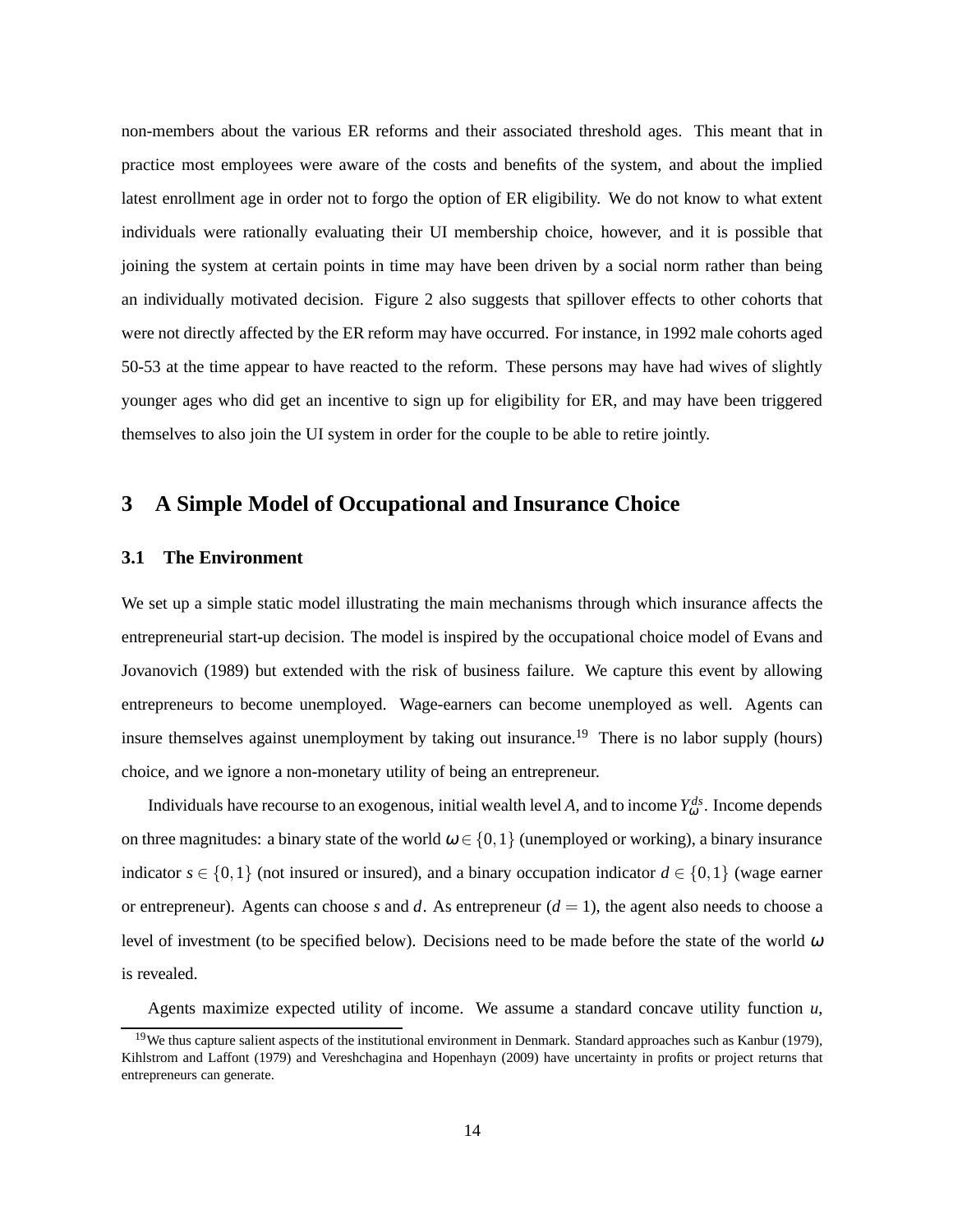<span id="page-15-1"></span>where  $u' > 0$  and  $u'' < 0$ <sup>[20](#page-15-0)</sup>. The state of unemployment ( $\omega = 0$ ) occurs with an occupation-specific probability  $\pi^d$ . If  $0.5 > \pi^1 > \pi^0$ , entrepreneurship is inherently riskier than wage employment. The agent's problem is then

$$
\max_{d,s} \qquad EU^{ds} = \pi^d \cdot u(A + Y_0^{ds}) + (1 - \pi^d) \cdot u(A + Y_1^{ds})
$$

where *EUds* denotes expected utility, indexed on employment mode *d* and insurance status *s*. Since both *s* and *d* are binary indicators, optimal choices can be determined by comparing expected utilities.

If the agent becomes unemployed ( $\omega = 0$ ), he will receive

$$
Y_0^{ds} = s(B - P) + (1 - s)H - d \cdot k.
$$

Here, *B* is the benefit level if insured,  $B > 0$ , and *H* is income if not insured. *H* can be social assistance or subordinate informal insurance provided by spouse or family,  $H \geq 0$ . Taking out insurance involves having to pay a premium *P*, irrespective of <sup>ω</sup>. Neither UI parameters nor income when uninsured depend on occupation. The entrepreneur-agent decides on the level *k* of investment capital to pledge. We shall assume that he can convert his wealth *A* dollar-for-dollar into business assets *k*.

If the agent does not become unemployed ( $\omega = 1$ ), he receives

$$
Y_1^{ds} = (1-d)Y^W + d \cdot (\gamma k^{\alpha} - k) - s \cdot P.
$$

As employed wage earner, he receives fixed earnings  $Y^W$ , and as successful entrepreneur he produces income with a given technology,  $\gamma k^{\alpha}$ .  $\gamma$  captures entrepreneurial ability. We assume  $\gamma > 0$  and decreasing returns to the investment,  $\alpha \in (0,1)$ .

<span id="page-15-0"></span> $^{20}$ Low risk aversion or high risk tolerance is sometimes offered to explain why people choose entrepreneurship despite low average returns (e.g. [Ekelund et al., 2005;](#page-42-9) [Caliendo et al., 2009;](#page-41-6) [Dohmen et al.](#page-42-10), [2011](#page-42-10)). This is in line with traditional occupational choice models [\(Kanbur, 1979](#page-43-9); [Kihlstrom and Laffont, 1979\)](#page-43-10) that rely on preference heterogeneity to show that only the risk-neutral or least risk-averse select into entrepreneurship. [Vereshchagina and Hopenhayn](#page-45-3) [\(2009](#page-45-3)), instead, describe a sorting mechanism induced by wealth or borrowing constraints and do not rely on preference heterogeneity. There is little supporting evidence, however, to suggest that small-scale entrepreneurs are risk-neutral or risk-seeking and have no demand for insurance.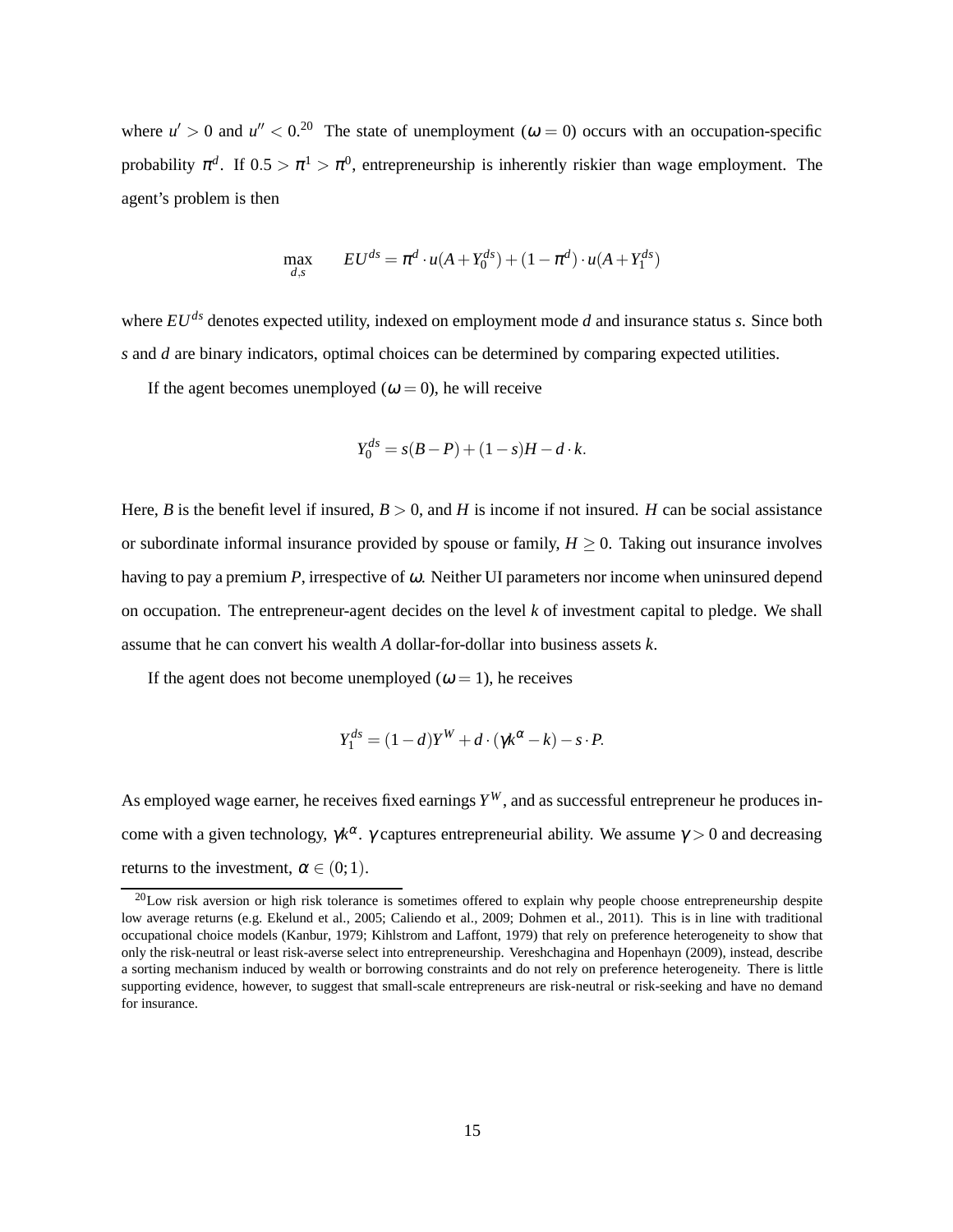Combining, the agent's problem is fully specified by

<span id="page-16-1"></span>
$$
\max_{d,s} \qquad d \cdot \max_{k} [\pi^1 \cdot u(A + s(B - P) + (1 - s)H - k) + (1 - \pi^1) \cdot u(A - k + \gamma k^{\alpha} - s \cdot P)] +
$$
  

$$
(1 - d) \cdot [\pi^0 \cdot u(A + s(B - P) + (1 - s)H) + (1 - \pi^0) \cdot u(A + Y^W - s \cdot P)]. \tag{1}
$$

We sketch the solution stepwise by first examining an entrepreneur's investment choice  $k^{s*}$  (indexed on insurance status *s*) and optimal insurance choice  $s^{1*}$  (Section [3.2\)](#page-16-0). Subsequently we determine the optimal insurance choice *s* <sup>0</sup><sup>∗</sup> of a wage earner (Section [3.3\)](#page-17-0). Conditional on the obtained values we determine *d* ∗ (Section [3.4\)](#page-18-0).

#### <span id="page-16-0"></span>**3.2 The Entrepreneur**

### **3.2.1 The Optimal Investment**

We can show (see [Appendix B\)](#page-62-0) that an entrepreneur's optimal investment  $k^{s*}$  is in the interval  $[0,\bar{k}]$ where  $\bar{k} = (\alpha \gamma)^{1/(1-\alpha)}$  maximizes the firm's profits. It depends on parameters as follows:

$$
k^{0*} = k(\pi^1, H, A, \gamma, \alpha) k^{1*} = k(\pi^1, B, P, A, \gamma, \alpha) k^{1*} = k(\pi^1, B, P, A, \gamma, \alpha).
$$

Subscripts below the symbols indicate the sign of the partial derivative of the function with respect to the argument in question. A question mark signifies that derivatives are impossible to sign without further assumptions. We shall use this notation also in what follows.

Given  $\pi^1$ , A,  $\gamma$  and  $\alpha$ , the investment of an insured entrepreneur is always higher than or equal to that of an uninsured entrepreneur,  $k^{1*} \geq k^{0*}$ . The intuition behind this result is that an uninsured entrepreneur has to keep a larger fraction of his wealth as buffer in case of unemployment. The investment is equal if the probability of unemployment  $\pi^1$  is either zero or one. The difference in the investment between the insured and uninsured  $(k^{1*} - k^{0*})$  depends on the value of the UI benefit *B* and the UI premium *P*. If *B* (*P*) is large (small) the difference in investment will be large. If *A* tends to infinity, the difference between an insured agent and an uninsured agent diminishes.

Income  $Y_{\omega}^{\text{1s}}$  increases in *k* for  $k \in [0,\bar{k}]$ . It follows that income (profit) of an insured entrepreneur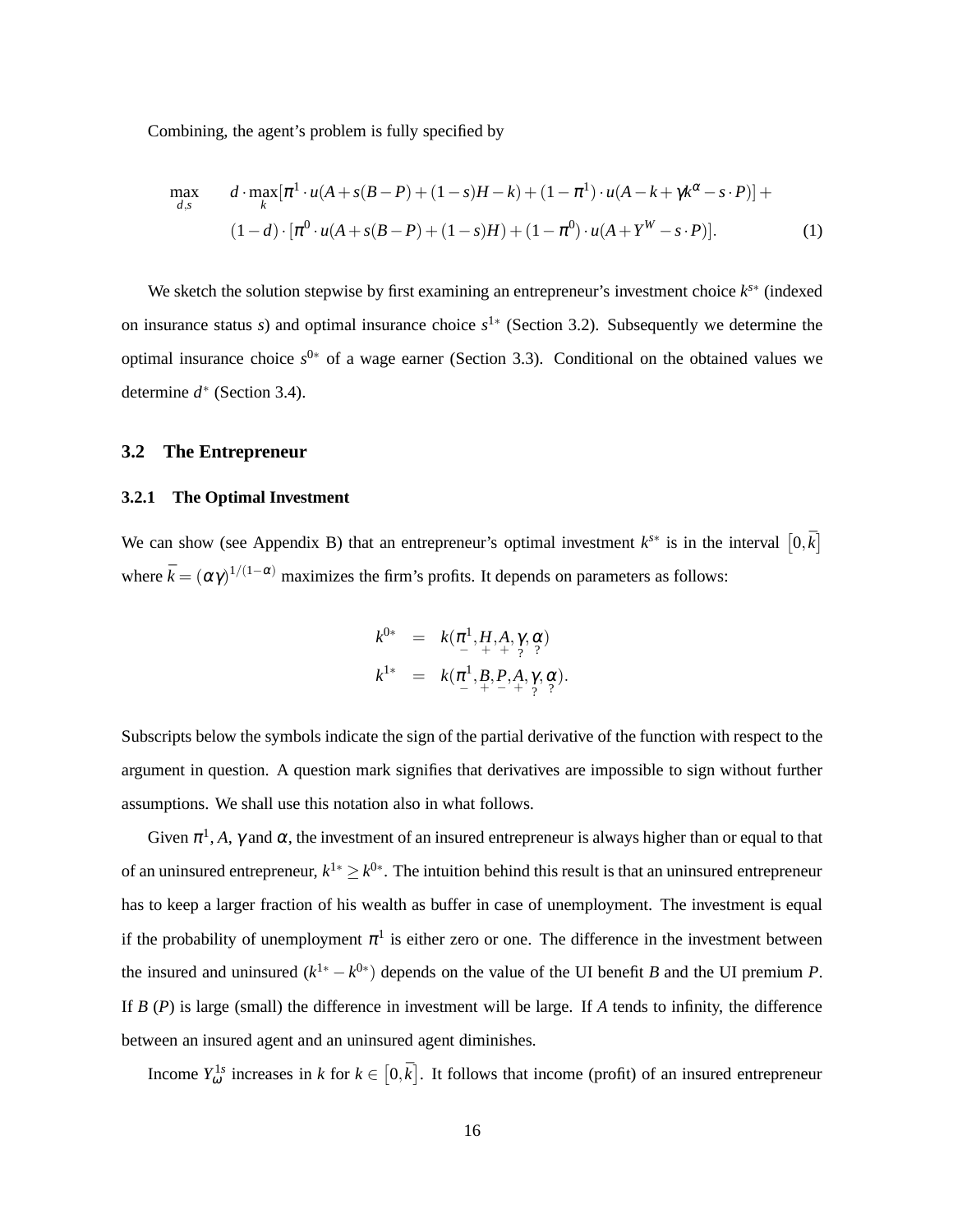is higher than that of an uninsured entrepreneur,  $Y_1^{11} \ge Y_1^{10}$ . This suggests that the causal effect of insurance on income (profits) as an entrepreneur is positive.

### **3.2.2 The Insurance Choice**

[Appendix B](#page-62-0) derives the insurance choice from comparing expected utilities with and without insurance at optimal values of *k*. In summary,

<span id="page-17-1"></span>
$$
s^{1*} = s(\pi^1, B, P, H, A, \gamma, \alpha) \tag{2}
$$

To develop some intuition for the effects of  $\pi^1$ , *A*, and  $\gamma$ , we provide a set of illustrative figures generated under some parameterization of our model.

The impact of wealth on insurance is ambiguous. For some values of  $\pi^1$ , *B*, *P*,  $\gamma$  and  $\alpha$  it will be the wealthy agents who will benefit most from an insurance. For other values it will be the least wealthy who benefit most. In Figure [4](#page-49-0) we show an example where the least wealthy will choose an insurance **FIG**. while the wealthier individuals will not.

Interestingly, we can show that if the premium is sufficiently high then high-ability entrepreneurs have a larger demand for insurance than low-ability entrepreneurs. The reason is that the return to the investment is much larger for high-ability entrepreneurs. Therefore, the high-ability entrepreneurs will prefer to invest more and this will lead to a large income difference between the states of employment and unemployment. Insurance will decrease this gap and allow for higher investment (see Figure [5\)](#page-49-1). **FIG**. This suggests that offering insurance for entrepreneurs will not necessarily attract the agents with lowest abilities.

#### <span id="page-17-0"></span>**3.3 The Wage Earner**

Wage earners only have an insurance choice. Similar reasoning (again, see [Appendix B\)](#page-62-0) shows that their insurance decision is determined as follows

<span id="page-17-2"></span>
$$
s^{0*} = s(\pi^0, B, P, H, A, Y^W_+). \tag{3}
$$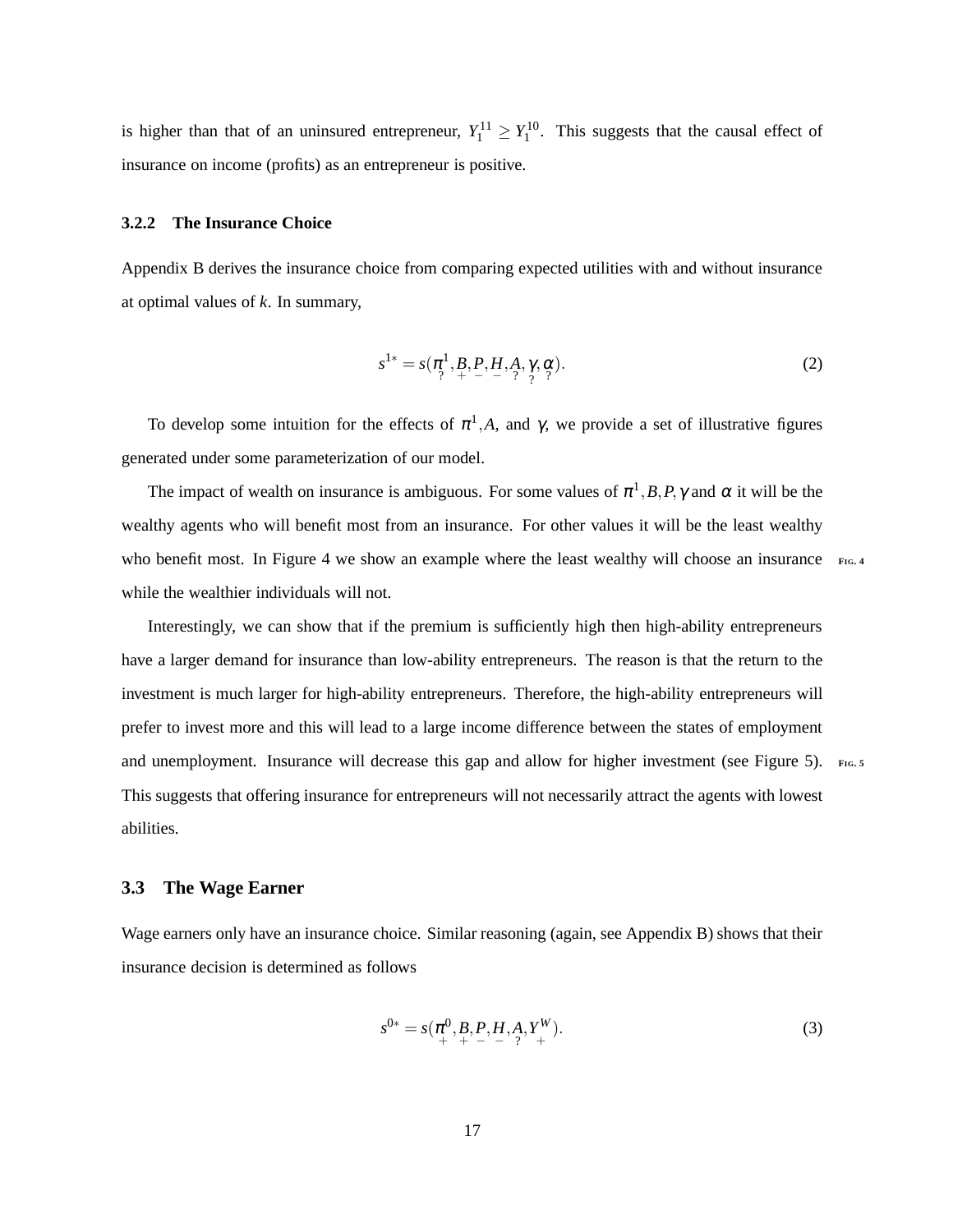### <span id="page-18-0"></span>**3.4 The Occupational Choice**

We can determine the occupational choice conditional on insurance status from comparing expected utilities. Consider the decision of an uninsured agent. The choice depends on parameters as follows

<span id="page-18-1"></span>
$$
d^{0*} = d(\pi^1, \pi^0, H, A, Y^W, \gamma, \alpha) \tag{4}
$$

The wealth effect is in general ambiguous; while difficult to characterize in general, examples can be found of a positive wealth gradient in the entry to self-employment even in the absence of borrowing constraints.

For insured agents we can similarly show that

<span id="page-18-2"></span>
$$
d^{1*} = d(\pi^1, \pi^0, B, P, A, Y^W, \gamma, \alpha). \tag{5}
$$

The same considerations about the wealth effect apply. Furthermore, if  $\pi^1 \ge \pi^0$  the benefit level *B* will increase the likelihood of choosing to be an entrepreneur.

Now we compare the region in which an insured and an uninsured agent will choose to be an entrepreneur. In Figure [6](#page-49-2) we show the contours of the difference in expected utility. In this particular **<sup>F</sup>IG. [6](#page-49-2)** example, we see that there are more individuals who will choose to be an entrepreneur if they are insured, especially among the high-ability and low-wealth types. Furthermore, we see that the wealth gradient is much larger for uninsured compared to insured. This suggests that in this example insurance weakens the dependence on wealth.

It might also be interesting to compare the average income as entrepreneur for those who are insured with those who are uninsured. To do so we need to take account of two facts. On the one hand the insured will have a lower level of entrepreneurial ability than the uninsured, on average. On the other hand, the insured with the same level of ability will have higher income as an entrepreneur. Therefore it is not possible to sign the difference in average income between insured and uninsured entrepreneurs.

We end this section by summing up the main predictions of the model which we will take to the data. In the model we show that while keeping fixed the level of ability, wealth and perceived probability of unemployment, insurance can have a positive effect on the likelihood of start-up. We interpret this as a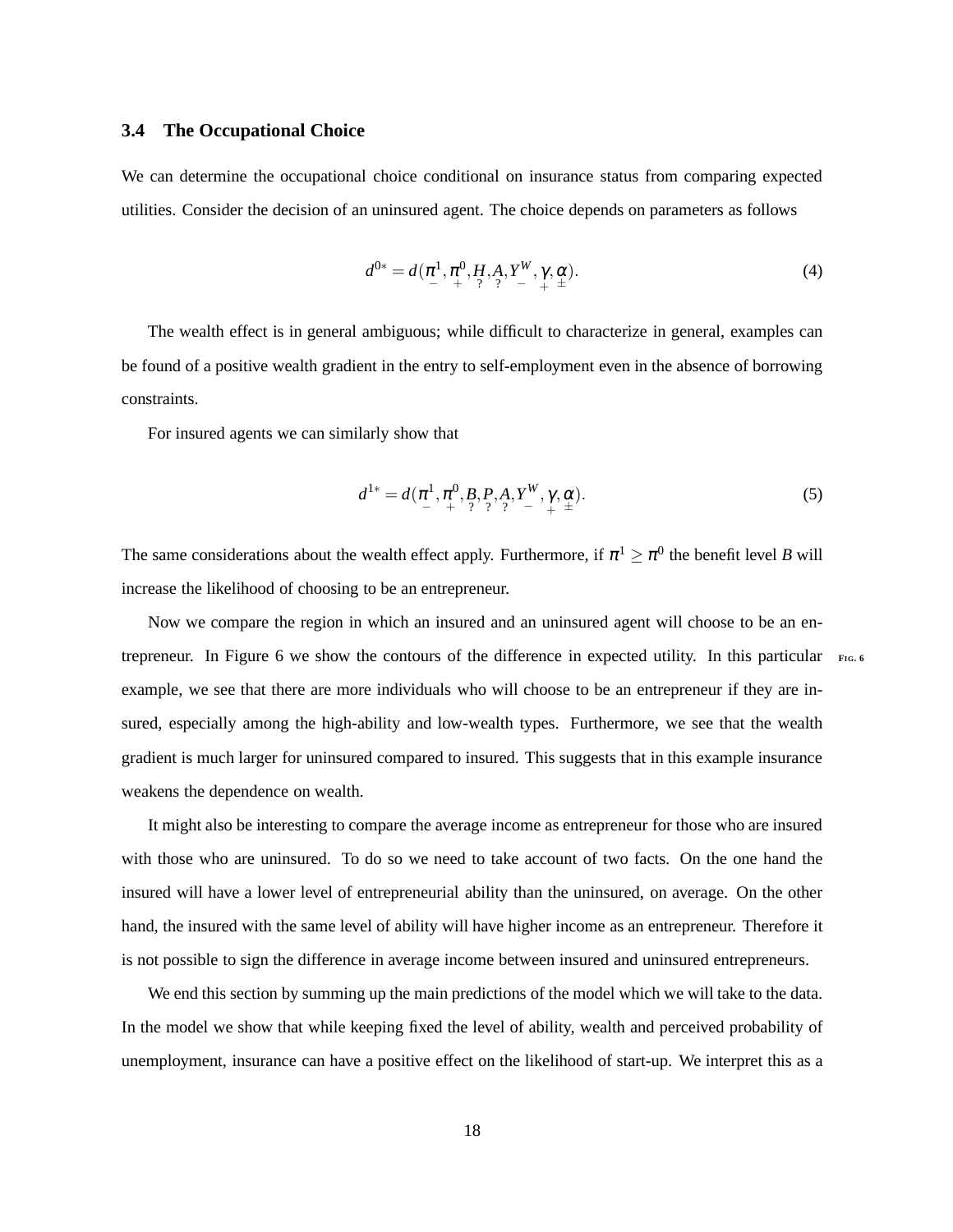<span id="page-19-1"></span>positive causal impact of insurance on the start-up probability. We also show that the correlation between insurance and start-up can be either positive or negative due to the endogeneity of the insurance status. Furthermore, we show that conditional on ability, wealth and the perceived unemployment probability, insured entrepreneurs will invest more than uninsured entrepreneurs, which again will lead to higher income for insured entrepreneurs compared to uninsured entrepreneurs. The prediction of the model is a positive causal effect of insurance on the investments and on earnings. The model also predicts that the correlation between investment and insurance can be either positive or negative.

### **3.5 Identification and Implications for Empirical Work**

We shall in this paper focus on presenting estimates based on empirical data, and have our specification guided (in a looser sense) by some of the predictions of our theoretical model. The main aspect is to uncover the effect of insurance status on the self-employment decision.

As we have shown in the previous subsections, having an unemployment insurance can affect the choice of occupation. However, it is also clear from the model above that the choice of insurance may be endogenous. From equations [\(2\)](#page-17-1) and [\(3\)](#page-17-2) it is clear that the choice depends on the (perceived) probability of becoming unemployed. The choice of occupation also depends on the unemployment probabilities. This simple fact could induce a correlation between insurance choice and occupation choice without being a causal relation.

However, unless we are able to fully control in our empirical work for (perceived) unemployment risk, the correlation between occupation and insurance cannot be interpreted as the causal relation that we are interested in. Other confounders such as ability as an entrepreneur, degree of risk aversion and access to informal insurance may lead to insurance status being endogenous to the occupational choice. In the results Section [6](#page-26-0) we discuss the potential correlation between insurance and entry to entrepreneurship in more detail.

To identify the causal effect of insurance on the choice of occupation, we exploit the ER feature of the Danish UI system: for some agents (at some ages) additional benefits associated with the insurance are available, see Section  $2<sup>21</sup>$  $2<sup>21</sup>$  $2<sup>21</sup>$ . The benefit *R* is the option to retire early, which—depending on the

<span id="page-19-0"></span><sup>21</sup>This idea is also used in [Ejrnæs and Hochguertel \(2013\)](#page-42-6), albeit with reliance on the 1992 reform only and studying somewhat different issues.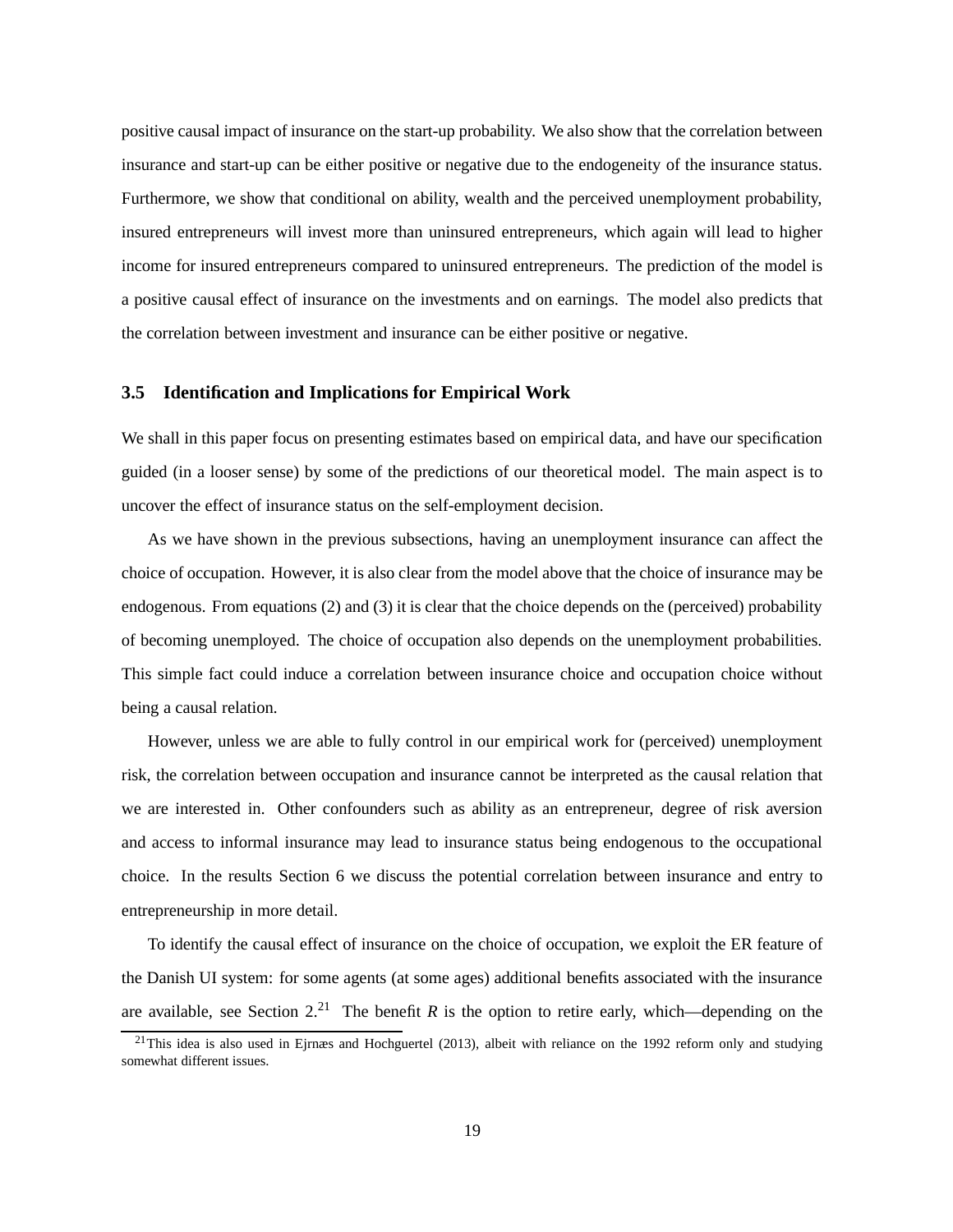time period—can be used at least 10 (20, 25, 30) years after the insurance choice has been made. By assuming time-separability between today where the insurance choice is made and the future where the retirement option can be exercised, we can model the retirement option as an additive term enhancing utility, where  $\beta$  is a discount factor. The problem of the agent is then

$$
\max_{d,s} \qquad d \cdot \max_{k} [\pi^1 \cdot u(A + s(B - P) + (1 - s)H - k) + (1 - \pi^1) \cdot u(A - k + \gamma k^{\alpha} - s \cdot P)] +
$$
  

$$
(1 - d) \cdot [\pi^0 \cdot u(A + s(B - P) + (1 - s)H) + (1 - \pi^0) \cdot u(A + Y^W - s \cdot P)] + s\beta R.
$$

Due to additivity, optimal investment and choice of occupation conditional on insurance status are unaffected by the additional benefit. Optimal insurance status will, however, be affected positively. This implies that the problem is

<span id="page-20-1"></span>
$$
s^{0*} = s(\pi^0_+, B, P, H, A, Y^W_+, R) \tag{6}
$$

$$
s^{1*} = s(\pi^1, B, P, H, A, \gamma, \alpha, R).
$$
\n(7)

By using the variation in insurance status caused by the additional benefit we can identify the effect of insurance status on occupation. The identifying assumption is that the discounted value of the retirement option is uncorrelated with the unobserved individual effects such as unemployment risk,  $\pi^1$  and  $\pi^0$ .

# <span id="page-20-0"></span>**4 Empirical Modeling and Implementation**

We rely on estimates from linear probability models where we allow for fixed or random individual effects and endogenous regressors that we instrument.

We can interpret the set-up as a two-equation system. The first equation (first stage) refers to the probability of becoming insured conditional on the instrument (lagged ER eligibility), and the second equation (second stage) refers to the probability of becoming self-employed conditional on lagged insurance choice. We lag the insurance choice once since the variable measures insurance status at a point late in the year (week 48, see page [24\)](#page-24-1).

Introducing notation for the econometric model, let  $y_{jit}$  denote choice variable  $j$  (say, the demand for insurance or the propensity to start up) for individual *i* at time *t*. We model this as a function of a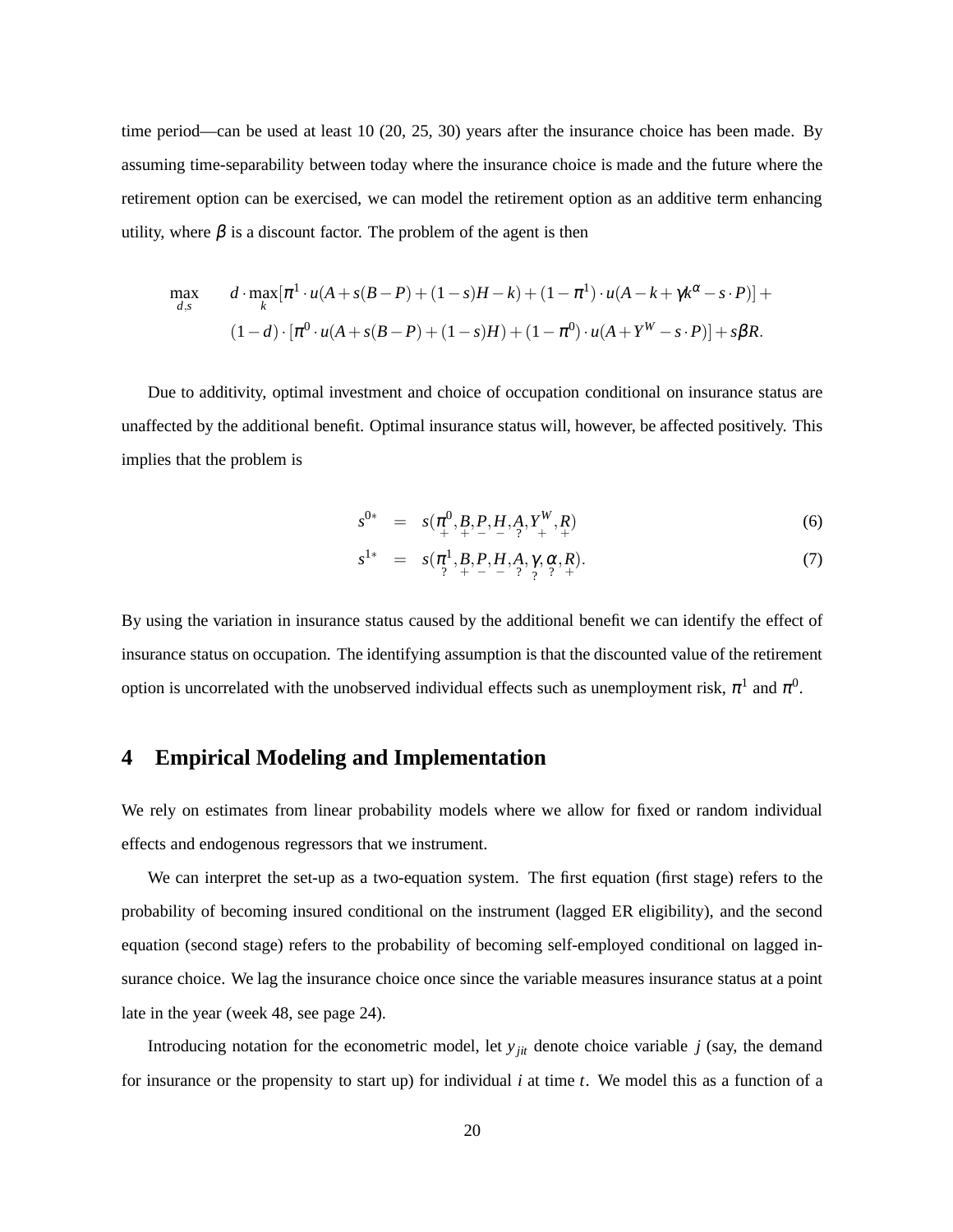vector of observables  $x_{it}$ , as well as unobservables,  $\eta_{it}$  and  $\varepsilon_{it}$ ,

<span id="page-21-0"></span>(insurance) 
$$
y_{1it} = \gamma z_{it-1} + \beta_1 x_{it} + \eta_{1i} + \varepsilon_{1it}
$$
 (8)

$$
\text{(start-up)} \quad y_{2it} = \alpha y_{1it-1} + \quad \beta_{2} x_{it} + \eta_{2i} + \varepsilon_{2it} \quad (9)
$$

In terms of our model sketched out in Section [3,](#page-14-0) these equations combine the self-employment decision conditional on insurance status [\(4\)](#page-18-1) and [\(5\)](#page-18-2) with the insurance choice [\(6\)](#page-20-1) and [\(7\)](#page-20-1).

In our baseline estimation, both equations allow for individual fixed  $\eta_{ji}$  effects that can be arbitrarily correlated. Likewise, the idiosyncratic errors  $\varepsilon_{jit}$  between both equations are allowed to be correlated. We need to make the usual orthogonality assumption between the remaining, time-varying error in the instrumenting equation and the regressors and instruments used, and between the error in the instrumented equation and the instrument set conditional on regressors.

The individual fixed effects capture factors that are relevant for the two decisions of the agent that we model, but are unobserved by the econometrician. Those might include technology parameters such as entrepreneurial ability, or preference parameters such as risk aversion, but they might also proxy for access to external finance. These examples suggest that allowing for correlation among the unobservables is potentially important.

The instrumental variables in [\(8\)](#page-21-0) capture the various institutional regimes regarding ER eligibility that applied in various sub-periods of our observation period. We collect those in a vector, *z*, to make sure that the identification of  $\alpha$  is not driven by functional form assumptions. Given proper handling of the insurance endogeneity, and under the linearity assumption of the model, the resulting coefficient of insurance from [\(9\)](#page-21-0) corresponds to the local average treatment effect.

For reference, we list the six instruments that we may be able to use, depending on length of sample, along with the variable labels employed in our results tables.

- A binary indicator for whether a person of a certain birth year (or age) in a certain year needed to be enrolled in UI for ER eligibility purposes
	- **–** In the years 1991 and before: "ER regime < 1992". In Figure [3](#page-48-0) this corresponds to the two blue-shaded regions.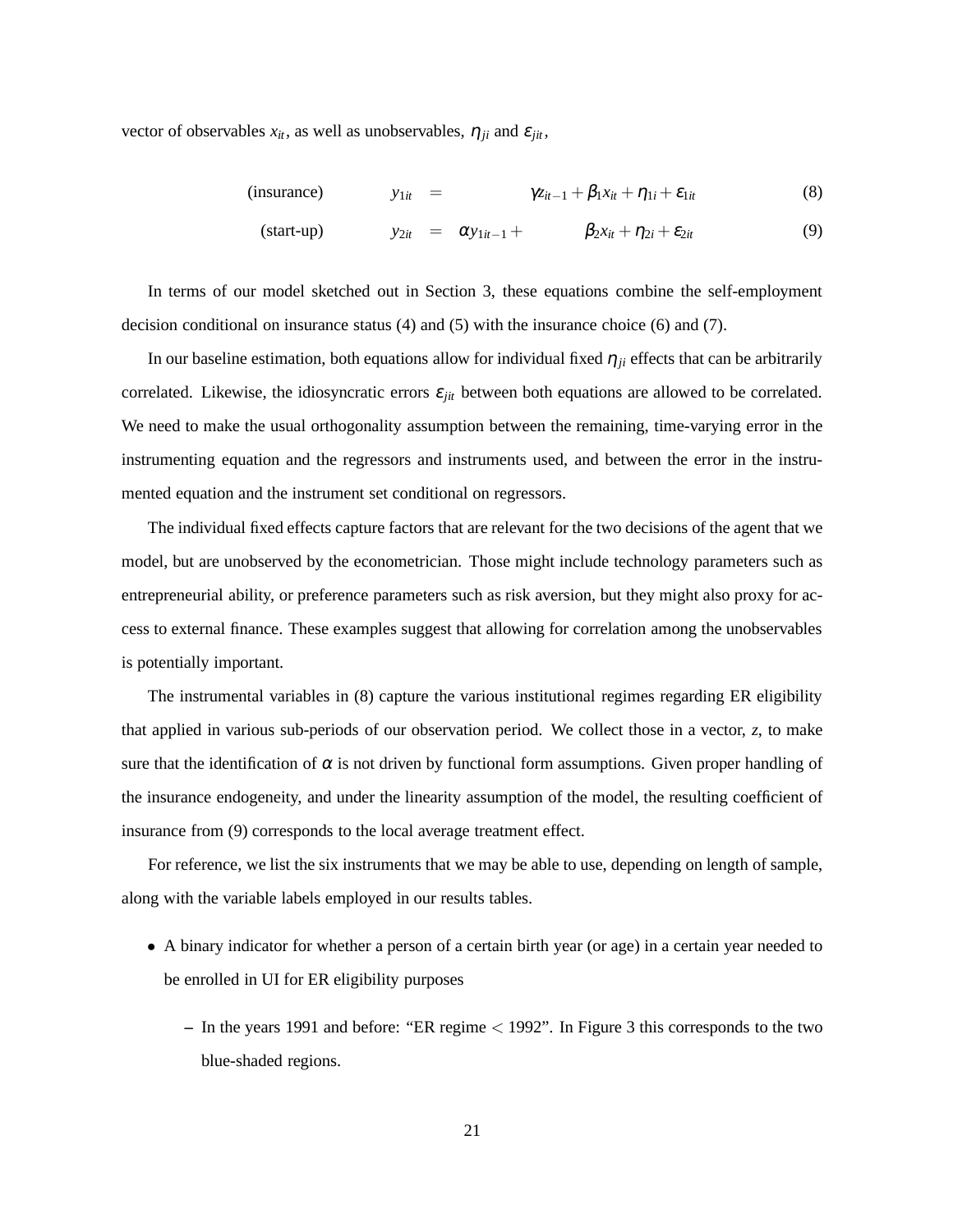- **–** In the years 1992 to 1998: "ER regime 92 − 98". In Figure [3](#page-48-0) this corresponds to the two yellow-shaded regions.
- **–** In the years 1999 to 2007: "ER regime 99− 07". In Figure [3](#page-48-0) this corresponds to the three green-shaded regions.
- **–** In the years 2008 and 2009: "ER regime > 2007". In Figure [3](#page-48-0) this corresponds to the red region.
- The number of required years for paying ER contribution, effective as of 1999: "# contr. years". This is calculated per birth cohort for years 1999 and later, falling into the following colored areas of Figure [3:](#page-48-0) light-blue, light-yellow, three shades of green, orange, and red. Note that the green-gray, light-green, orange and red areas (cohorts 1960 and younger of age 32 and higher, in year 2006 and later) signify additional changes that came about in 2006 when the early retirement entry age was raised to 62 years.
- A binary indicator for the possibility to join the ER system with the prospect of facing reduced benefits later (so-called 'latecomers'), afforded by the 2007/8 reform: "sign up late option". In Figure [3](#page-48-0) this corresponds to the light-green area.

When estimating labor market transitions over a period of nearly 30 years, it is important to control for business cycle effects, institutional changes on the labor market and reforms/adjustments of the benefit system. To do this we include a full set of time dummies. Furthermore, the literature has also shown that both age and cohort effects are important factors. The cohort effects are absorbed into the individual fixed effects and we include a fourth-order polynomial in age which should capture smooth age effects. The variation in the instrument used for identification is therefore obtained from the fact that different cohorts face different age-thresholds for the early retirement option. The identification thus comes essentially from interactions between cohort and age.

For the instruments to be valid we need them to be uncorrelated with the error term in the start-up equation. One potential concern could be that the instrument which is generated from the value of the retirement option is correlated with the error term through e.g. preference for leisure. The individual fixed effects approach helps overcoming this problem by accounting for time-invariant preferences.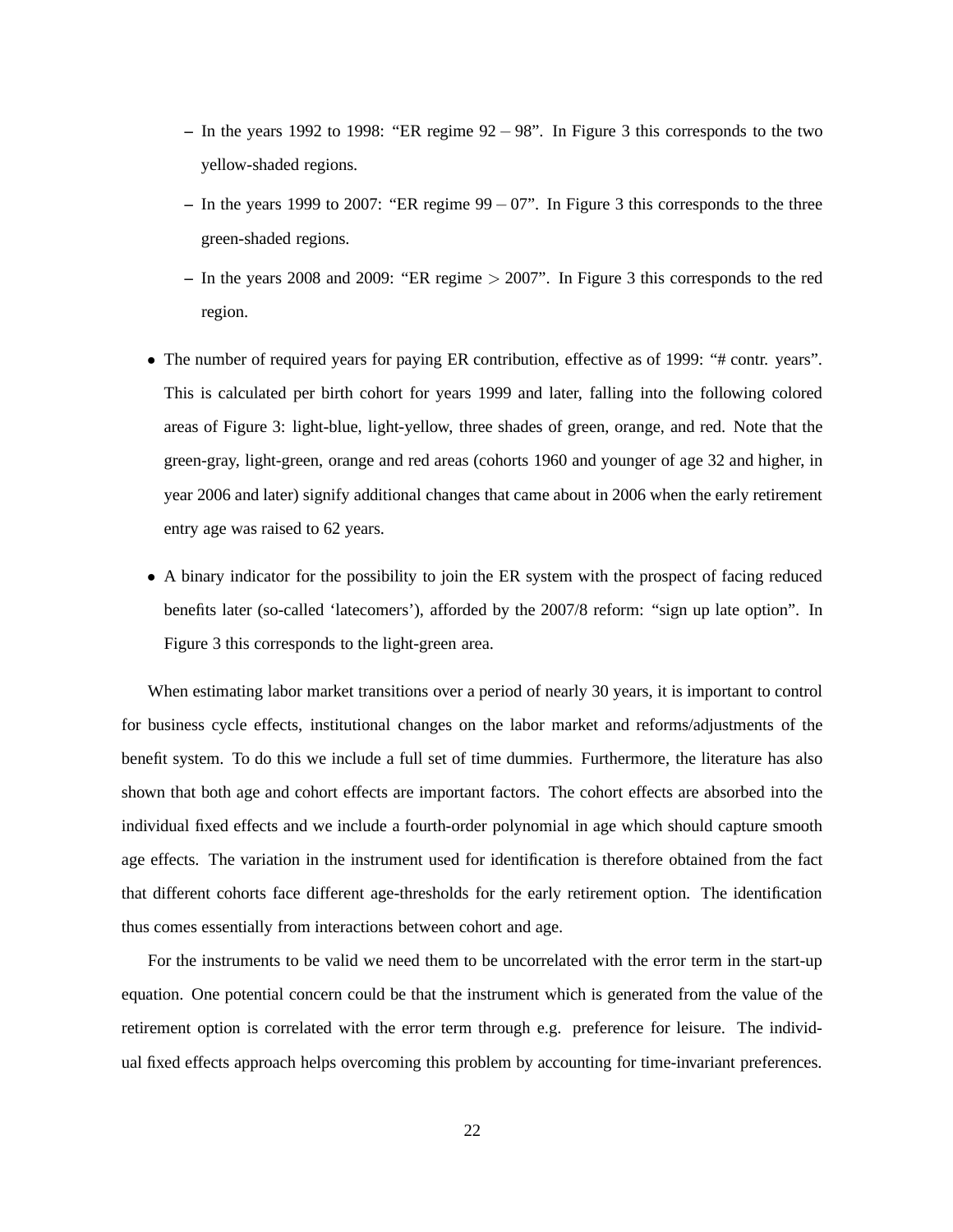<span id="page-23-3"></span>Furthermore, we control for health and demographics (in particular, covariates relating to spouse characteristics) to partly control for the time-varying preferences for leisure. In addition, the retirement decision is quite far in the future (at least 10 years and up to 35 years in the end of the period), which should weaken the correlation.

As this paper is about insurance channels we also want to control for additional ways of selfinsurance that the household has, outside formal insurance markets. One aspect concerns controlling for wealth, that our model suggest might be important anyway. Wealth may directly serve as buffer for temporary shocks (including business failure) and thus provide insurance functions. In addition, those self-employed (men) with a partner (typically wives) may have recourse to informal insurance through their partner's labor supply.<sup>[22](#page-23-0)</sup> Assuming that the wife makes optimal labor supply decisions, she may, to the extent that she earns below her maximal capacity, be in a position to increase her labor supply in the event of her husband's firm failing or for some reason generating sub-optimal incomes. This view requires very high labor market flexibility in terms of job mobility and hours choice, as is actually the case in Denmark.

We construct a measure of the unused earnings capacity (or remaining labor supply flexibility) by estimating auxiliary models from our data on women. As we do not observe hours worked in the data we are unable to calculate the difference between actual and maximal hours worked. However, we can go down a similar avenue for earnings since actual earnings are observed precisely in the data. The maximal earnings that a woman of given characteristics<sup>[23](#page-23-1)</sup> can generate may be calculated as the upper envelope of earnings of comparable women in the sample. In order to do this, we estimate stochastic frontier models and define maximal predicted earnings as coinciding with the stochastic frontier. The unused earnings capacity is then the difference between the actual earnings and the frontier.<sup>[24](#page-23-2)</sup> For implementation, we draw a 25% sample from our data of women in the age range 18-67, and predict earnings conditional on regressor values for the entire population. We can then control for spouse earnings and its insurance effect by including both the frontier (level of earnings) and the unused capacity.

<span id="page-23-0"></span> $^{22}$ A strand of literature in labor economics discusses the 'added worker effect' (see, e.g., [Juhn and Potter, 2007](#page-43-11), for references and recent analysis), where a working spouse's labor supply variation acts as self-insurance mechanism for the household. A recent semi-structural paper discussing consumption insurance in the face of endogenous labor supply decisions within the household is [Blundell et al.](#page-41-7) [\(2012](#page-41-7)) who find the household labor supply margin to be an effective self-insurance device.

 $^{23}$ The regressor list includes functions of age, education, labor market experience, industry, health, region of residence, country or region of origin, marital status, number of children by age, birth cohort, and time.

<span id="page-23-2"></span><span id="page-23-1"></span><sup>&</sup>lt;sup>24</sup>In terms of stochastic frontier models, the unused capacity corresponds to the technical inefficiency parameter.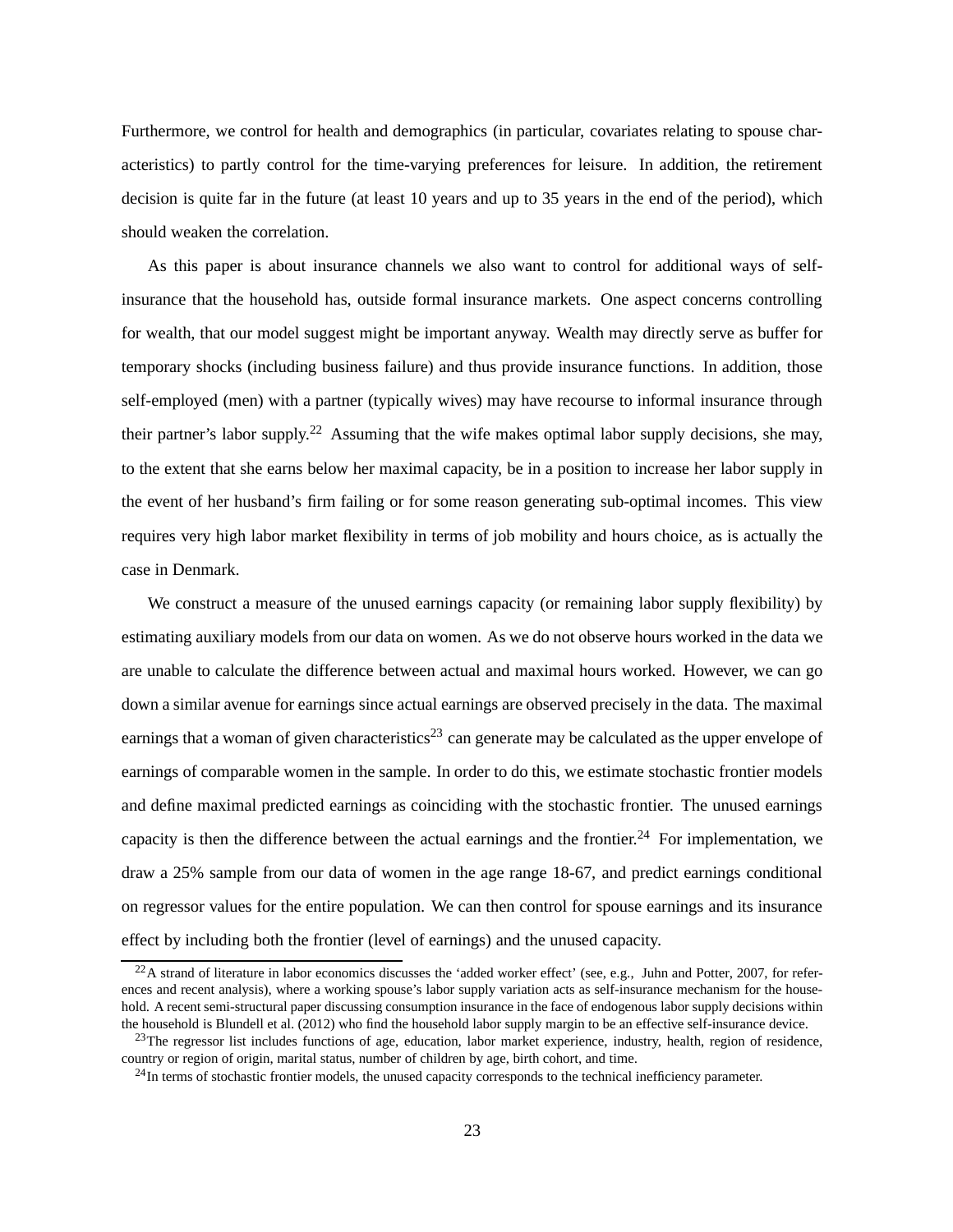# <span id="page-24-0"></span>**5 Data and Descriptives**

## **5.1 Register Data**

We use comprehensive register data made available by Statistics Denmark to the Center for Applied Microeconometrics (CAM) at the University of Copenhagen. In terms of variables measured, this is one of the world's richest administrative micro data sets. It covers the entire residential population in Denmark, totaling 5.1-5.5m individuals every year. All individuals are followed over time, annually, from 1980 onwards until 2009. Individuals only enter through birth or immigration and only leave through death or emigration. The data set also allows observing total net worth from 1984 on. The underlying source are tax register records, with information partly being verified through third-party reporting (banks, financial institutions, and land registers). In addition to population, tax and benefits register information on individuals, we also use data from linked employer-employee registers, and from linked VAT registers. We exploit such information when assessing the performance of young firms some years after start-up. Profit (and related) measures are available from 1987 through 2009, sales and VAT information are available from 1990 through 2007.

Labor market status is recorded in calendar week 48 (late November) of any given year. Individuals are classified self-employed according to their main economic activity in that particular week. To be specific, the self-employed include those that are employers but also those without employees, those that assist as spouses, and those that are VAT registered. If a person both has a wage earner job and runs his own business the status is determined by the main activity in week 48. There is a small group of people that are classified as self-employed but also receive wage earnings (and reverse).[25](#page-24-1)

We restrict the data according to a few observable variables, in order to reduce heterogeneity. First, we only consider Denmark-born males with Danish citizenship. Second, we restrict attention to the age group of 25-59 year olds, since we are primarily interested in individuals choosing UI fund membership and occupation before actually exiting into early retirement. We exclude all individuals that in the period 1980-2009 have been working in the agricultural sector, either as wage earners or self-employed.

<span id="page-24-1"></span> $^{25}$ In our base data set, over the span of 30 years, one third of individuals ever received self-employment income and wage income, but typically not simultaneously. The average share of self-employment income in total income, per individual and year, is about 14%. There will only be a small amount of observations in the data from individuals whose main labor market activity in week 48 changed between years and who received income from both wage and self-employed at the same time.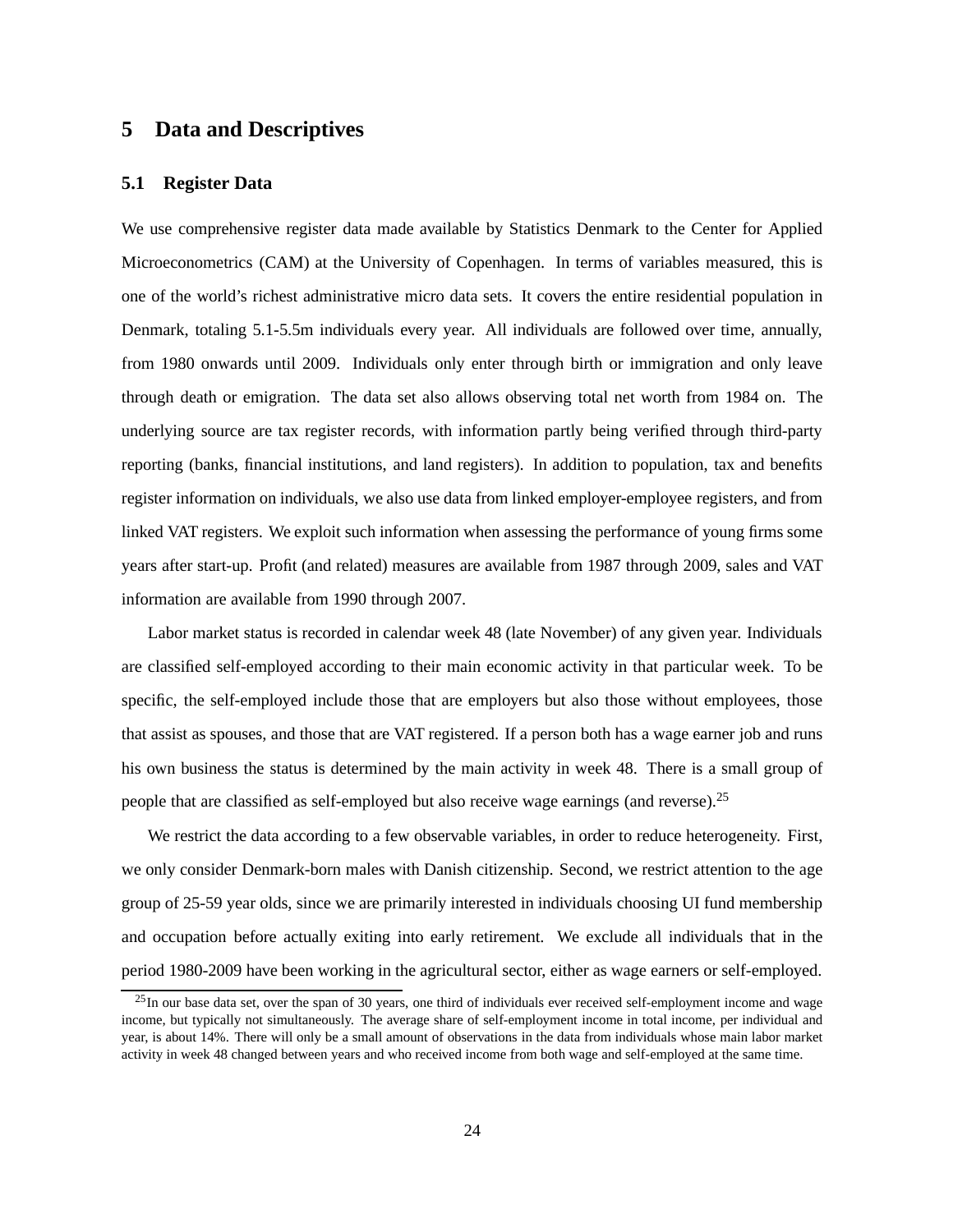Sectoral change strongly affected employment opportunities for these people.

This base data set contains 1.9m persons who are followed over up to 30 years, totaling 30m observations. For estimation purposes, we also condition on being wage earners in period *t* − 1 and not having had a spell of unemployment during *t* −1. We only consider transitions into self-employment as opposed to staying wage earners. We retain a total of 19m observations from 1.6m distinct individuals.

### **5.2 Self-employment and Unemployment Insurance**

Table [1](#page-50-0) shows labor market status over time. We see that the fraction of self-employed has declined over **<sup>T</sup>ABLE [1](#page-50-0)** the period, starting from about 10 percent in 1980, moving down to 6.8 percent in 2009. The average was about 8 percent for the whole period. In the period about 83 percent are wage-earners. The remaining 9 percent are either unemployed or out of the labor force. The fraction of non-employment reflects to a large extent the business cycle with high levels of unemployment in the beginning of the 1980s and 1990s, and recently in 2008/9. The table also shows that wage employed are more likely to be insured than the self-employed or the unemployed (the latter group includes individuals out of the labor force). The total number of observations is increasing over the period, reflecting population and labor market growth.

Table [2](#page-50-1) shows the transitions into and out of self-employment. On average, 1 percent of wage  $T_{ABLE}$  **[2](#page-50-1)** employed become self-employed in a year, while 3 percent of unemployed start up. 8 percent of selfemployed leave between years to become employees, 3-4 percent become unemployed. The decreasing stock of self-employed suggests that average exit is larger than average entry. Exit rates in particular are sensitive to changes in overall economic conditions (entry rates not much); recessions drive selfemployed out of business.

Now we turn to investigate the unemployment insurance status. Empirical investigations show that changes in UI status are driven by entries rather than exits. Therefore we focus on the entry probability. In Table [3](#page-51-0) we display the probability for non–UI fund members to sign up, focusing on the regime  $T_{ABLE}$  **[3](#page-51-0)** change of the 1992 reform. This shows that the entry probability among non-member wage-earners is about 9 percent, except in the last year before the threshold age is reached. In that last year the probability is 22 percent. Similar patterns are found for the self-employed, but not for the unemployed. The incentive to join the insurance system is strongly affected by the changed eligibility criteria.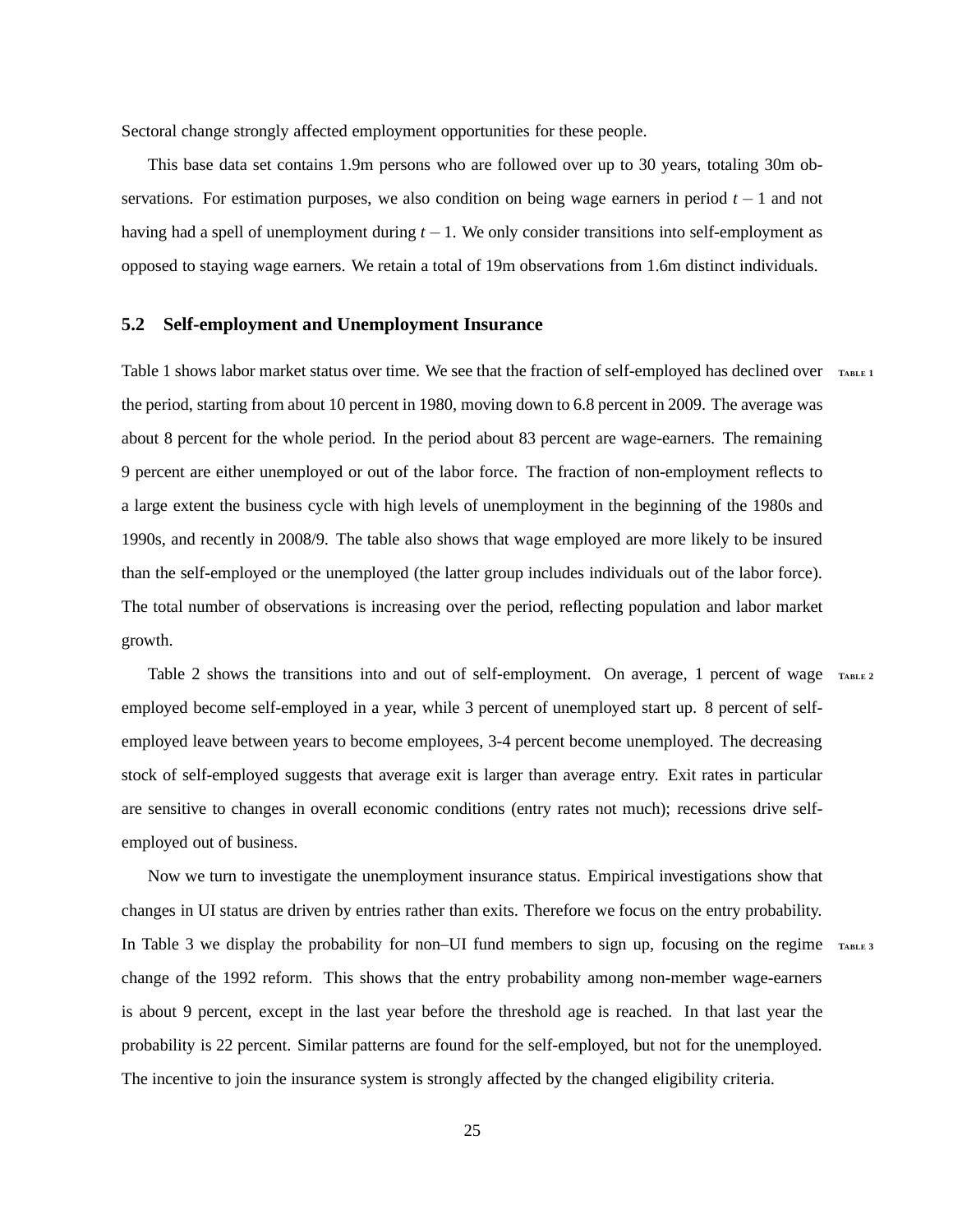Table [4](#page-51-1) finally shows a cross tabulation of insurance status (in year  $t - 1$ ) and self-employment startup (year *t*) as measured in our estimation sample (which conditions on being a worker in period  $t - 1$ ). In our sample about 80% are insured. The insured have a probability of 0.8% to start up, the uninsured are more likely to become entrepreneurs at almost twice that rate (1.5%). The average transition rate is just short of 1%. We shall argue in the next sub-section that the raw difference of  $-0.7$  percentage points between the insured and the uninsured has no causal interpretation.

To illustrate the impact of the instruments we focus on the cohorts born 1931-1942, who had to sign up for the UI fund no later than age 50 to become eligible for early retirement from age 60. We select individuals who are wage earners at age 49, and group them according to their membership status at ages 49 and [5](#page-52-0)0, resulting in four groups. In Table [5](#page-52-0) we show the start-up probability per group. The TABLE **5** first two columns refer to those who are not member at age 49 and are therefore (mainly) affected by the instrument. If we compare the first group that does not react to the incentive with the second group that does react, we see that the latter group has a higher probability of starting as self-employed in the subsequent three years. Those who do not enroll have a start-up probability at the age of 50 of 1.1 percent while those who do enroll have a probability of 1.5 percent. The last two columns are those who are already member at the age of 49 and therefore only marginally affected by the instrument. Among those, the third group constitutes a tiny minority of less than 1 percent that chooses to exit the UI fund. The vast majority are those who remain in the UI fund (the fourth group). They have a substantially lower probability of starting up of 0.7 percent. The Table shows that those (mainly) affected by the instrument have a higher start-up probability (1.2%) than the average across all groups (0.8%). Similar patterns emerge for most other age groups around the threshold age.

# <span id="page-26-0"></span>**6 Results**

### **6.1 Start-Up and Insurance**

To study start-up on the population that is potentially 'at risk' to make a transition from wage-employment into self-employment in year *t*, we trim the data at the first transition, that is, even for those that are repeatedly observed to start up, we keep only the first instance. We keep only uninterrupted series per individual. There are 16.5m observations from 1.6m distinct individuals. Of those, we draw a 25%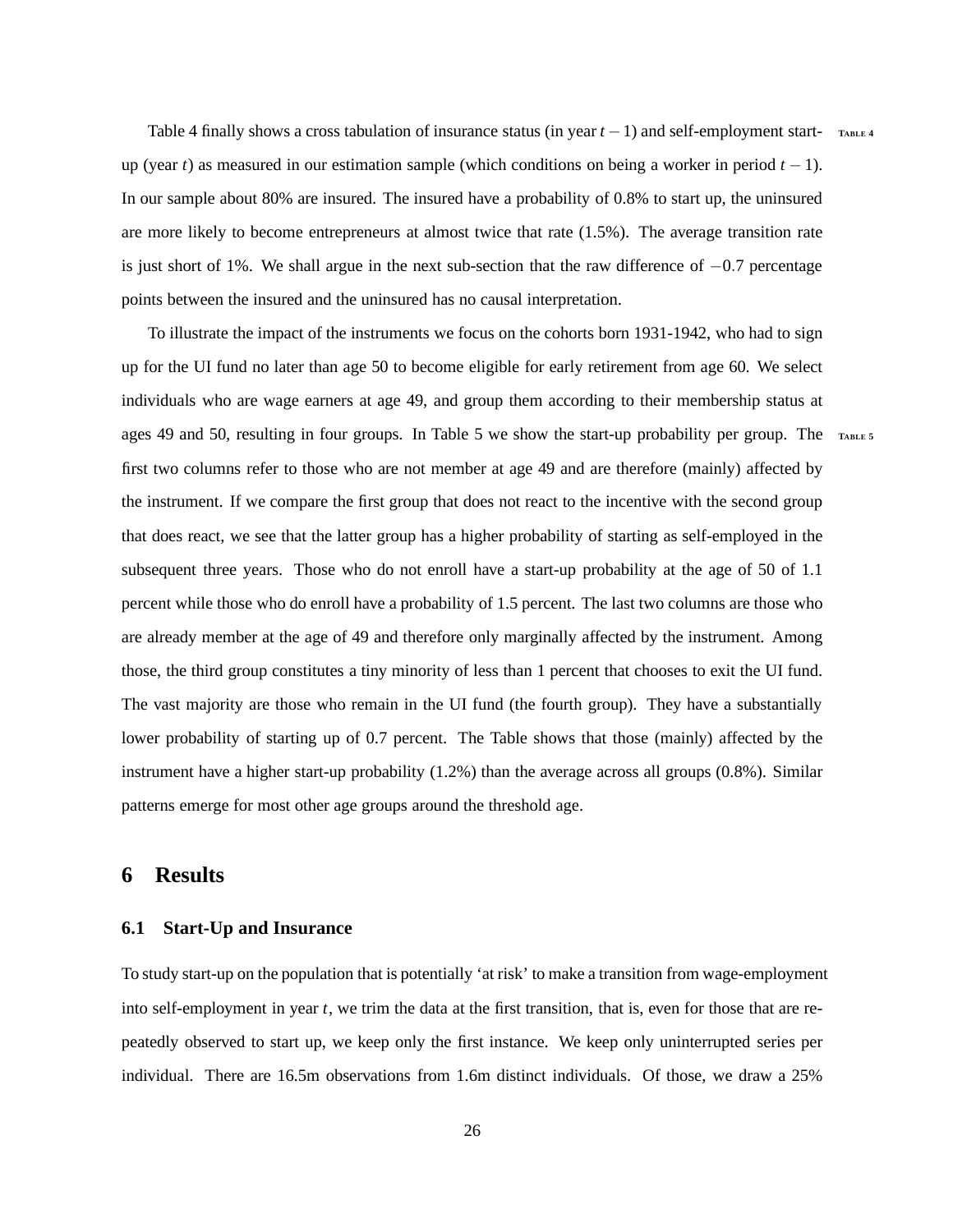sample.<sup>[26](#page-27-0)</sup> The lag structure in the regressor set further reduces the estimation samples slightly.<sup>[27](#page-27-1)</sup>

Table [6](#page-53-0) reports coefficient estimates along with associated p-values obtained from fixed effects (FE) **<sup>T</sup>ABLE [6](#page-53-0)** regressions, with and without instrumentation. We report results based on robust standard errors.<sup>[28](#page-27-2)</sup> We interpret the coefficient estimates as marginal effects on the probability to start up owing to our interpretation of the model as a linear probability model. The specification controls for a number of important personal or household characteristics, such as age (as a fourth-order polynomial), experience as wage earner (as a third-order polynomial), measures of wealth (net worth in levels and home ownership) and income (wage earnings and sickness benefit receipts), the number of children in the household (by age group), as well as a number of characteristics of the partner of the individual. Sickness benefit receipt doubles as health (illness) measure.

The partner characteristics (apart from a dummy whether or not a partner is present in the household) are age, whether or not UI fund member, whether participating actively in the labor market, and measures of the partner's earnings capacity (see Section [4\)](#page-20-0). In addition to the reported effects, all specifications control for a full set of year dummies, and for comprehensive sets of region and industry dummies. Interesting as those might be, we shall abstract from discussing them for brevity. Details are available upon request. Many of our variables, at least those that might change easily between years and are potentially correlated with the errors, are lagged at least once, if not twice. By using such predetermined values we mitigate remaining concerns about endogeneity associated with some of the regressors, in particular wealth and income.

We start the discussion of our empirical estimates with results from an uninstrumented model ignoring potential endogeneity of the insurance choice. The first set of columns in Table [6](#page-53-0) shows a negative coefficient of 0.05% on the insurance dummy. It is small in size compared to the raw correlations (see Section [5\)](#page-24-0). The estimate suggests that the raw data difference of -0.7 percentage points (Table [4\)](#page-51-1) is overstated by the impact of observed and unobserved heterogeneity; the insured and uninsured differ in

<span id="page-27-0"></span><sup>&</sup>lt;sup>26</sup>This restriction is chosen for computational convenience, but leaves very large samples. Sample size is important because transitions are infrequent, and there is substantial heterogeneity requiring large samples in order to reliably measure responses to policy variation and changes in controls.

<span id="page-27-1"></span><sup>&</sup>lt;sup>27</sup>The data record wealth as of 1984, and we use wealth lagged two periods, implying the effective observation period is shorter when controlling for wealth, and starts in 1986.

<span id="page-27-2"></span><sup>&</sup>lt;sup>28</sup>These are heteroskedasticity-robust. Spillover effects in insurance take-up may occur within families or at the firm level. Clustering at the family level is not an issue, as we only have one person (typically the husband) per family in the data. Clustering at the firm level, on the other hand, is not straightfoward since the same cross-sectional panel unit (worker) may be associated with different firms during their career.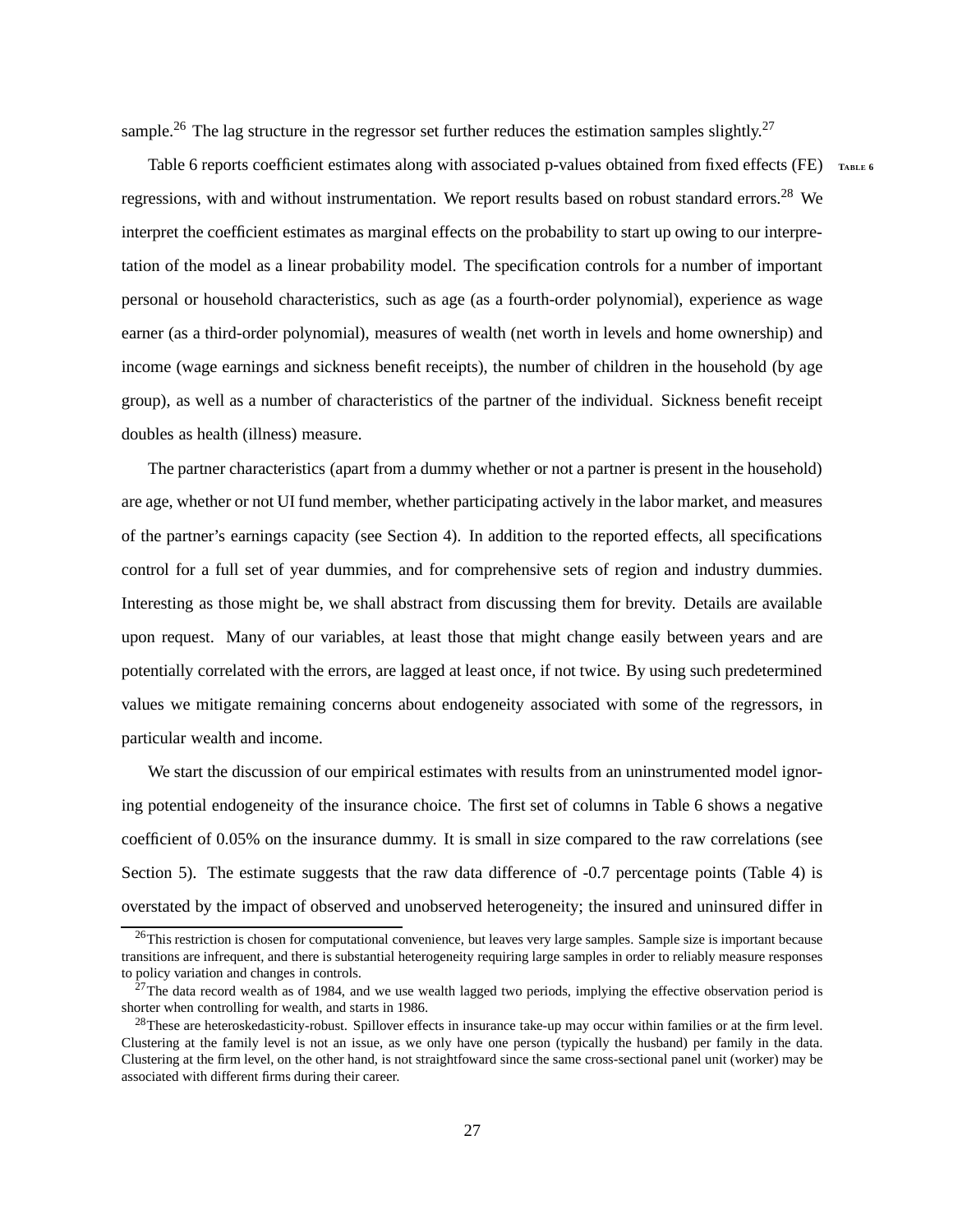important dimensions.

The age polynomial, with all terms significant, suggests a positive and only slightly curved age pattern in the probability to start up. The experience polynomial displays a negative, countervailing effect in time spent as wage recipient. We keep the rest of the discussion somewhat short as the present model is not the main specification of interest: positive coefficients are estimated for wage earnings and home ownership, as well as for sickness benefit receipt. Demographics including spouse characteristics appear not to matter much, as their marginal effects are very small or insignificant.

As detailed, we have reasons to believe that modeling the insurance choice as endogenous to the self-employment transition decision is important. The first and second stage of the instrumented model are displayed in the second and third set of columns in Table [6.](#page-53-0) We use all of our six instruments discussed in Section [4.](#page-20-0) Each instrument is statistically significant, and the *F*-test on joint significance shows that they are important determinants of the insurance choice.

Selection into insurance is strongly impacted by the first age threshold applying in the pre-1992 period, as the first of our instrumental variables suggests. The marginal effect is 5.3 percentage points. In the period after the 1992 reform and until the 1999 reform the age threshold increases the probability of insurance enrollment by 6.0%. In the regime of the 1999 reform the impact of the age threshold has decreased to 3.5 percentage points and in the last period from the 2007/8 reform onward the effect of the age threshold is 2.1 percentage points. Those results confirm that the effect of the retirement option has been weakened over the entire period, with fewer individuals reacting to the incentive. This is consistent with the fact that early retirement has been made less beneficial by the reforms implemented over the period. There is a small effect of the number of contribution years, i.e., the minimum number of years during which the enrollee has to pay ER contributions (as introduced in 1999) in order to be ER eligible from age 60 (62) on. This is captured by our fifth instrument. The effect is positive. A possible explanation for the sign is a contemporaneous reduction in the UI insurance fee. The last of our instruments also has a positive effect. It becomes relevant with the 2007/8 reform and allows those that otherwise 'missed the deadline' (latecomers) to still sign up for the ER program at reduced future benefits. It has an effect of yet another 2 percent insurance membership. All in all, ER incentives are instrumental in pulling individuals into UI.

The insurance decision is also determined by the other regressors we control for. With few excep-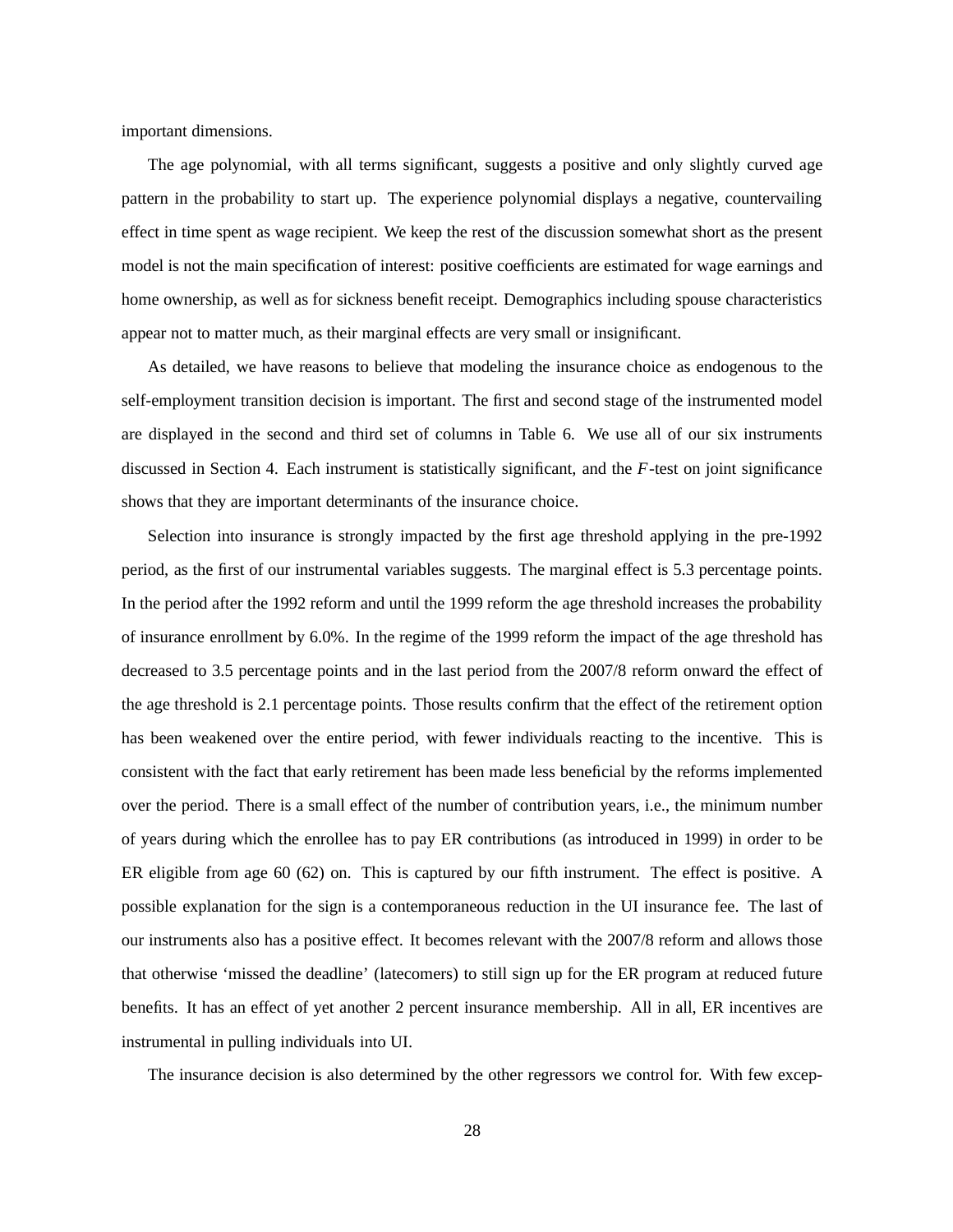tions, all of the displayed coefficient estimates have p-values below 0.5%. The age pattern in insurance is monotonically falling. Recall that we control for year dummies and capture cohort effects through the FE. Experience is positive and near-linear in the 0-20 years range. Experience will proxy for life-cycle wage profiles, and even lagged wage levels have a positive effect on insurance. Our theoretical model is unable to make sharp predictions about the effect of wealth. Empirically, wealth effects, measured through both net worth levels and home ownership, point in opposite directions. Net worth has a negative impact, home ownership a positive, suggesting that the effect of financial wealth, which fulfills a self-insurance and liquidity function, dominates the measured wealth effect on insurance. In that light, the coefficient possibly reflects substitutability between insurance channels. Similar remarks apply to some of the spouse variables that we include, in particular whether the partner works, and what her level of earnings is (measured by the earnings frontier). The unused earnings capacity also is significantly negative in the insurance equation, as expected under insurance substitutability.

Turning now to the self-employment transition equation reveals a significant and positive causal effect of insurance on start-up. This finding is in line with our simple economic model. The magnitude is substantial with 1.8 percentage points, compared to a baseline average transition rate of 1% and 0.8% for the insured in the raw data. If we compare our estimate to the entries in the first two columns of Table [5](#page-52-0) at the first year after the relevant age threshold, we see that our heterogeneity-corrected local average treatment effect (LATE) estimates point in the same direction. Bear in mind that numbers in Table [5](#page-52-0) refer to a more specific base sample (cohorts 1931-1942 around age 50), than that underlying Table [6.](#page-53-0)

The fact that the conclusions are very different from the uninstrumented and unconditional cases shows that not only heterogeneity but also endogeneity matters. Apparently there are factors that determine both insurance choice and start-up, unaccounted for in the regressor set and the FE, that lead to less insurance and more entrepreneurship.[29](#page-29-0) Many of the other effects that we measure in this equation are similar to the uninstrumented case, in terms of sign, significance level and magnitude, so we do not discuss them again.

The *J* test statistic has a value of 29 and hence formally rejects. However, we have a very large sample, and do not wish to take this as an indication of misspecification. As shown below, the *J* test

<span id="page-29-0"></span><sup>&</sup>lt;sup>29</sup>Candidates are individual risk of unemployment, the quality of the business idea, and health shocks.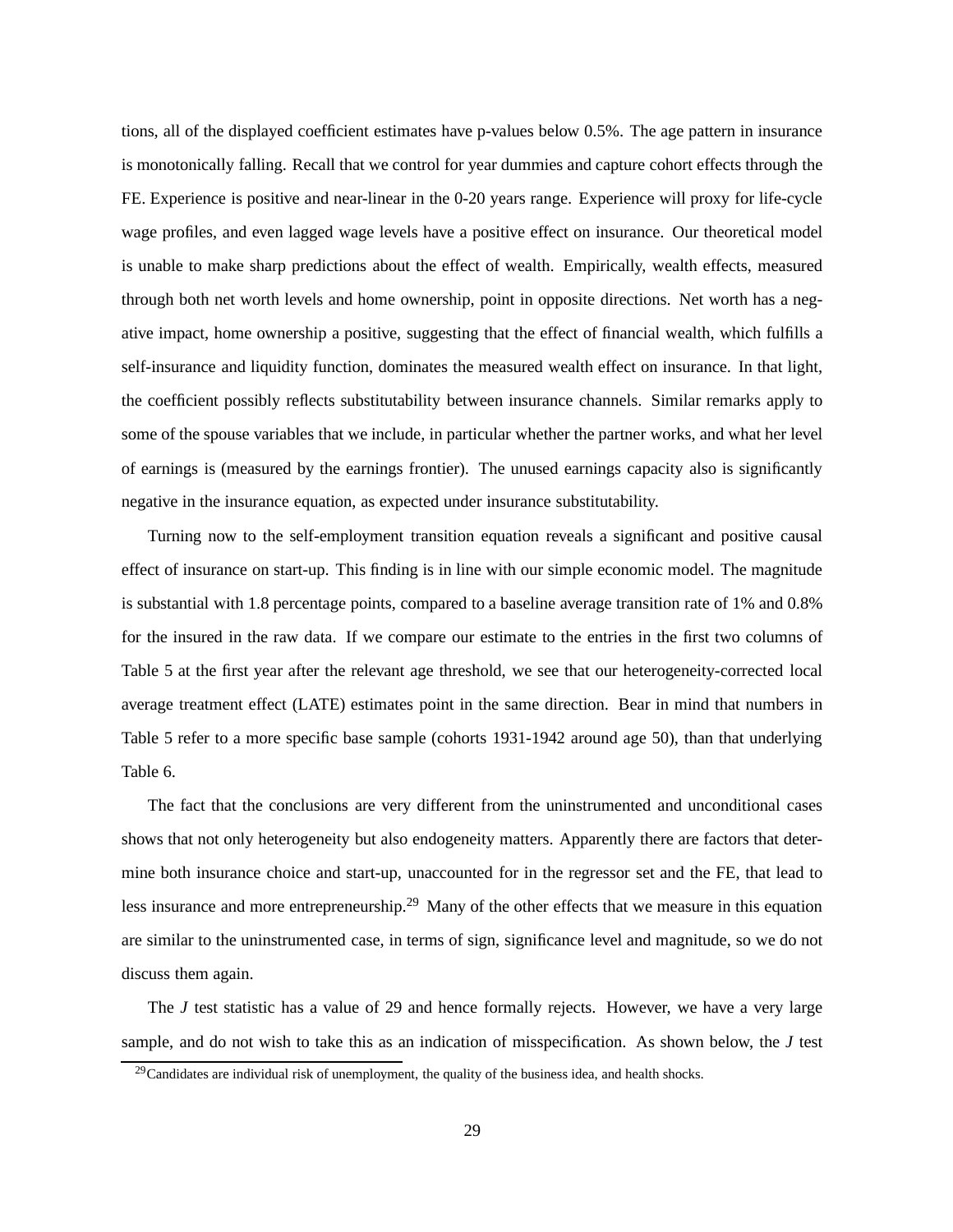fails to reject if the sample is selected a little differently and includes individuals that enter the sample repeatedly.

With a LATE in hand, we cannot directly quantify the total effect of UI on start-up—after all, access to the UI system as such was not modified during the period. Instead, the LATE is only identified from the individuals who react to the retirement incentive. However, we can gauge the total effect of the retirement incentive from a reduced form estimation, where we study the impact of the reform indicators on the start-up outcome, without mediation through insurance. The reduced form estimates are displayed in the last set of columns of Table [6.](#page-53-0) They suggest a total of 8,705 self-employed induced through the retirement incentive, representing nearly 5% of the total of start-ups. This estimate is a lower bound as individuals may have decided to start up while insured without us seeing them triggered to do so.<sup>[30](#page-30-0)</sup>

### **6.2 Sensitivity Checks**

The main finding of a 1.8 percentage point causal effect of insurance on start-up in Table [6](#page-53-0) is very robust. We display in Table [7](#page-55-0) results from selected sensitivity checks that subject the baseline set-up to major TABLE [7](#page-55-0) modifications.[31](#page-30-1)

We start with a brief look at a random effects (RE) model. The specification is enriched, compared to the FE baseline, with controlling for a restricted set of cohort dummies, and the level of education (in years). Year of birth, and effectively education, would otherwise drop out of a FE specification. The estimated coefficient when insurance endogeneity is taken into account (line 1 of the Table) is nearly unchanged compared to the FE baseline result. This finding is reassuring, as the FE needs 2 observations per individual, and hence will disregard those individuals that happen to transition already in the first year of being observed in our sample. (Uninstrumented RE models again produce a negative coefficient on insurance.) A possible concern about the validity of the RE is a violation of the assumption that individual effects are uncorrelated with regressors and instruments. We can mitigate this by conditioning on time-averaged values of (most) time-varying regressors (Chamberlain-Mundlak approach; we do not time-average year, industry, and region dummies). Line 2 suggests the coefficient of interest drops to

<span id="page-30-0"></span> $30$ The figure of induced self-employed is obtained from multiplying the estimated reduced form coefficients per ER regime with the number of workers per year (as in Table [1,](#page-50-0) roughly 1m per year) and adding the resulting numbers. The figure of total start-ups is observed in the data, Table [4.](#page-51-1)

<span id="page-30-1"></span> $31$ We display in Table [13,](#page-61-0) without further comment, additional sensitivity checks that emphasize the robustness of our results. Results in Table [7](#page-55-0) show relatively larger deviations from the baseline.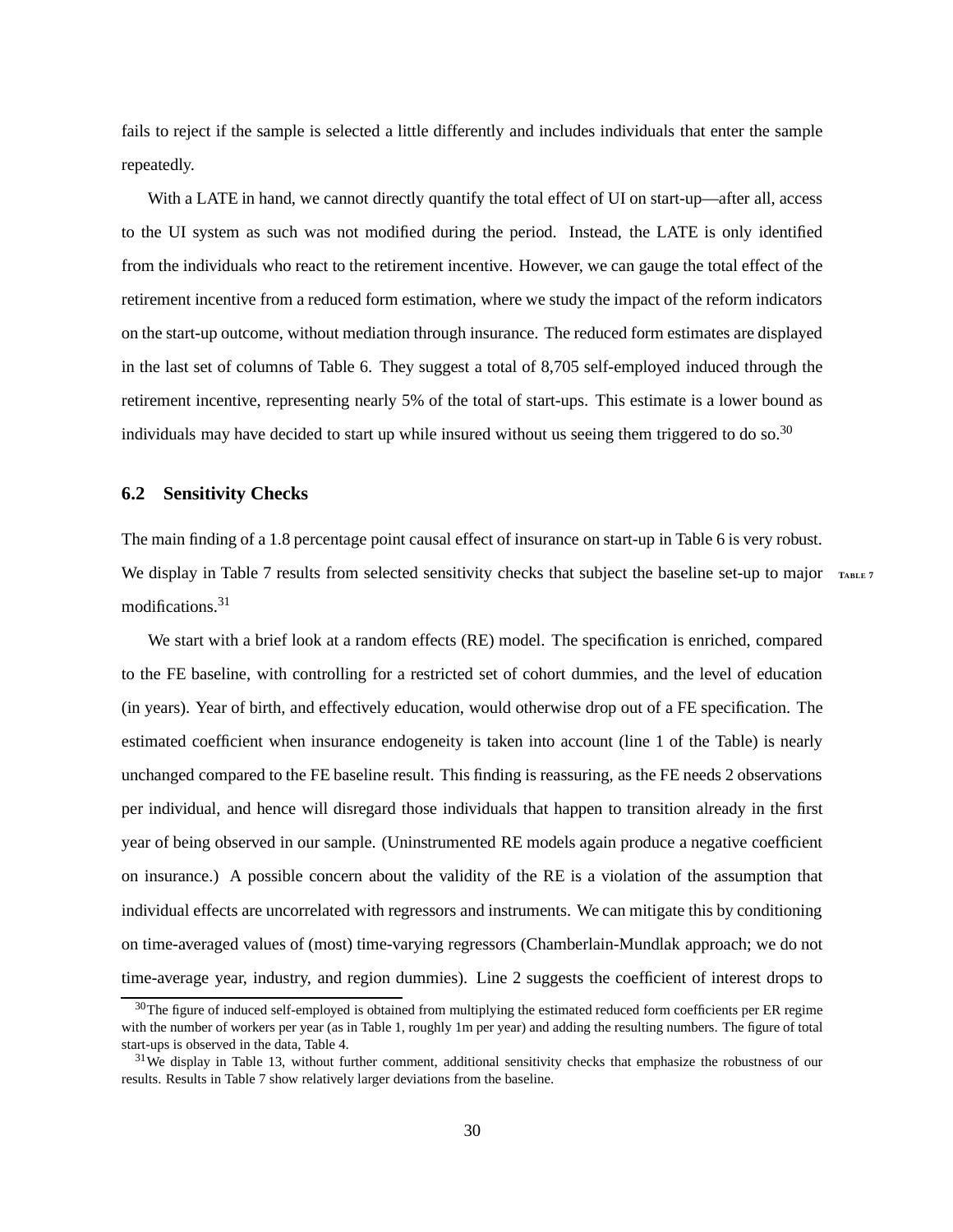<span id="page-31-1"></span>1.2 percentage points, but stays significantly positive. We continue with FE specifications for simplicity.

Our identification comes from variation over and above the age/cohort and year patterns that are detectable in the data. We thus might also want to check robustness with respect to alternative specifications in the pure age and time dimensions. One standard and parsimonious alternative way of modeling time effects is by controlling for aggregate shocks tied to observable macro variation. We can control simultaneously for the regional rate of unemployment, the overall bankruptcy rate, and the real per capita GDP growth rate (line 3). The coefficient on the UI fund membership drops to 0.7 percentage points. This is a large change. We believe, therefore that the additional flexibility afforded by our year dummies approach in the baseline is a necessity. In particular, it will account much more flexibly for, e.g., changes in UI benefit levels, and duration, premiums or ER fees.

Our identification strategy relies much on age profiles not being influenced by calendar time effects, hence we investigate more closely the impact of the age specification on our estimates. Line 4 deviates from the baseline by reducing the age polynomial to order 3; line 5 instead relies on age dummies (subject to restrictions). The change in the order of the polynomial appears to have a larger effect on the insurance coefficient (0.013) than the non-parametric modeling through dummies (0.016). Either way, these deviations stay reassuringly close to the baseline.

Line 6 presents results from a major change to the regressor list. This simplest specification relies exclusively on variation in age and time and ignores all other time-varying regressors. The immediate effect is that the sample becomes larger as we do not lose observations due to lagged regressor values.<sup>[32](#page-31-0)</sup> In line 6, we use age dummies next to year dummies. The model is saturated in that we use nearexhaustive sets of dummies subject to the restriction that age plus year of birth equals calendar year. The model is worth considering because it makes the weakest assumptions on the unobservables and keeps the functional flexibility in the conditioning set. It falls into the class of models considered by [Blundell and Powell \(2003\)](#page-41-8) to non-parametrically identify the impact of discrete endogenous variables with discrete instruments (also see Appendix A in Ejrnæs and [Hochguertel](#page-42-6) [\(2013](#page-42-6))). The fact that this lowers the insurance coefficient (to 1.0 percentage points) suggests that the time-varying heterogeneity otherwise captured by the omitted regressors is of importance to characterize the pools of insurees and would-be entrepreneurs.

<span id="page-31-0"></span><sup>32</sup>In addition, wealth measures had restricted the sample size in the baseline, see note [27.](#page-27-1)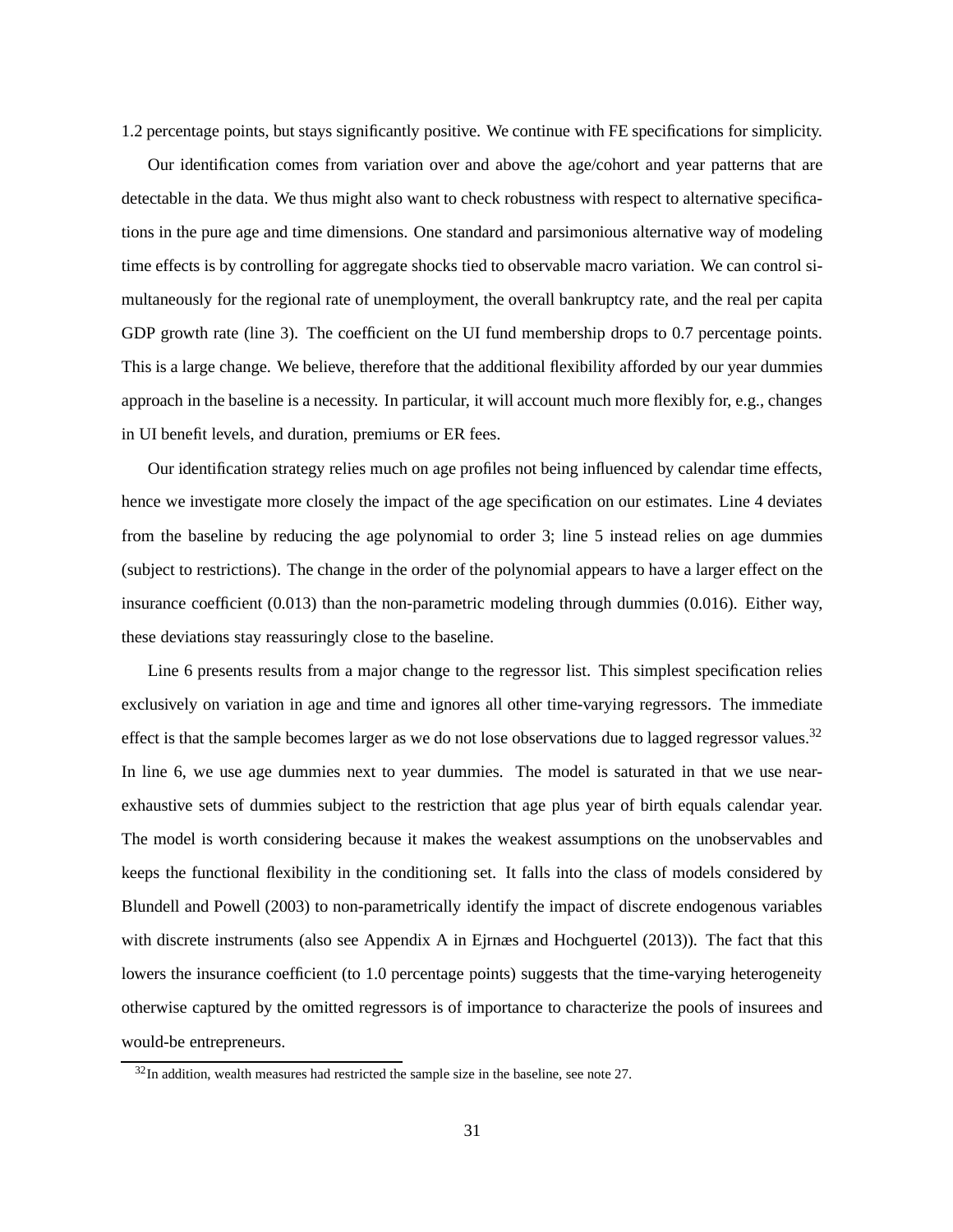<span id="page-32-3"></span>When we remove both measures of wealth (both the homeownership dummy and the continuous net worth measure, line 7), the coefficient of interest increases only slightly. Note that we keep the estimation sample constant, that is, we use the same years as in the baseline.

We have gone through many other functional form changes (for instance for income or wealth variables) or additions to the regressor list (e.g., controlling for firm characteristics such as number of employees, number of full-time equivalent workers, ownership type, number of establishments). While some of them are correlated in intuitive ways with self-employment start-up or insurance choice, we do not display nor discuss in detail. In all cases, the coefficient of interest robustly stays in the vicinity of the baseline value.<sup>[33](#page-32-0)</sup>

Line 9 changes perspective and redefines the self-employment dummy purely on the basis of incomes. We flag as self-employed those that earn 62.5% or more of their income in a given year from self-employment activity. Since self-employment income is negative in about 1/4 of all cases, we first transform it into absolute values before calculating the self-employment income share, in order to avoid this share to fall outside the  $[0,1]$  range. The chosen threshold value of 62.5% reflects to first approximation the fact that self-employed may gain higher incomes simply by working longer hours. The coefficient on being UI insured stays, remarkably, unchanged (0.019). Reducing the income-share threshold to 50 per cent only leads to a slightly larger coefficient (not shown).<sup>[34](#page-32-1)</sup>

Line[s 9 and 10 exclude workers in firms that close down, following definitions in](#page-41-9) Browning and Heinesen [\(2012\)](#page-41-9). The reason for doing so is to check to what extent the effect we measure is influenced by people that are about to lose their jobs and act by enrolling in UI and/or becoming self-employed. The data allow determining the year of closure of an establishment, and [Browning and Heinesen \(2012](#page-41-9)) argue that corrections should be made for absorptions of establishments into an existing firm (mergers), and that economic closure (downsizing) may anticipate formal closure. Line 10 uses a wider but related definition allowing for significant non-closure layoffs as well.<sup>[35](#page-32-2)</sup> In neither case do we find a result that

<span id="page-32-0"></span><sup>&</sup>lt;sup>33</sup>Refer to Table [13.](#page-61-0)

<span id="page-32-1"></span> $34$ Recall from note [25](#page-24-1) on page [24](#page-24-1) that there will not be many individuals in the sample that had a small side business but shifted to full-time self-employment upon treatment.

<span id="page-32-2"></span> $35$ Specifically, [Browning and Heinesen](#page-41-9) [\(2012](#page-41-9)) identify the year of (economic) closure of an establishment as the year that registered the highest absolute reduction in the workforce prior to the year of closure as determined by Statistics Denmark. The latter bases their definition on criteria involving identity of owners and employees, address and industry affiliation. Adjustments are being made for absorption of a plant into other establishments (e.g., mergers). See Appendix A in [Browning and Heinesen](#page-41-9) [\(2012\)](#page-41-9) for details. While we follow their lead closely, we do not have access to exactly the same cut of the data. In our alternative definition (line 10), we also consider large layoffs corresponding to at least 30% of the workforce and at least 10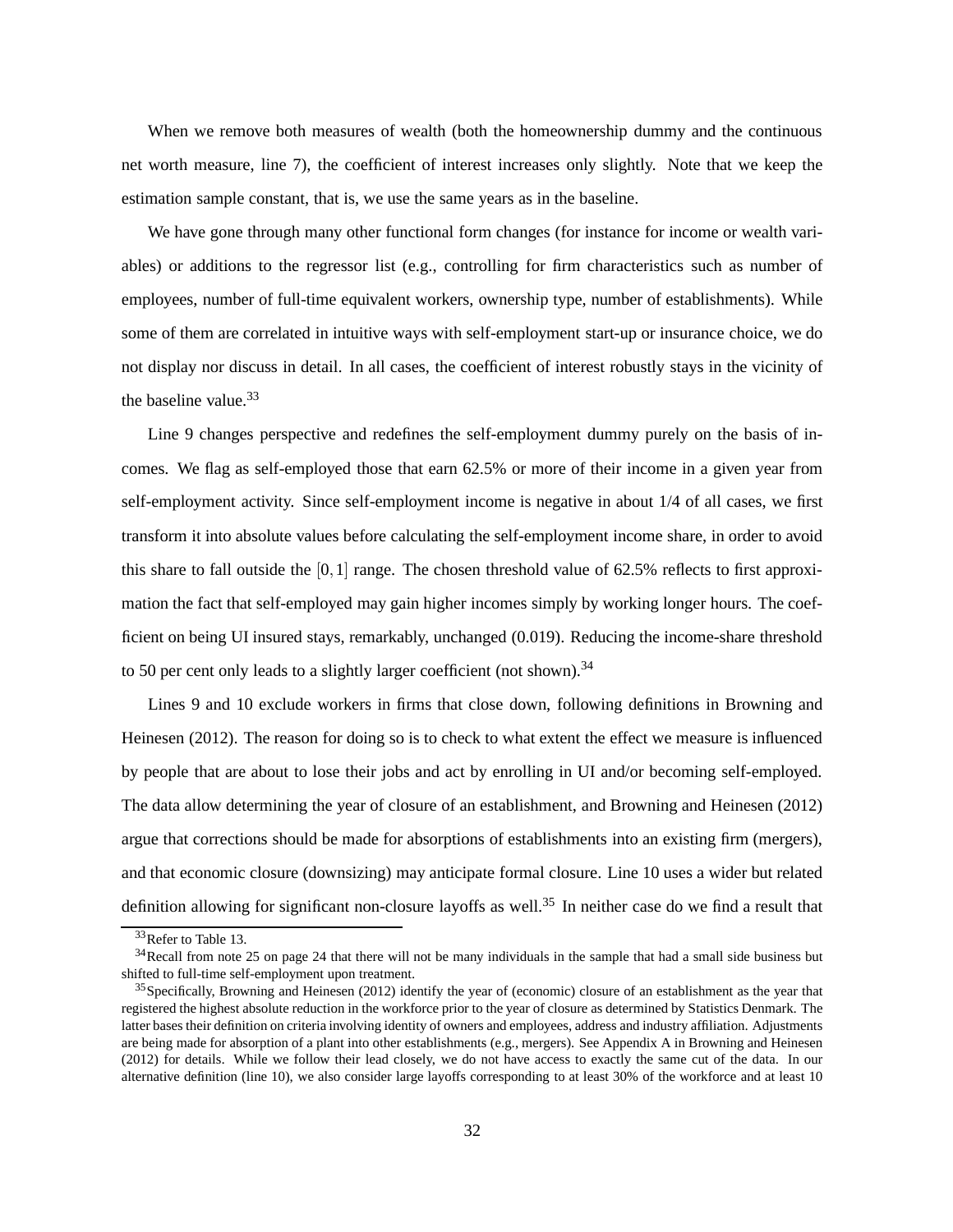<span id="page-33-0"></span>deviates from the baseline, suggesting that layoffs or closures do not drive our main result, and we measure an effect of UI on voluntary employment changes.

The variation in line 11 concerns the number of instruments we use. For instance, we can drop the last two instruments (number of contribution years and sign-up late option) without substantially affecting identification nor the estimate of the coefficient of interest (1.6 percentage points). The main identification comes through the changing threshold ages between cohorts and across years.

The final variation (line 12) extends the sample and includes also those that start up repeatedly (after an intermittent spell of wage employment). Reassuringly, the impact of our initial sample restrictions on empirical estimates is not important. For the majority of the individuals we only observe one startup transition. This variation however also shows a p-value of a *J* test that is substantially larger than before, the *J* test statistic has dropped from about 29 to about 6.5 and hence does not even formally reject anymore.

### **6.3 Heterogeneous Effects**

This subsection presents a number of additional variations in an attempt to say more on which particular sub-groups in the population drive the main estimates. We do so by splitting the samples according to observables. Results are in Table [8.](#page-56-0) **<sup>T</sup>ABLE [8](#page-56-0)**

First we estimate on different time periods: 1980-1998 and 1993-2009 (lines 1a and 1b, respectively). The estimates of the coefficient on the UI fund show an insignificant effect in the early period and a strong positive effect in the later period. Since the effect in the early period is identified from 40 to 50 year olds and the effect of the later period is identified from 32 to 49 year olds, we cannot tell, however, whether the difference is due to age or whether the effect has changed over time. Variation 2 splits by cohort affiliation; the first subsample considers those that needed to sign up by the age of 50 in order to be ER eligible, the second subsample uses observations from younger cohorts. The exercise reveals that the older workers are not induced to become self-employed, but rather the middle-aged or younger workers. What appeared to be a change over time from variation 1 might thus actually have to do with age thresholds and birth cohorts. Intuitively, one may not expect to see a large response from

employees. Unlike [Browning and Heinesen](#page-41-9) [\(2012](#page-41-9)) who consider single-establishment firms, we define those variables at the firm level.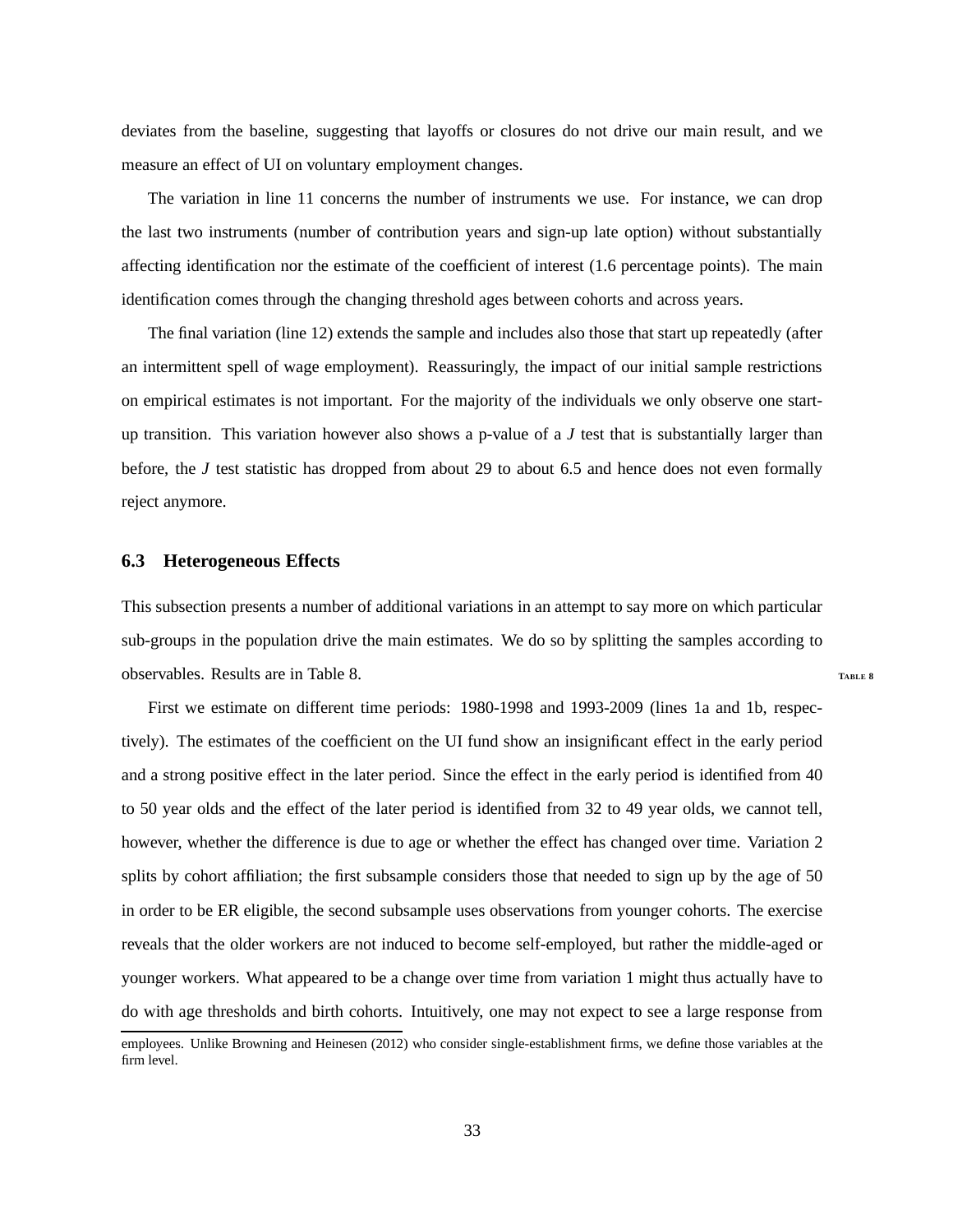<span id="page-34-0"></span>individuals that are well into their working life, but rather a larger reaction from somewhat younger people.

A third interesting split is by education, where we also find heterogeneous effects of the UI fund (see lines 3a-c). The impact of insurance has a much stronger effect on individuals with intermediate education (mainly vocational training) compared to individuals with low or high education where insignificant effects are found. Fourth, we compare the effect for married individuals versus single (lines 4a and 4b) and find UI has a lower effect for married or partnered individuals, again consistent with an insurance effect through the potential of a second earner. Fifth, there appears to be no significant difference in the UI-induced start-up probability when we split by home ownership (conditional on wealth; see lines 5a and 5b). Sixth, we divide the sample according to whether or not individuals work (as a wage-earner) in an innovative industry, as classified according to [OECD](#page-44-10) [\(2011](#page-44-10)) standards. Here we see that whereas the effect of insurance is more important for individuals in non-innovative ('traditional') industries (line 6a) compared to innovative ones (line 6b), even start-up from innovative firms is helped by insurance.

Summarizing our findings, insurance is more important for starting up for certain groups. The estimation on sub-groups indicates that for younger individuals, for those with intermediate education, for those working in traditional (non-innovative) industries, and for those that are not partnered, UI increases the probability of being an entrepreneur. Detailed information on the heterogeneous effects of insurance is important when evaluating the impact of insurance on entrepreneurship.

### **6.4 Firm Performance and Insurance**

This paper deviates from the literature on insurance-induced entrepreneurship by actually assessing how the new entrepreneurs fare when they are insured. For our analysis on post-transition outcomes we use, where possible, the entire population of self-employed that started up in year *t*, and perform crosssectional types of analyses. We first have a look at how outcomes correlate with insurance status in the raw data, see Table [9.](#page-57-0) Around 60% of those that started in *t* are not around anymore after three years. **<sup>T</sup>ABLE [9](#page-57-0)** However, the insured are more likely to survive to at least period  $t + 3$ , with a significant difference of 7 percentage points. Note that survival here means being observed to be self-employed end November of each year in  $t + 1$ ,  $t + 2$ , and  $t + 3$ . Firms of the self-employed are not guaranteed to survive this long, as we do not hold constant a firm identifier.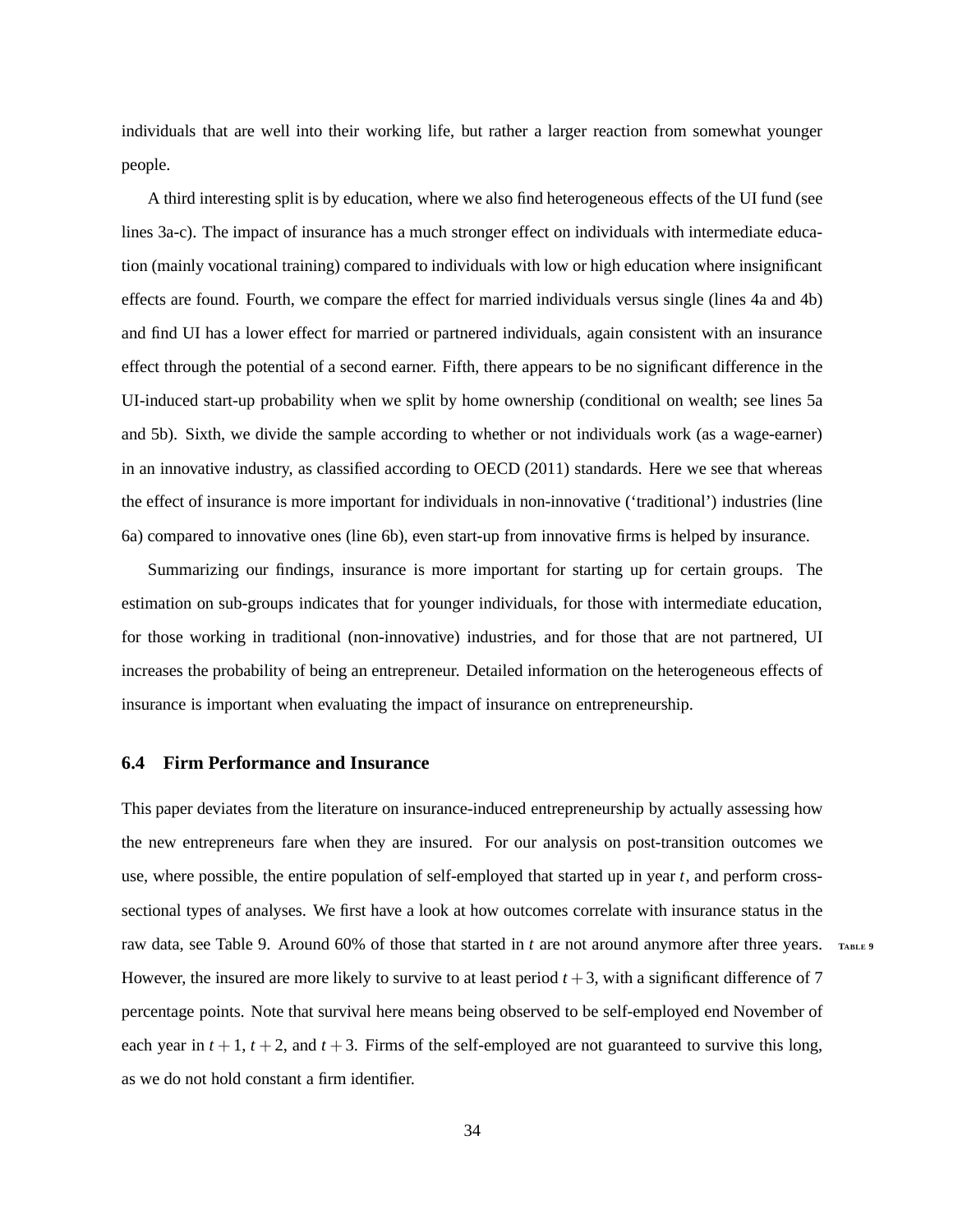Conditional on survival to  $t + 3$ , we may also look at other outcomes, partly obtained from linked employer-employee data. The data is available to us for the sub-period 1987-2009. Profits are incomes generated by the entrepreneur (self-employment income) plus retained earnings that are kept in the firm and are not directly available for consumption by the owner. For most firms (median), profits of surviving insured entrepreneurs are higher than the profits of surviving uninsured ones. This is not true on average, however, since mean profits of the uninsured are higher. The uninsured are also more likely to incur losses or make zero profit. The difference is 5 percentage points. This indicates that uninsured entrepreneurs have a more dispersed distribution of profits. It is consistent with uninsured entrepreneurs taking more risk and may possibly be explained by lower risk aversion.

We also have access to financial outcome measures from VAT registers (for a shorter time span from 1990 to 2007). We calculate value added as the difference between sales revenues and expenses. Similar to the average profit figures, all of sales revenues, value added, and exports are negatively correlated with insurance.

Small firms quite often only employ their owner and no-one else. Those with employees often employ 10 or fewer workers. Assuming that firms grow over time in both financial terms and in terms of the number of workers, we may measure performance in terms of whether any other workers are being employed (except for the self-employed person himself). We were able to link data with an establishment identifier to the relevant set of individuals for the period from 1990 on. On average, a third of all firms employ any workers three years after start-up. The insured entrepreneurs are 6 percentage points more likely to employ others compared to the uninsured entrepreneurs.

Table [10](#page-58-0) shows results of IV regressions for selected performance measures. These are cross- **<sup>T</sup>ABLE [10](#page-58-0)** sectional estimates where we cluster on person-ID to take into account that a small fraction of entrepreneurs makes it more than once to our sample of newly started firms. The underlying sample conditions on start-up between years *t* − 1 and *t*. We consider the three measures 'survival', 'profits', and 'having employees' (being an employer). All outcome variables are observed at time  $t + 3$ , and for the latter two measures we also condition on survival to  $t + 3$ . We also include years of education, next to comprehensive sets of year, region, industry, and year of birth dummies in the specification. For profits and being an employer, we use all firms that started up and survived, for survival, we use 25% of start-ups.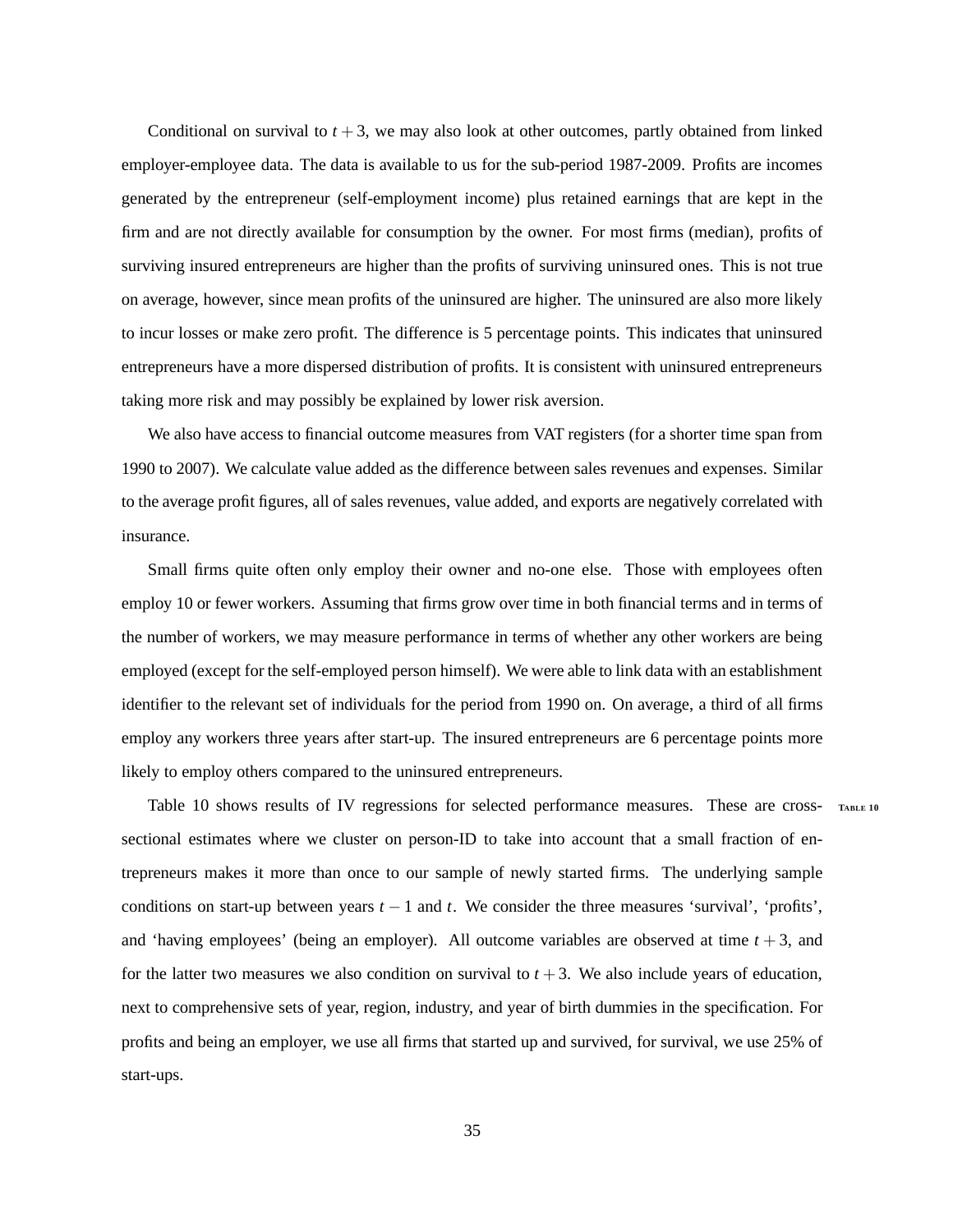For brevity, we only discuss the causal impact of insurance. This parameter is insignificantly different from zero in all models, on survival, profit, and being an employer. This suggests, in combination with the transition results discussed earlier, that while insurance causes start-up, survival probabilities conditional on start-up are unaffected by insurance. There is, however, still a long-term effect of insurance on the number of firms in business: because insurance does not affect the failure rate, in total more small firms will exist at any point in time due to insurance. Since the results on profits and being an employer suggest that there is no causal link between insurance and firm outcomes conditional on survival, we interpret the evidence as insurance selecting neither plums nor lemons. Small firms that are being created because their owner receives insurance protection are not in any way different from any other firm.

We support this interpretation with an array of sensitivity checks in Tables [11](#page-59-0) and [12.](#page-60-0) Table [11](#page-59-0) focuses on survival and employment, Table [12](#page-60-0) on financial outcomes. The first variation in Table [11](#page-59-0) **<sup>T</sup>ABLE [11](#page-59-0)** (line S1) measures the causal impact of the initial insurance choice on survival until  $t + 5$  (the sample again conditions on entry between  $t - 1$  and  $t$ ). The effect is again not significantly different from zero. Lines S2 and S3 show the uninstrumented equivalents to those in S0 and S1. We find that OLS estimates are significantly positive, for both time horizons. The estimates show that those that are observed to be insured are about 10 percentage points more likely to survive five or at least 3 years than those that are not insured. This might be interpreted as evidence of negative selection into insurance through heterogeneity.

Variation S4 measures whether the self-employed survives to  $t + 3$  (in the above sense) while not having wage income; we dub those 'full-time' self-employed. This measure thus tries to remove contaminations into the sample by people that partly rely on wage earnings. This changed definition does not affect the conclusion.

Lines S5 and S6 consider the joint probability of starting up and surviving; both estimates are based on panel data models similar to those in Table [6.](#page-53-0) The effect of insurance on the joint probability is around 2%. The similarity with the start-up models strongly suggests that the main effect is due to insurance impacting on start-up, not on survival.

The second set of results in Table [11](#page-59-0) concerns employment outcomes. Some of the variations are very similar to those on survival (in particular E1-E3), and results likewise suggest that there is no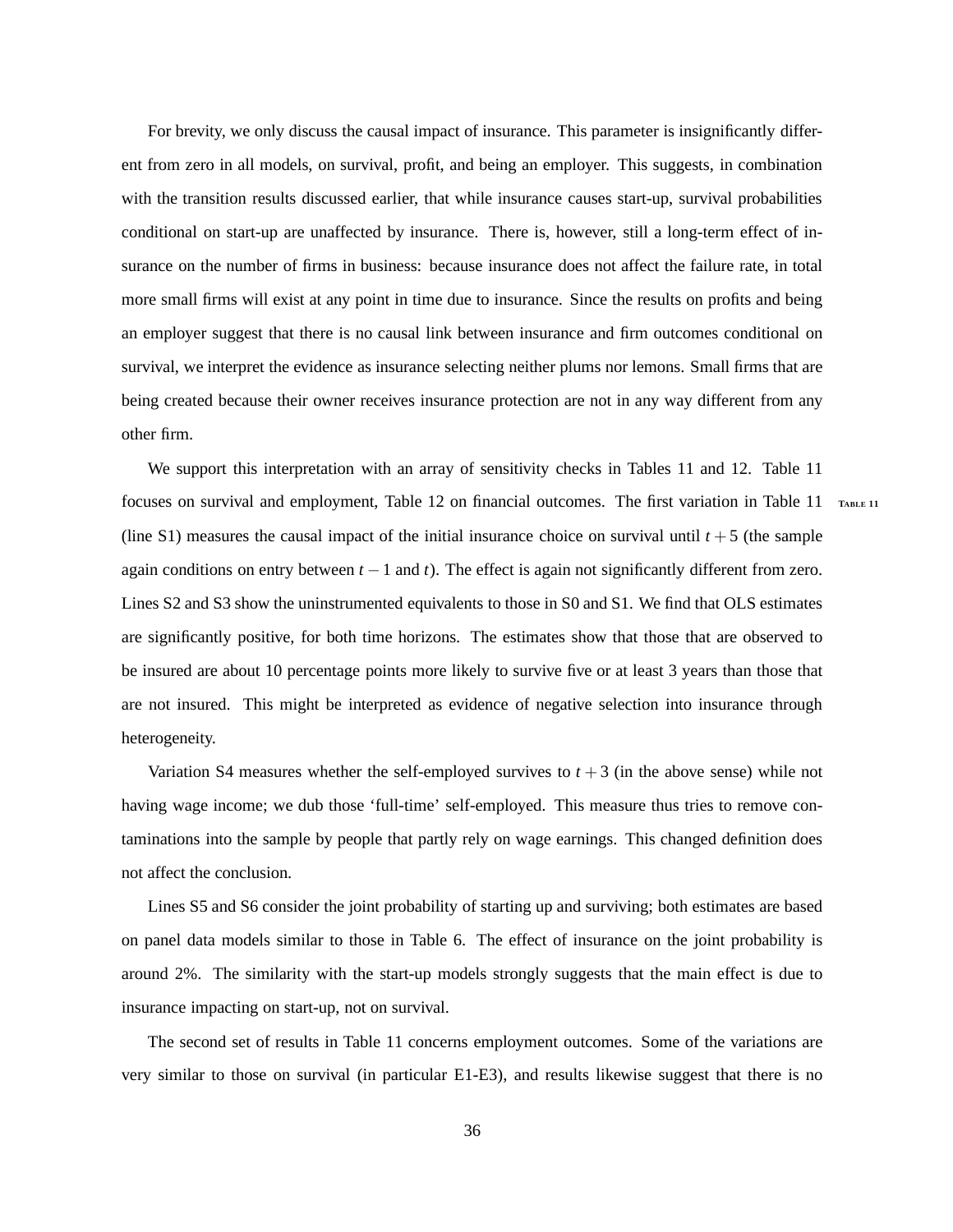impact of insurance on the future probability to create employment. Lines E4 and E5 use an alternative measure of employment: headcounts of workers at a firm measured at the time of record of the matched employer/employee data. This measure may deviate from the one provided by Statistics Denmark for various reasons, but it can be constructed until the beginning of our data in 1980. We gain a couple of years (recall that the estimation sample is limited because of using wealth as a regressor, note [27\)](#page-27-1). Line E4 uses the same time window as the baseline, line E5 extends the sample back in time. Variation E4 suggests no difference to the baseline, variation E5 records a lower probability of employing others with earlier data. Recall that in the earlier period the policy change acts on comparatively older workers who may not have the same growth ambitions as younger ones. Finally (line E6) we consider the actual number of employees (based on the same variable that we use in the baseline, E0). Even though we find a large positive and borderline significant effect of insurance, the size may be overstated for the majority of firms because the firm size distribution is heavily skewed.

We further discuss the results on financial outcomes in Table [12.](#page-60-0) Apart from profits (including TABLE [12](#page-60-0) retained earnings) we can consider value added, sales and export revenues, business income (excluding retained earnings) and total income (including wage income). We also check on accumulated wealth and its change between years. All IV estimates of the causal effect are statistically zero, and signs point in different directions between specifications (lines F0-F8). We skip a discussion of lines F1-F4. Line F5 attempts to introduce some stability into the profit measure by averaging across years  $t + 3$  through  $t + 5$ . Conditioning remains on survival as self-employed, this time until  $t + 5$ . Again, the effect of insurance is zero.

Lines F6 through F8 deserve brief comment, as we here do not condition on survival until  $t + 3$ . Self-employment as a labor market status is closely linked to the legal status of the firm. A firm that changes status from unincorporated to incorporated (whether or not going public), will see its owner change from self-employed to non-self-employed. Since changing legal status is often associated with size or growth and success, we might select against the most successful ones if we condition the data on surviving as self-employed (thence unincorporated firm) until *t* + 3. Therefore, lines F6-F8 only condition on start-up between  $t - 1$  and  $t$ . We then measure success by total income (which, in case of firms that became incorporated, includes the wage earned by the owner, line F6), by total net worth of the owner (line F7), or by the change in net worth between  $t - 1$  and  $t + 3$  (line F8). The idea in the latter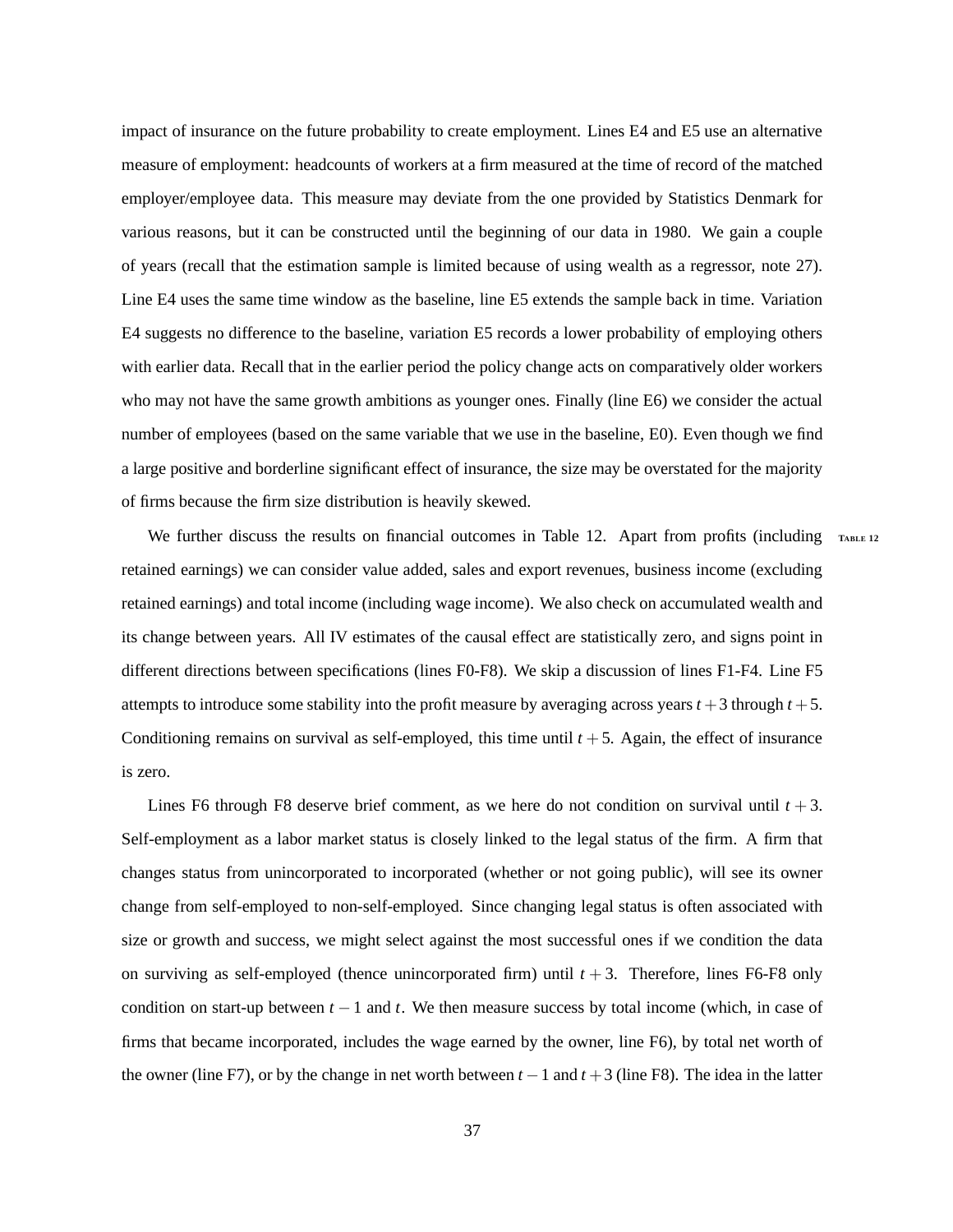<span id="page-38-2"></span>two variations is that if successful self-employed sell their firm, their private net worth would increase. None of these variations leads to any different conclusions, however.

Corresponding uninstrumented results (lines F10 through F18) suggest clear negative effects. Insured entrepreneurs fare worse in terms of income and profit (although the differences are modest), but better in terms of survival. Again, heterogeneous sorting effects into insurance will play a large role in explaining the difference between the IV and the OLS estimates.<sup>[36](#page-38-1)</sup>

Our empirical results are consistent with most of our predictions from the theoretical model. We do find a significant positive causal impact of insurance on the start-up probability. In the absence of direct measures of investments we look at the number of employees and profit as an indicator for investments. We find insignificant causal effects of insurance on the number of employees, profits, and the probability of surviving as an entrepreneur. One remaining explanation is that our performance measures only pick up short run returns of investments due to a relatively limited time horizon of 3 to 5 years.

We close with a short reflection on other work. In a widely cited paper, [Kerr and Nanda \(2009](#page-43-8)) investigated the outcomes of US branch banking deregulation on firm start-up and crowding out of incumbent firms. They find that enhanced competition in financial markets led unambiguously to more entry of firms. The story is that debt-financed ventures were generated because access to external finance became easier post-deregulation. They also find, however, that closure rates increased as well, and particularly so among the small, newly created firms. So deregulation was accompanied by increased churning among small entrants. Our results are different, even though, as in [Kerr and Nanda](#page-43-8) [\(2009](#page-43-8)), our data is dominated by the smallest of firms. The level-playing field on the insurance margin between wage and self-employed workers, encourages entry without (possibly inefficient) churning.

# <span id="page-38-0"></span>**7 Conclusions**

The role that insurance provision may play in helping workers to transition into entrepreneurship and start up risky ventures is the focus of a recent strand of literature. Clearly, if new entrepreneurs contribute

<span id="page-38-1"></span> $36$ We have, in addition to the reported results, analyzed a number of models where we study the effect of insurance on outcomes where outcome measures are not conditional on survival. That means, we have replaced missings with zeros if a firm that started up did not survive until a given horizon. Results of these exercises are available on request. Even though they cannot be summarized succinctly, most results point into the direction that among those that ever started up, insurance is not conducive to better or worse performance (outcome). Often, parameter estimates are drawn towards zero compared to the results reported in our Tables.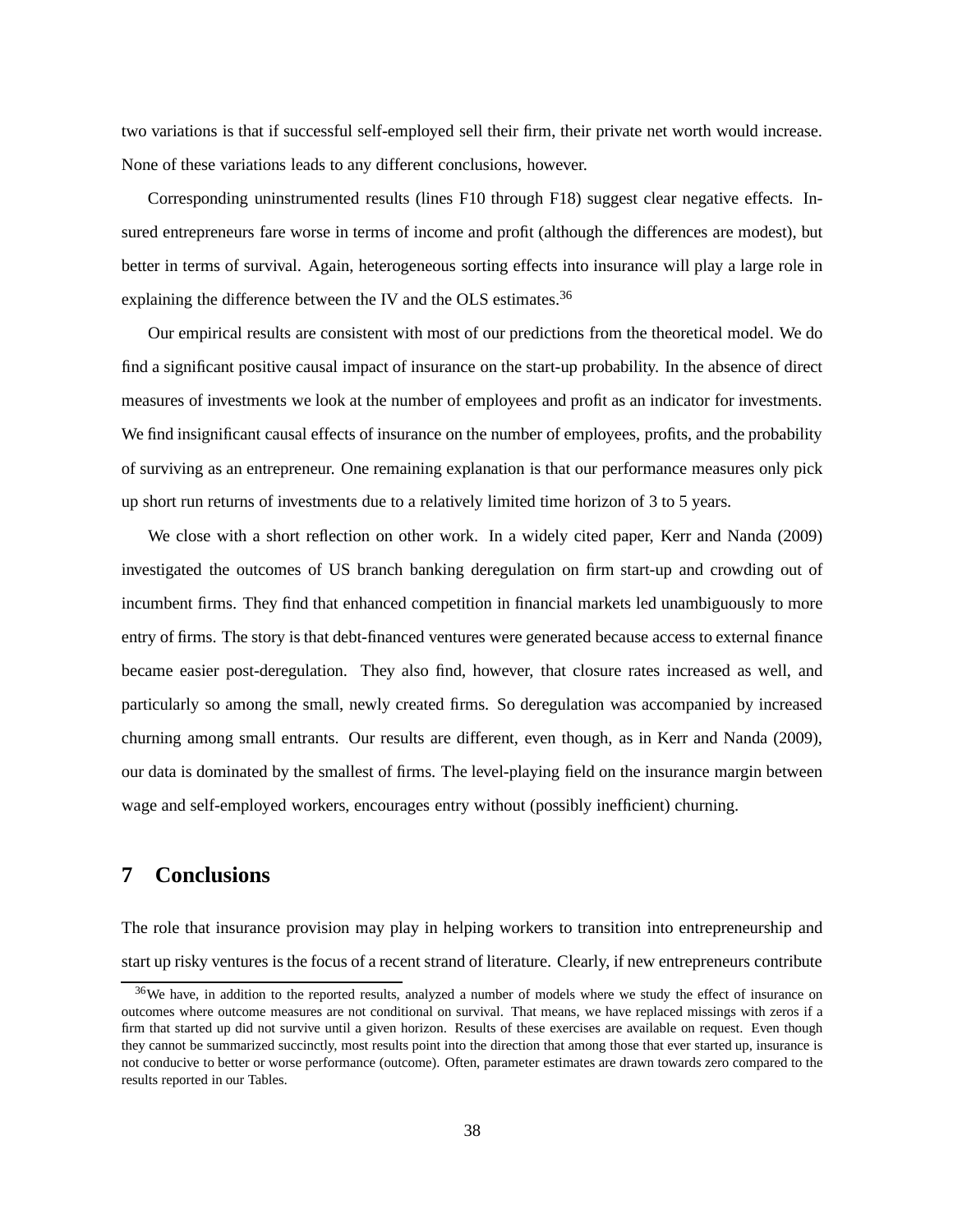to technical innovation and economic growth, then protecting them from some of the consequences of that risk may encourage entrepreneurship and hence growth. Available studies to date have centered around two large insurance mechanisms: lenience in bankruptcy regulation (possibility for debt discharge and partial asset retention) and availability of subsidized health insurance. Both are rather indirect ways of insuring entrepreneurial risk taking.

We, instead, focus on a more direct way of insuring income shocks through unemployment insurance. The empirical data we use are from Denmark, whose unique institutional setting we exploit to identify the effect of insurance on start-up. Two main features are particular about the Danish case: (i) unemployment insurance is available to all self-employed and workers alike on a voluntary basis, and (ii) an early retirement system is embedded in the UI system that provides additional incentives to sign up for insurance many years before the ER option is actually exercised.

In this study we use a natural experiment to identify the causal effect on insurance. We exploit the fact that ER eligibility criteria give an additional incentive to take up insurance and that these criteria have been changed a number of times during our 30 year period. The ER eligibility reforms have been implemented such that the latest age at which to enroll in UI varies over birth cohort and time. This is particularly important in the present context as both UI enrollment and entrepreneurial start-up are likely to vary over time, age and cohort anyhow. The particular design of the reforms allows us to control for time, cohort and age effects non-parametrically. Making use of such a natural experiment over a long span of time in the particular start-up and insurance setting is the main methodological contribution of this paper to the existing literature.

We find that insurance has a positive causal effect on start-up, after instrumentation for the insurance choice. Not instrumenting leads to a reversed sign, reflecting the unconditional correlations observed in raw data—entrepreneurs are less likely to be insured.

The second main contribution to the existing literature on the insurance/entrepreneurship nexus concerns an in-depth analysis of post-transition performance measures. Using linked employer-employee information, we can use firm characteristics to gauge to what extent the new insurance-induced selfemployed fare better or worse than their uninsured counterparts. We focus on measures three years after the transition into self-employment has been made, and consider outcome measures such as the likelihood of survival, having employees, or the level of profits. Remarkably, we find no evidence that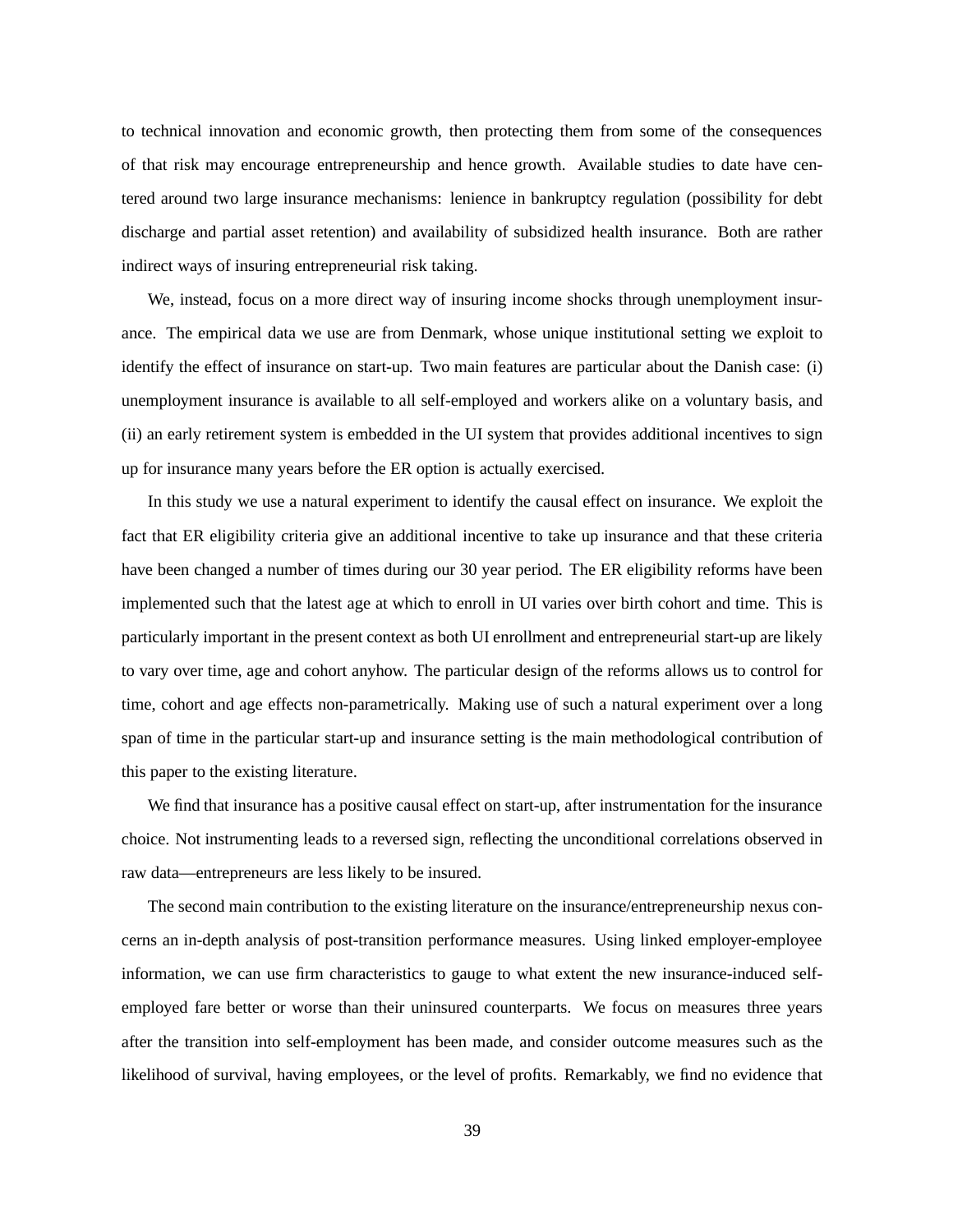<span id="page-40-1"></span>insurance-induced entrepreneurs are of better or of worse quality than others.

What we document in this paper may have important policy implications because our results show that providing unemployment insurance can increase the likelihood that wage-earners establish new firms.<sup>[37](#page-40-0)</sup> Furthermore, individuals for whom entrepreneurship becomes attractive when insurance is available can compete with incumbents as they have the same survival rates and growth prospects. This finding is important when evaluating policies promoting entrepreneurship, because it might be very costly both for society and the individual if many unsuccessful entrepreneurs enter self-employment. However, our analysis shows that there may be large differences between counterfactual results as we present them here and raw correlations in the data; policy-makers are ill-advised to base policy prescriptions on simple correlations; after all, people that choose to insure themselves may have characteristics that are negatively correlated with factors that determine entrepreneurial success. Lastly, broadening the entrepreneurship base by encouraging self-employment start-up may help increasing labor market flexibility, which is one way of responding to the macroeconomic challenges of globalization and demographic aging.

<span id="page-40-0"></span> $37$ This finding is complementary to [Ejrnæs and Hochguertel \(2013](#page-42-6)) who ask to what extent insurance causes moral hazard among the self-employed, i.e., do those that have signed up for insurance behave differently and, for instance, take less care to avoid failure. Moral hazard explains about 30% of the overall failure rate.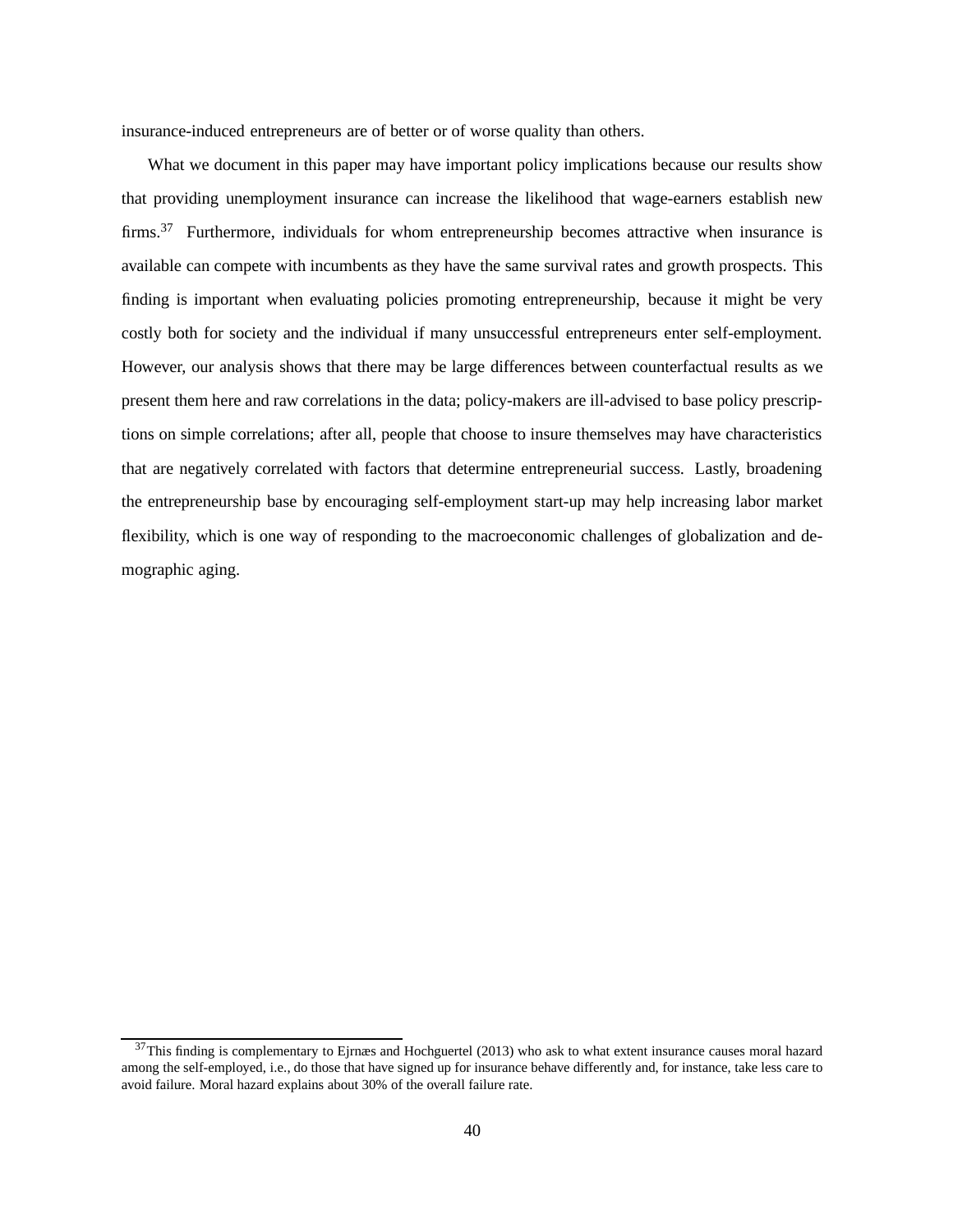# <span id="page-41-10"></span>**References**

- <span id="page-41-1"></span>Akyol, A. and Athreya, K. B. (2011). Credit and self-employment. *Journal of Economic Dynamics and Control*, 35:363–385. [5](#page-5-1)
- <span id="page-41-5"></span>Alexopoulos, M. and Domowitz, I. (1998). Personal liabilities and bankruptcy reform: An international perspective. *International Finance*, 1:127–159. [8](#page-8-1)
- <span id="page-41-4"></span>Armour, J. and Cumming, D. (2008). Bankruptcy law and entrepreneurship. *American Law and Economics Review*, 10:303–350. [8](#page-8-1)
- <span id="page-41-0"></span>Berkowitz, J. and White, M. J. (2004). Bankruptcy and small firms' access to credit. *RAND Journal of Economics*, 35:69–84. [5](#page-5-1)
- <span id="page-41-2"></span>Bertrand, M. and Kramarz, F. (2002). Does entry regulation hinder job creation? Evidence from the French retail industry. *Quarterly Journal of Economics*, 117(4):1369–1413. [7](#page-7-3)
- <span id="page-41-7"></span>Blundell, R., Pistaferri, L., and Saporta-Eksten, I. (2012). Consumption inequality and family labor supply. Working paper no. 18445, Cambridge, Mass.: NBER. [23](#page-23-3)
- <span id="page-41-8"></span>Blundell, R. and Powell, J. (2003). Endogeneity in nonparametric and semiparametric regression models. In Dewatripont, M., Hansen, L. P., and Turnovsky, S. J., editors, *Advances in Economics and Econometrics: Theory and Applications, Eighth World Congress, Volume II*, chapter 8, pages 312– 357. Cambridge University Press, Cambridge. [31](#page-31-1)
- <span id="page-41-3"></span>Branstetter, L., Lima, F., Taylor, L. J., and Venâncio, A. (2013). Do entry regulations deter entrepreneurship and job creation? Evidence from recent reforms in Portugal. *Economic Journal*, forthcoming. [7](#page-7-3)
- <span id="page-41-9"></span>Browning, M. and Heinesen, E. (2012). Effect of job loss due to plant closure on mortality and hospitalization. *Journal of Health Economics*, 31:599–616. [32,](#page-32-3) [33,](#page-33-0) [55](#page-55-1)
- <span id="page-41-6"></span>Caliendo, M., Fossen, F., and Kritikos, A. (2009). Risk attitudes of nascent entrepreneurs: new evidence from an experimentally-validated survey. *Small Business Economics*, 32:153–167. [15](#page-15-1)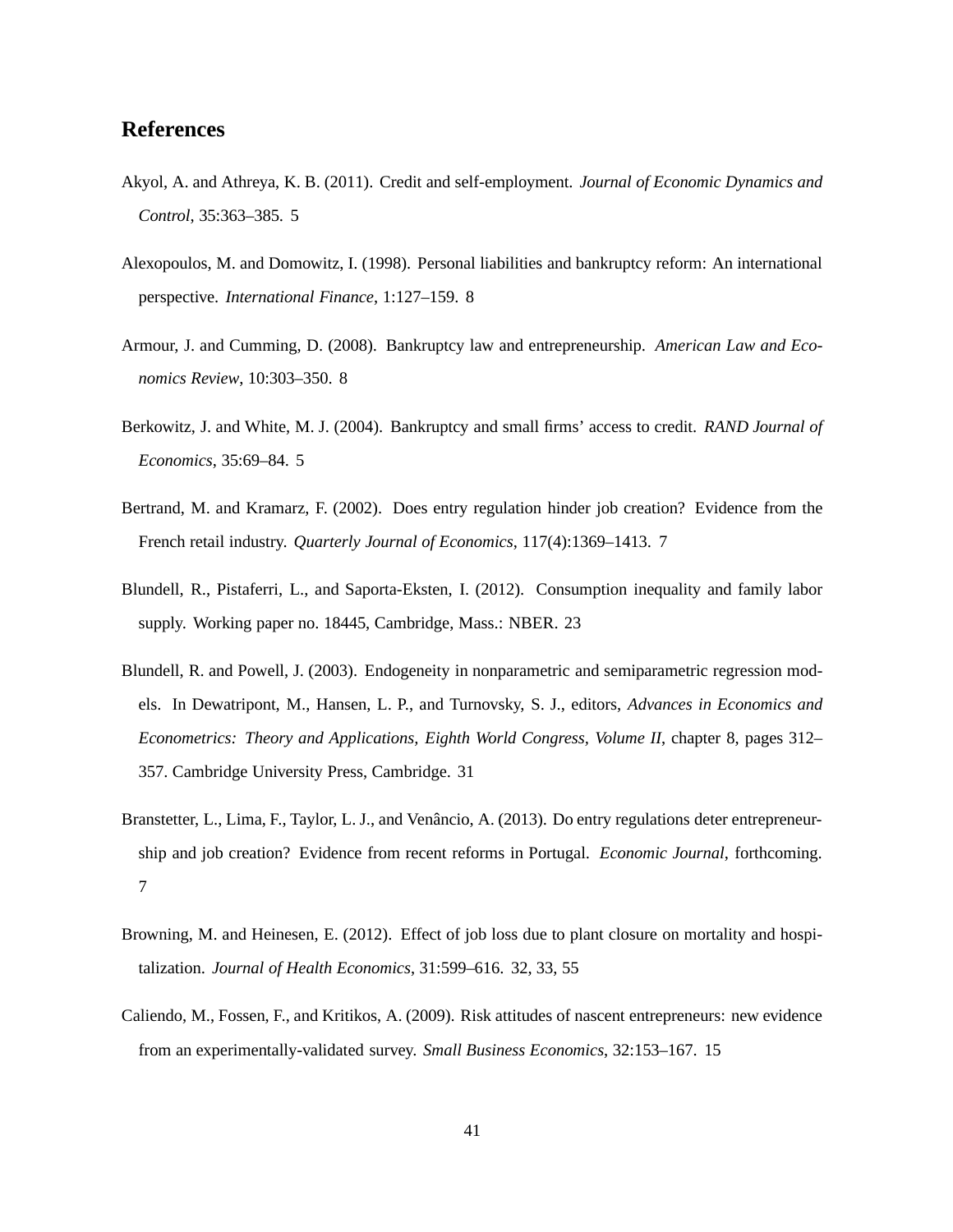- <span id="page-42-5"></span>Cerqueiro, G. and Penas, M. F. (2011). How does personal bankruptcy law affect start-ups? Discussion paper no. 2011-029, European Banking Center. [7](#page-7-3)
- <span id="page-42-4"></span>DeCicca, P. (2010). Health insurance availability and entrepreneurship. Working paper no. 10-167., Kalamazoo, MI: W.E. Upjohn Institute for Employment Research. [6](#page-6-1)
- <span id="page-42-10"></span>Dohmen, T., Falk, A., Huffman, D., Sunde, U., Schupp, J., and Wagner, G. G. (2011). Individual risk attitudes: measurement, determinants, and behavioral consequences. *Journal of the European Economic Association*, 9(3):522–550. [15](#page-15-1)
- <span id="page-42-7"></span>Economic Council (2011). The Danish economy, Spring 2011. *In Danish: Dansk Økonomi, forår 2011*. Report, Copenhagen: Det Økonomiske Råd. [7](#page-7-3)
- <span id="page-42-6"></span>Ejrnæs, M. and Hochguertel, S. (2013). Is business failure due to lack of effort? Empirical evidence from a large administrative sample. *Economic Journal*, 123(571):791–830. [7,](#page-7-3) [9,](#page-9-5) [19,](#page-19-1) [31,](#page-31-1) [40](#page-40-1)
- <span id="page-42-9"></span>Ekelund, J., Johansson, E., Järvelin, M.-R., and Lichtermann, D. (2005). Self-employment and risk aversion—evidence from psychological test data. *Labour Economics*, 12:649–659. [15](#page-15-1)
- <span id="page-42-0"></span>European Parliament (2014). Social protection for all, including self-employed workers. Technical Report T7-0014/2014, Brussels: European Parliament, Committee on Employment and Social Affairs. [1](#page-1-0)
- <span id="page-42-8"></span>Evans, D. S. and Jovanovich, B. (1989). An estimated model of entrepreneurial choice under liquidity constraints. *Journal of Political Economy*, 97:808–827. [14](#page-14-2)
- <span id="page-42-3"></span>Fairlie, R. W., Kapur, K., and Gates, S. (2011). Is employer-based health insurance a barrier to entrepreneurship? *Journal of Health Economics*, 30:146–162. [6](#page-6-1)
- <span id="page-42-1"></span>Fan, W. and White, M. J. (2003). Personal bankruptcy and the level of entrepreneurial activity. *Journal of Law and Economics*, 45:543–567. [5](#page-5-1)
- <span id="page-42-2"></span>Giannetti, M. and Joensen, J. S. (2013). Unemployment insurance and entrepreneurship: Evidence from a natural experiment. Conference presentation, Tinbergen Institute. [5](#page-5-1)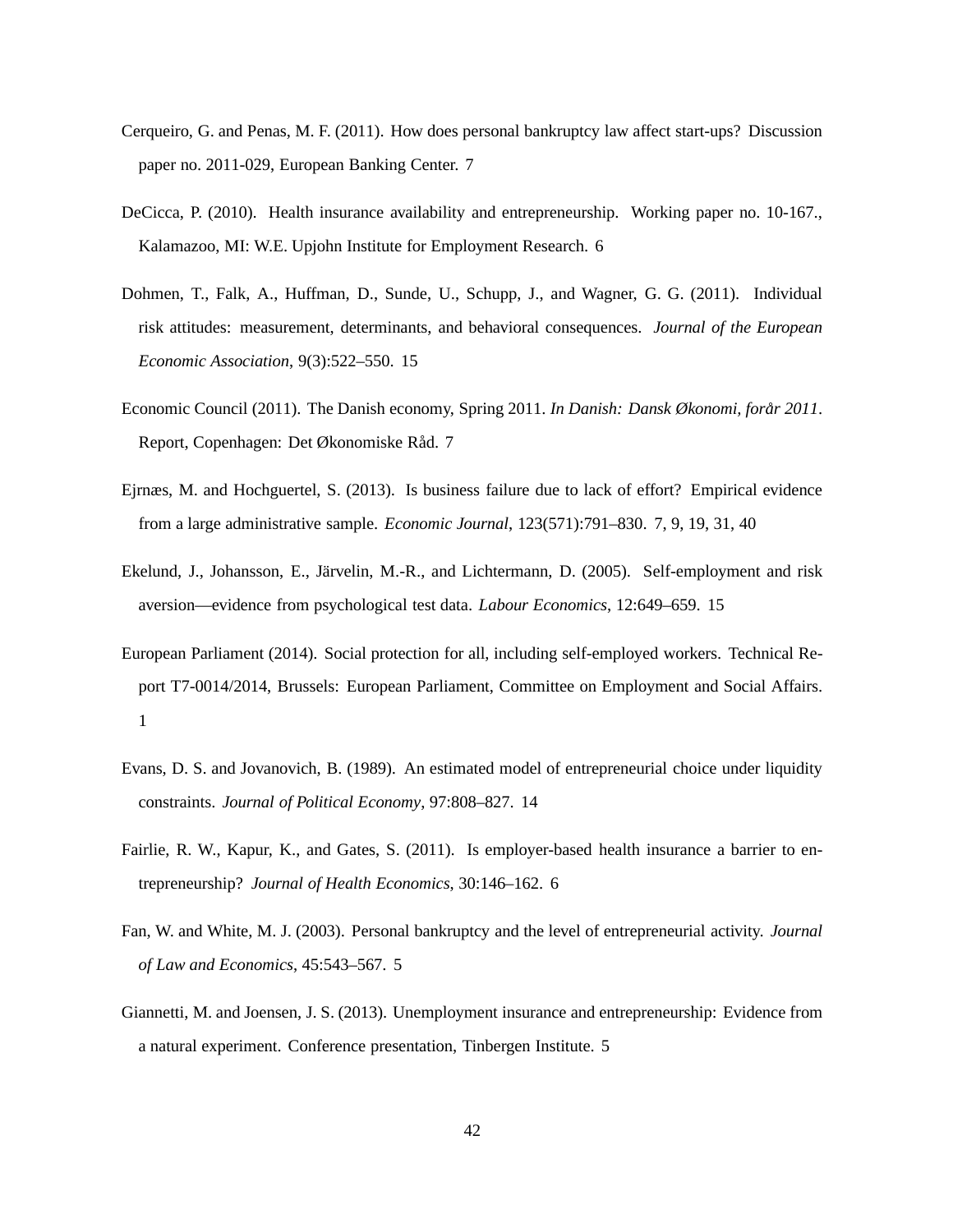- <span id="page-43-4"></span>Gruber, J. and Poterba, J. (1994). Tax incentives and the decision to purchase health insurance: Evidence from the self-employed. *Quarterly Journal of Economics*, 109:701–733. [5](#page-5-1)
- <span id="page-43-5"></span>Gumus, G. and Regan, T. L. (2009). Self-employment and the role of health insurance. Discussion paper no. 3952, Bonn: Institute for the Study of Labor (IZA). [5](#page-5-1)
- <span id="page-43-6"></span>Heim, B. T. and Lurie, I. Z. (2010). The effect of self-employed health insurance subsidies on selfemployment. *Journal of Public Economics*, 94:995–1007. [6](#page-6-1)
- <span id="page-43-7"></span>Heim, B. T. and Lurie, I. Z. (2013). The impact of insurance subsidies on self-employment: do state non-group health insurance regulations matter? *Contemporary Economic Policy*, 31(1):94–109. [6](#page-6-1)
- <span id="page-43-1"></span>Hombert, J., Schoar, A., Sraer, D., and Thesmar, D. (2013). Can unemployment insurance spur entrepreneurial activity? Evidence from France. Unpublished, HEC Paris. [4,](#page-4-1) [7](#page-7-3)
- <span id="page-43-0"></span>ILO (1955). Unemployment insurance schemes. Studies and Reports, New Series, No. 42, Geneva: International Labour Office. [1](#page-1-0)
- <span id="page-43-3"></span>Jia, Y. (2011). The impact of personal bankruptcy law on entrepreneurship. Unpublished, University of Prince Edward Island, Canada. [5](#page-5-1)
- <span id="page-43-11"></span>Juhn, C. and Potter, S. (2007). Is there still an added worker effect? Working paper, University of Houston. [23](#page-23-3)
- <span id="page-43-9"></span>Kanbur, S. M. (1979). Of risk taking and the personal distribution of income. *Journal of Political Economy*, 87:760–797. [14,](#page-14-2) [15](#page-15-1)
- <span id="page-43-8"></span>Kerr, W. and Nanda, R. (2009). Democratizing entry: banking deregulations, financing constraints, and entrepreneurship. *Journal of Financial Economics*, 94:124–149. [7,](#page-7-3) [38](#page-38-2)
- <span id="page-43-10"></span>Kihlstrom, R. E. and Laffont, J.-J. (1979). A general equilibrium entrepreneurial theory of firm formation based on risk aversion. *Journal of Political Economy*, 87:719–749. [14,](#page-14-2) [15](#page-15-1)
- <span id="page-43-2"></span>Lee, S.-H., Yamakawa, Y., Peng, M. W., and Barney, J. B. (2011). How do bankruptcy laws affect entrepreneurship development around the world? *Journal of Business Venturing*, 26:505–520. [5](#page-5-1)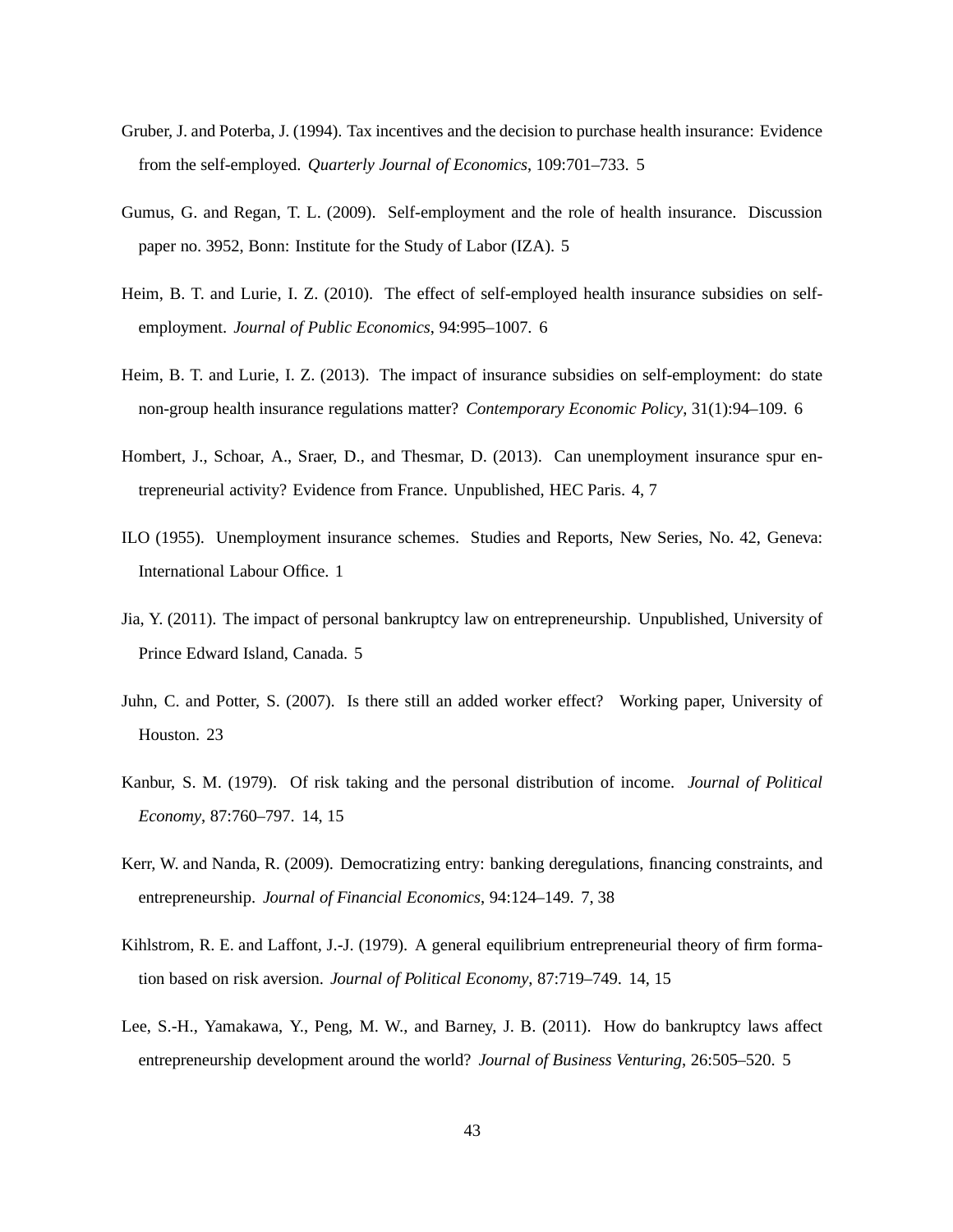- <span id="page-44-11"></span><span id="page-44-8"></span>Lentz, R. (2009). Optimal unemployment insurance in an estimated job search model with savings. *Review of Economic Dynamics*, 12:37–57. [9](#page-9-5)
- <span id="page-44-4"></span>Madrian, B. (1994). Employment-based health insurance and job mobility: Is there evidence of a joblock? *Quarterly Journal of Economics*, 109:27–54. [5](#page-5-1)
- <span id="page-44-3"></span>Meh, C. A. and Terajima, Y. (2008). Unsecured debt, consumer bankruptcy, and small business. Working paper #2008-5, Bank of Canada. [5](#page-5-1)
- <span id="page-44-9"></span>OECD (2006). Denmark. Economic Survey, Paris: Organisation for Economic Co-operation and Development. [13](#page-13-4)
- <span id="page-44-10"></span>OECD (2011). *OECD Science, Technology and Industry Scoreboard 2011: Innovation and Growth in Knowledge Economies*. Organisation for Economic Co-operation and Development, OECD Publishing, Paris. [34,](#page-34-0) [56](#page-56-1)
- <span id="page-44-1"></span>Paik, Y. (2013). Bankruptcy Reform Act of 2005 and entrepreneurial activity. *Journal of Economics and Management Strategy*, 22:259–280. [5](#page-5-1)
- <span id="page-44-7"></span>Parsons, D. O., Tranæs, T., and Lilleør, H. B. (2003). Voluntary public unemployment insurance. Unpublished, George Washington University. [8,](#page-8-1) [10](#page-10-2)
- <span id="page-44-5"></span>Pedersen, J. H. and Huulgaard, A., editors (2007). *Arbejdsløshedsforsikringsloven 1907-2007: udvikling og perspektiver*. Arbejdsdirektoratet, Copenhagen. [7](#page-7-3)
- <span id="page-44-2"></span>Primo, D. M. and Green, W. S. (2011). Bankruptcy law and entrepreneurship. *Entrepreneurship Research Journal*, 1:art. 5. [5](#page-5-1)
- <span id="page-44-0"></span>Røed, K. and Skogstrøm, J. F. (2013). Unemployment insurance and entrepreneurship. Discussion paper no. 7121, IZA Institute for the Study of Labor. [4,](#page-4-1) [7](#page-7-3)
- <span id="page-44-6"></span>Schoukens, P. (2000). Comparison of the social security law for self-employed persons in the member states of the European Union. In Pieters, D., editor, *Changing Work Patterns and Social Security. EISS Yearbook 1999*, pages 63–98. Kluwer Law International, London. [8](#page-8-1)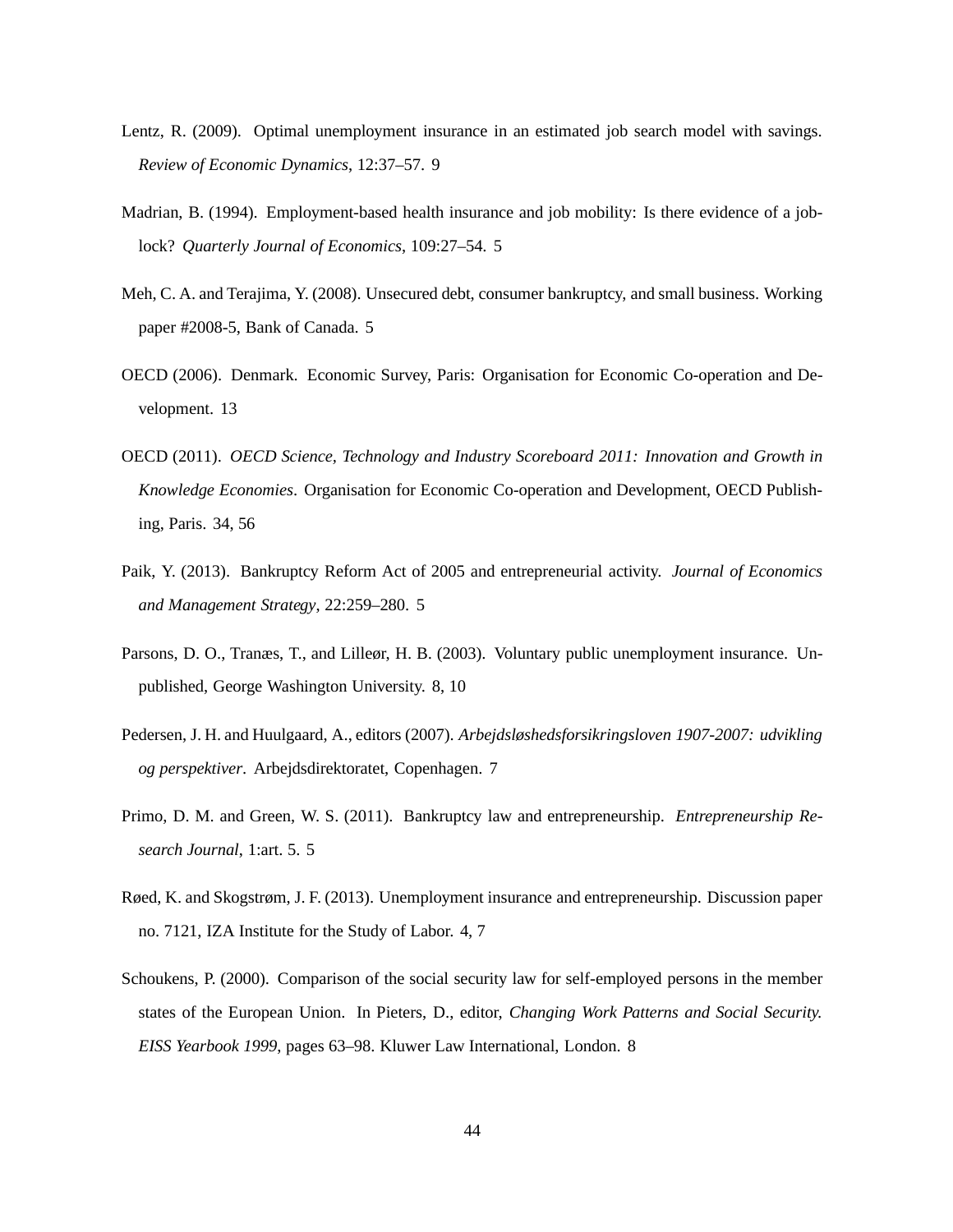- <span id="page-45-1"></span>Statistics Denmark (2009). Nyt fra Danmarks Statistik: Erhvervsdemografi. News brief, Copenhagen: Danmarks Statistik. [8](#page-8-1)
- <span id="page-45-2"></span>Statistics Denmark (2010). Nyt fra Danmarks Statistik: Konkurser. News brief, Copenhagen: Danmarks Statistik. [8](#page-8-1)
- <span id="page-45-0"></span>Velamuri, M. (2012). Taxes, health insurance and women's self-employment. *Contemporary Economic Policy*, 30(2):162–177. [5](#page-5-1)
- <span id="page-45-3"></span>Vereshchagina, G. and Hopenhayn, H. A. (2009). Risk taking by entrepreneurs. *American Economic Review*, 99:1808–1830. [14,](#page-14-2) [15](#page-15-1)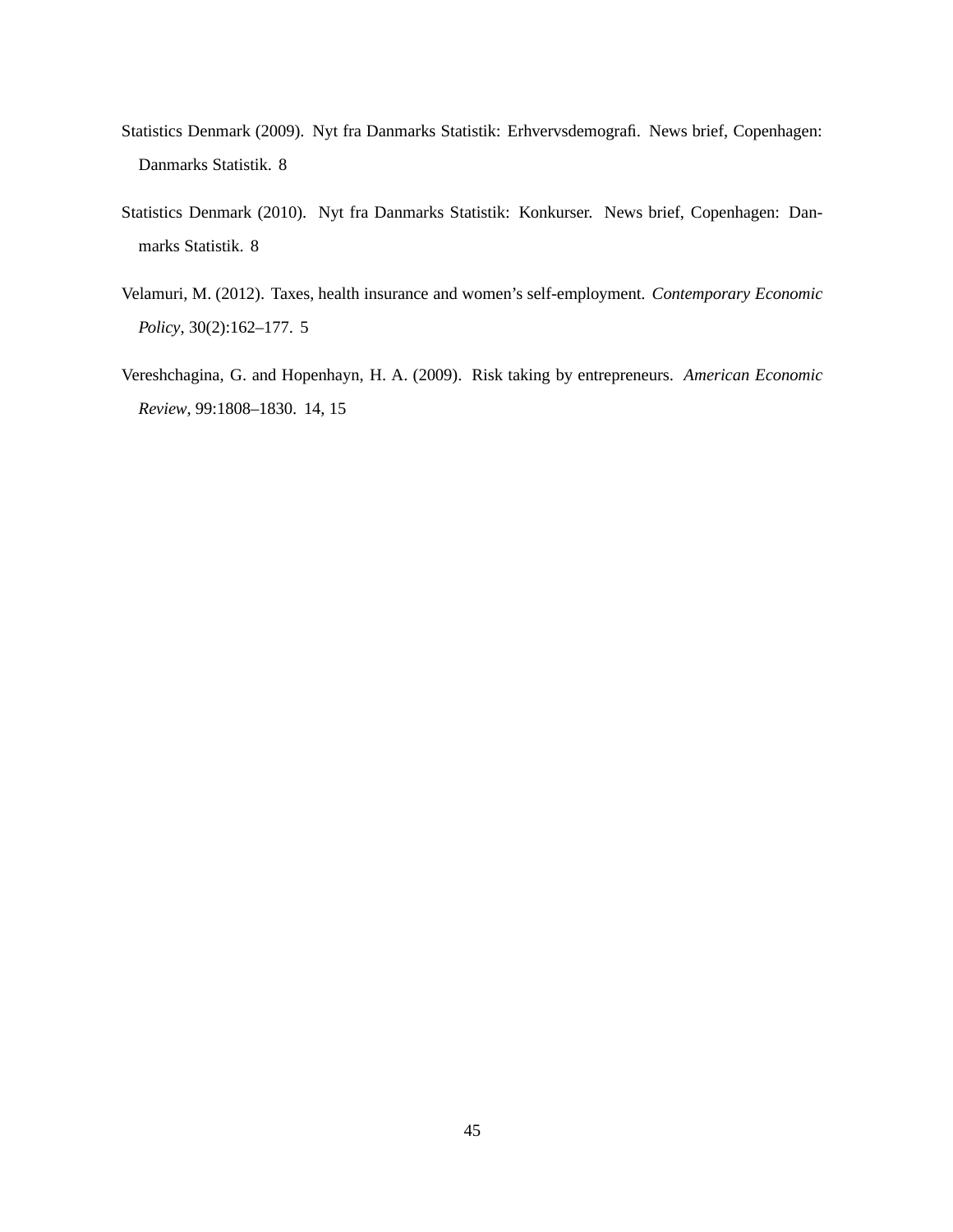# **Appendix A Figures and Tables**

# **Appendix A.1 Figures**

<span id="page-46-0"></span>

Figure 1: Unemployment Insurance Incidence, Men Born 1945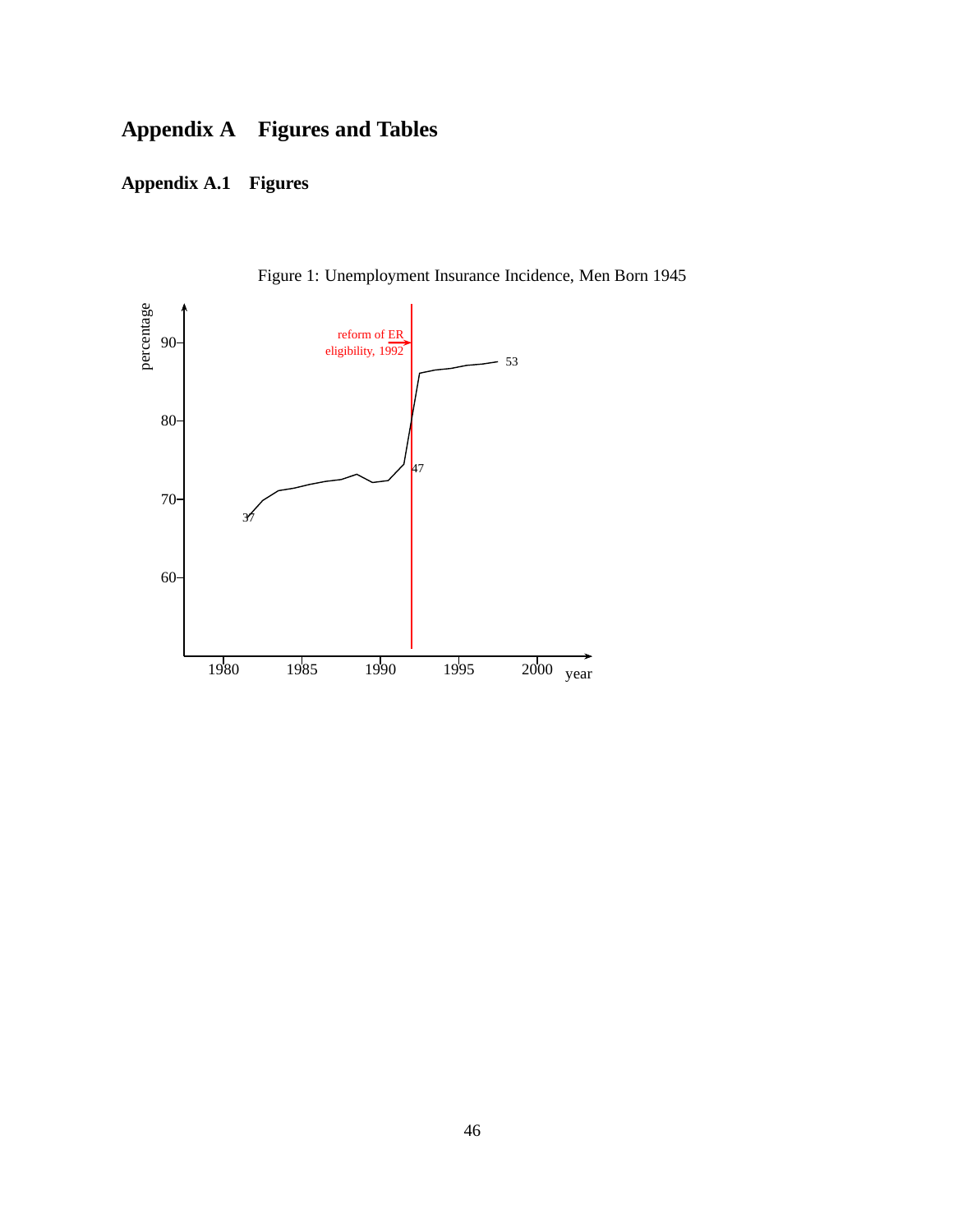<span id="page-47-0"></span>

### Figure 2: UI Entry Rates, by Year-of-Birth Cohort and Year ('Heat Map')

*Note:* Map shows cohort-year specific entry rates into UI as observed in the data (working males). Entry rates are measured as new UI members in *t*, conditional on being non-member in *t* −1. Colored area corresponds to data restriction (ages 25-59). Green: below-average entry rates, red: above-average.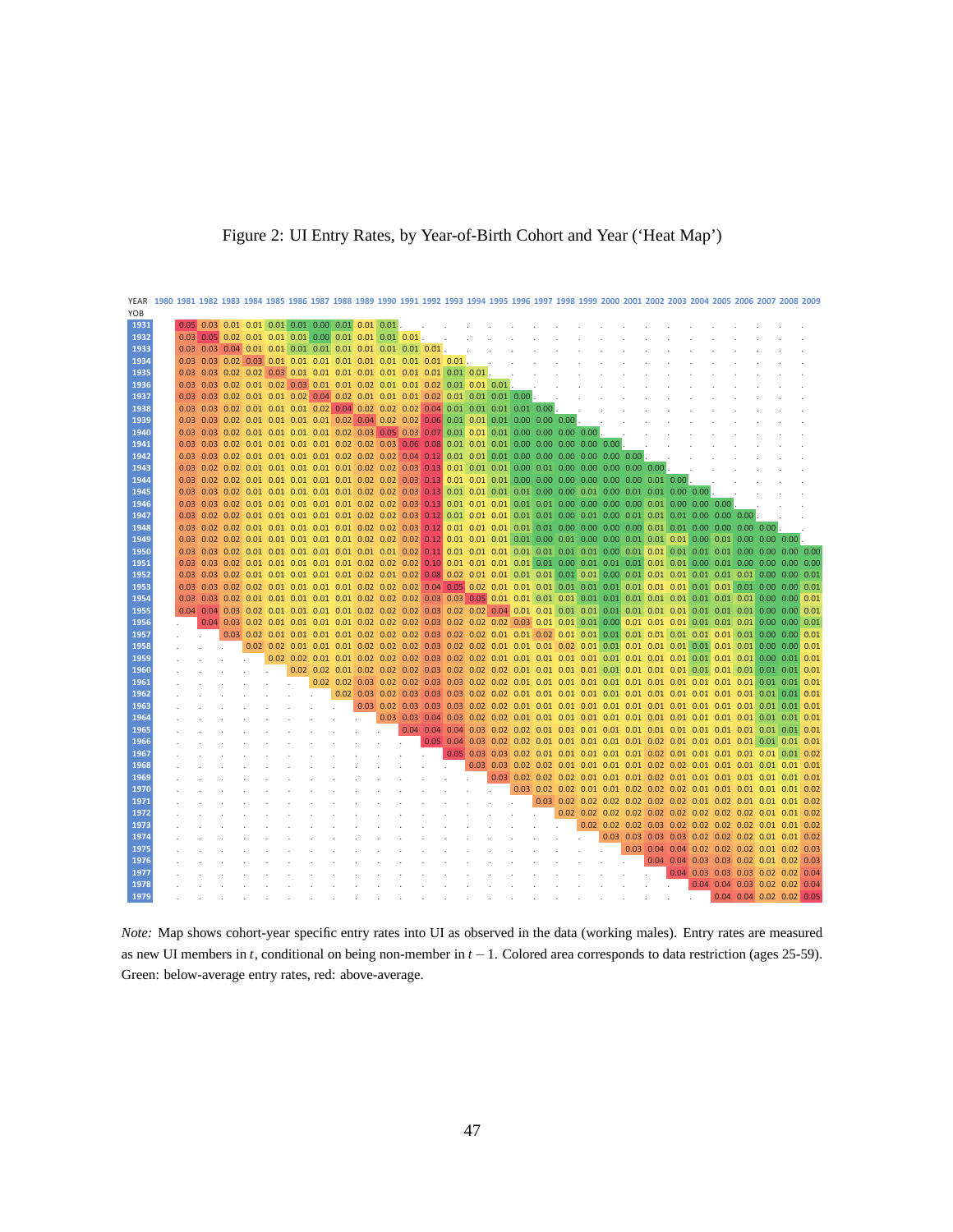<span id="page-48-0"></span>

|  |  | Figure 3: Regimes of Early Retirement Rules, by Year-of-Birth Cohort and Year |  |
|--|--|-------------------------------------------------------------------------------|--|
|  |  |                                                                               |  |

|              |                |                |                |                |                |                |                     |          |          |          |          |          |          |          |          |          |          |          |          |          | YEAR 1980 1981 1982 1983 1984 1985 1986 1987 1988 1989 1990 1991 1992 1993 1994 1995 1996 1997 1998 1999 2000 2001 2002 2003 2004 2005 2006 2007 |          |          |          |          |          |          |          | 2008 2009 |          |
|--------------|----------------|----------------|----------------|----------------|----------------|----------------|---------------------|----------|----------|----------|----------|----------|----------|----------|----------|----------|----------|----------|----------|----------|--------------------------------------------------------------------------------------------------------------------------------------------------|----------|----------|----------|----------|----------|----------|----------|-----------|----------|
| YOB          |                |                |                |                |                |                |                     |          |          |          |          |          |          |          |          |          |          |          |          |          |                                                                                                                                                  |          |          |          |          |          |          |          |           |          |
| 1930         | 50             | 51             | 52             | 53             | 54             | 55             | 56                  | 57       | 58       | 59       | 60       | 61       | 62       | 63       | 64       | 65       | 66       | 67       | 68       | 69       | 70                                                                                                                                               | 71       | 72       | 73       | 74       | 75       | 76       | 77       | 78        | 79       |
| 1931         | 49             | 50             | 51             | 52             | 53             | 54             | 55                  | 56       | 57       | 58       | 59       | 60       | 61       | 62       | 63       | 64       | 65       | 66       | 67       | 68       | 69                                                                                                                                               | 70       | 71       | 72       | 73       | 74       | 75       | 76       | 77        | 78       |
| 1932         | 48             | 49             | 50             | 51             | 52             | 53             | 54                  | 55       | 56       | 57       | 58       | 59       | 60       | 61       | 62       | 63       | 64       | 65       | 66       | 67       | 68                                                                                                                                               | 69       | 70       | 71       | 72       | 73       | 74       | 75       | 76        | 77       |
| 1933         | 47             | 48             | 49             | 50             | 51             | 52             | 53                  | 54       | 55       | 56       | 57       | 58       | 59       | 60       | 61       | 62       | 63       | 64       | 65       | 66       | 67                                                                                                                                               | 68       | 69       | 70       | 71       | 72       | 73       | 74       | 75        | 76       |
| 1934         | 46             | 47             | 48             | 49             | 50             | 51             | 52                  | 53       | 54       | 55       | 56       | 57       | 58       | 59       | 60       | 61       | 62       | 63       | 64       | 65       | 66                                                                                                                                               | 67       | 68       | 69       | 70       | 71       | 72       | 73       | 74        | 75       |
| 1935         | 45             | 46             | 47             | 48             | 49             | 50             | 51                  | 52       | 53       | 54       | 55       | 56       | 57       | 58       | 59       | 60       | 61       | 62       | 63       | 64       | 65                                                                                                                                               | 66       | 67       | 68       | 69       | 70       | 71       | 72       | 73        | 74       |
| 1936         | 44             | 45             | 46             | 47             | 48             | 49             | 50                  | 51       | 52       | 53       | 54       | 55       | 56       | 57       | 58       | 59       | 60       | 61       | 62       | 63       | 64                                                                                                                                               | 65       | 66       | 67       | 68       | 69       | 70       | 71       | 72        | 73       |
| 1937<br>1938 | 43             | 44             | 45             | 46             | 47             | 48             | 49                  | 50       | 51       | 52       | 53       | 54       | 55       | 56       | 57       | 58       | 59       | 60       | 61       | 62       | 63                                                                                                                                               | 64       | 65       | 66       | 67       | 68       | 69       | 70       | 71        | 72<br>71 |
| 1939         | 42<br>41       | 43<br>42       | 44<br>43       | 45<br>44       | 46<br>45       | 47<br>46       | 48<br>47            | 49<br>48 | 50<br>49 | 51<br>50 | 52<br>51 | 53<br>52 | 54<br>53 | 55<br>54 | 56<br>55 | 57<br>56 | 58<br>57 | 59<br>58 | 60<br>59 | 61<br>60 | 62<br>61                                                                                                                                         | 63<br>62 | 64<br>63 | 65<br>64 | 66<br>65 | 67<br>66 | 68<br>67 | 69<br>68 | 70<br>69  | 70       |
| 1940         | 40             | 41             | 42             | 43             | 44             | 45             | 46                  | 47       | 48       | 49       | 50       | 51       | 52       | 53       | 54       | 55       | 56       | 57       | 58       | 59       | 60                                                                                                                                               | 61       | 62       | 63       | 64       | 65       | 66       | 67       | 68        | 69       |
| 1941         | 39             | 40             | 41             | 42             | 43             | 44             | 45                  | 46       | 47       | 48       | 49       | 50       | 51       | 52       | 53       | 54       | 55       | 56       | 57       | 58       | 59                                                                                                                                               | 60       | 61       | 62       | 63       | 64       | 65       | 66       | 67        | 68       |
| 1942         | 38             | 39             | 40             | 41             | 42             | 43             | 44                  | 45       | 46       | 47       | 48       | 49       | 50       | 51       | 52       | 53       | 54       | 55       | 56       | 57       | 58                                                                                                                                               | 59       | 60       | 61       | 62       | 63       | 64       | 65       | 66        | 67       |
| 1943         | 37             | 38             | 39             | 40             | 41             | 42             | 43                  | 44       | 45       | 46       | 47       | 48       | 49       | 50       | 51       | 52       | 53       | 54       | 55       | 56       | 57                                                                                                                                               | 58       | 59       | 60       | 61       | 62       | 63       | 64       | 65        | 66       |
| 1944         | 36             | 37             | 38             | 39             | 40             | 41             | 42                  | 43       | 44       | 45       | 46       | 47       | 48       | 49       | 50       | 51       | 52       | 53       | 54       | 55       | 56                                                                                                                                               | 57       | 58       | 59       | 60       | 61       | 62       | 63       | 64        | 65       |
| 1945         | 35             | 36             | 37             | 38             | 39             | 40             | 41                  | 42       | 43       | 44       | 45       | 46       | 47       | 48       | 49       | 50       | 51       | 52       | 53       | 54       | 55                                                                                                                                               | 56       | 57       | 58       | 59       | 60       | 61       | 62       | 63        | 64       |
| 1946         | 34             | 35             | 36             | 37             | 38             | 39             | 40                  | 41       | 42       | 43       | 44       | 45       | 46       | 47       | 48       | 49       | 50       | 51       | 52       | 53       | 54                                                                                                                                               | 55       | 56       | 57       | 58       | 59       | 60       | 61       | 62        | 63       |
| 1947         | 33             | 34             | 35             | 36             | 37             | 38             | 39                  | 40       | 41       | 42       | 43       | 44       | 45       | 46       | 47       | 48       | 49       | 50       | 51       | 52       | 53                                                                                                                                               | 54       | 55       | 56       | 57       | 58       | 59       | 60       | 61        | 62       |
| 1948         | 32             | 33             | 34             | 35             | 36             | 37             | 38                  | 39       | 40       | 41       | 42       | 43       | 44       | 45       | 46       | 47       | 48       | 49       | 50       | 51       | 52                                                                                                                                               | 53       | 54       | 55       | 56       | 57       | 58       | 59       | 60        | 61       |
| 1949         | 31             | 32             | 33             | 34             | 35             | 36             | 37                  | 38       | 39       | 40       | 41       | 42       | 43       | 44       | 45       | 46       | 47       | 48       | 49       | 50       | 51                                                                                                                                               | 52       | 53       | 54       | 55       | 56       | 57       | 58       | 59        | 60       |
| 1950         | 30             | 31             | 32             | 33             | 34             | 35             | 36                  | 37       | 38       | 39       | 40       | 41       | 42       | 43       | 44       | 45       | 46       | 47       | 48       | 49       | 50                                                                                                                                               | 51       | 52       | 53       | 54       | 55       | 56       | 57       | 58        | 59       |
| 1951         | 29             | 30             | 31             | 32             | 33             | 34             | 35                  | 36       | 37       | 38       | 39       | 40       | 41       | 42       | 43       | 44       | 45       | 46       | 47       | 48       | 49                                                                                                                                               | 50       | 51       | 52       | 53       | 54       | 55       | 56       | 57        | 58       |
| 1952         | 28             | 29             | 30             | 31             | 32             | 33             | 34                  | 35       | 36       | 37       | 38       | 39       | 40       | 41       | 42       | 43       | 44       | 45       | 46       | 47       | 48                                                                                                                                               | 49       | 50       | 51       | 52       | 53       | 54       | 55       | 56        | 57       |
| 1953         | 27             | 28             | 29             | 30             | 31             | 32             | 33                  | 34       | 35       | 36       | 37       | 38       | 39       | 40       | 41       | 42       | 43       | 44       | 45       | 46       | 47                                                                                                                                               | 48       | 49       | 50       | 51       | 52       | 53       | 54       | 55        | 56       |
| 1954         | 26             | 27             | 28             | 29             | 30             | 31             | 32                  | 33       | 34       | 35       | 36       | 37       | 38       | 39       | 40       | 41       | 42       | 43       | 44       | 45       | 46                                                                                                                                               | 47       | 48       | 49       | 50       | 51       | 52       | 53       | 54        | 55       |
| 1955         | 25             | 26             | 27             | 28             | 29             | 30             | 31                  | 32       | 33       | 34       | 35       | 36       | 37       | 38       | 39       | 40       | 41       | 42       | 43       | 44       | 45                                                                                                                                               | 46       | 47       | 48       | 49       | 50       | 51       | 52       | 53        | 54       |
| 1956         | 24             | 25             | 26             | 27             | 28             | 29             | 30                  | 31       | 32       | 33       | 34       | 35       | 36       | 37       | 38       | 39       | 40       | 41       | 42       | 43       | 44                                                                                                                                               | 45       | 46       | 47       | 48       | 49       | 50       | 51       | 52        | 53       |
| 1957<br>1958 | 23             | 24             | 25<br>24       | 26<br>25       | 27             | 28             | 29<br>28            | 30       | 31       | 32       | 33       | 34<br>33 | 35<br>34 | 36       | 37       | 38       | 39       | 40<br>39 | 41<br>40 | 42<br>41 | 43                                                                                                                                               | 44       | 45       | 46       | 47       | 48       | 49<br>48 | 50<br>49 | 51<br>50  | 52<br>51 |
| 1959         | 22<br>21       | 23             | 23             | 24             | 26             | 27             | 27                  | 29<br>28 | 30<br>29 | 31<br>30 | 32       | 32       | 33       | 35<br>34 | 36       | 37       | 38       |          | 39       | 40       | 42<br>41                                                                                                                                         | 43<br>42 | 44<br>43 | 45<br>44 | 46<br>45 | 47<br>46 | 47       | 48       | 49        | 50       |
| 1960         | 20             | 22<br>21       | 22             | 23             | 25<br>24       | 26<br>25       | 26                  | 27       | 28       | 29       | 31<br>30 | 31       | 32       | 33       | 35<br>34 | 36<br>35 | 37<br>36 | 38<br>37 | 38       | 39       | 40                                                                                                                                               | 41       | 42       | 43       | 44       | 45       | 46       | 47       | 48        | 49       |
| 1961         | 19             | 20             | 21             | 22             | 23             | 24             | 25                  | 26       | 27       | 28       | 29       | 30       | 31       | 32       | 33       | 34       | 35       | 36       | 37       | 38       | 39                                                                                                                                               | 40       | 41       | 42       | 43       | 44       | 45       | 46       | 47        | 48       |
| 1962         | 18             | 19             | 20             | 21             | 22             | 23             | 24                  | 25       | 26       | 27       | 28       | 29       | 30       | 31       | 32       | 33       | 34       | 35       | 36       | 37       | 38                                                                                                                                               | 39       | 40       | 41       | 42       | 43       | 44       | 45       | 46        | 47       |
| 1963         | 17             | 18             | 19             | 20             | 21             | 22             | 23                  | 24       | 25       | 26       | 27       | 28       | 29       | 30       | 31       | 32       | 33       | 34       | 35       | 36       | 37                                                                                                                                               | 38       | 39       | 40       | 41       | 42       | 43       | 44       | 45        | 46       |
| 1964         | 16             | 17             | 18             | 19             | 20             | 21             | 22                  | 23       | 24       | 25       | 26       | 27       | 28       | 29       | 30       | 31       | 32       | 33       | 34       | 35       | 36                                                                                                                                               | 37       | 38       | 39       | 40       | 41       | 42       | 43       | 44        | 45       |
| 1965         | 15             | 16             | 17             | 18             | 19             | 20             | 21                  | 22       | 23       | 24       | 25       | 26       | 27       | 28       | 29       | 30       | 31       | 32       | 33       | 34       | 35                                                                                                                                               | 36       | 37       | 38       | 39       | 40       | 41       | 42       | 43        | 44       |
| 1966         | 14             | 15             | 16             | 17             | 18             | 19             | 20                  | 21       | 22       | 23       | 24       | 25       | 26       | 27       | 28       | 29       | 30       | 31       | 32       | 33       | 34                                                                                                                                               | 35       | 36       | 37       | 38       | 39       | 40       | 41       | 42        | 43       |
| 1967         | 13             | 14             | 15             | 16             | 17             | 18             | 19                  | 20       | 21       | 22       | 23       | 24       | 25       | 26       | 27       | 28       | 29       | 30       | 31       | 32       | 33                                                                                                                                               | 34       | 35       | 36       | 37       | 38       | 39       | 40       | 41        | 42       |
| 1968         | 12             | 13             | 14             | 15             | 16             | 17             | 18                  | 19       | 20       | 21       | 22       | 23       | 24       | 25       | 26       | 27       | 28       | 29       | 30       | 31       | 32                                                                                                                                               | 33       | 34       | 35       | 36       | 37       | 38       | 39       | 40        | 41       |
| 1969         | 11             | 12             | 13             | 14             | 15             | 16             | 17                  | 18       | 19       | 20       | 21       | 22       | 23       | 24       | 25       | 26       | 27       | 28       | 29       | 30       | 31                                                                                                                                               | 32       | 33       | 34       | 35       | 36       | 37       | 38       | 39        | 40       |
| 1970         | 10             | 11             | 12             | 13             | 14             | 15             | 16                  | 17       | 18       | 19       | 20       | 21       | 22       | 23       | 24       | 25       | 26       | 27       | 28       | 29       | 30                                                                                                                                               | 31       | 32       | 33       | 34       | 35       | 36       | 37       | 38        | 39       |
| 1971         | 9              | 10             | 11             | 12             | 13             | 14             | 15                  | 16       | 17       | 18       | 19       | 20       | 21       | 22       | 23       | 24       | 25       | 26       | 27       | 28       | 29                                                                                                                                               | 30       | 31       | 32       | 33       | 34       | 35       | 36       | 37        | 38       |
| 1972         | 8              | 9              | 10             | 11             | 12             | 13             | 14                  | 15       | 16       | 17       | 18       | 19       | 20       | 21       | 22       | 23       | 24       | 25       | 26       | 27       | 28                                                                                                                                               | 29       | 30       | 31       | 32       | 33       | 34       | 35       | 36        | 37       |
| 1973         | $\overline{7}$ | 8              | 9              | 10             | 11             | 12             | 13                  | 14       | 15       | 16       | 17       | 18       | 19       | 20       | 21       | 22       | 23       | 24       | 25       | 26       | 27                                                                                                                                               | 28       | 29       | 30       | 31       | 32       | 33       | 34       | 35        | 36       |
| 1974         | 6              | 7              | 8              | 9              | 10             | 11             | 12                  | 13       | 14       | 15       | 16       | 17       | 18       | 19       | 20       | 21       | 22       | 23       | 24       | 25       | 26                                                                                                                                               | 27       | 28       | 29       | 30       | 31       | 32       | 33       | 34        | 35       |
| 1975         | 5              | 6              | $\overline{7}$ | 8              | 9              | 10             | 11                  | 12       | 13       | 14       | 15       | 16       | 17       | 18       | 19       | 20       | 21       | 22       | 23       | 24       | 25                                                                                                                                               | 26       | 27       | 28       | 29       | 30       | 31       | 32       | 33        | 34       |
| 1976         | 4              | 5              | 6              | $\overline{7}$ | 8              | 9              | 10                  | 11       | 12       | 13       | 14       | 15       | 16       | 17       | 18       | 19       | 20       | 21       | 22       | 23       | 24                                                                                                                                               | 25       | 26       | 27       | 28       | 29       | 30       | 31       | 32        | 33       |
| 1977         | 3              | $\overline{4}$ | 5              | 6              | $\overline{7}$ | 8              | 9                   | 10       | 11       | 12       | 13       | 14       | 15       | 16       | 17       | 18       | 19       | 20       | 21       | 22       | 23                                                                                                                                               | 24       | 25       | 26       | 27       | 28       | 29       | 30       | 31        | 32       |
| 1978         | $\overline{2}$ | 3              | 4              | 5              | 6              | $\overline{7}$ | 8<br>$\overline{7}$ | 9        | 10       | 11       | 12       | 13       | 14       | 15       | 16       | 17       | 18       | 19       | 20       | 21       | 22                                                                                                                                               | 23       | 24       | 25       | 26       | 27       | 28       | 29       | 30        | 31       |
| 1979         |                |                | 3              | $\overline{A}$ | 5              | 6              |                     |          | 9        | 10       | 11       | 12       | 13       | 14       | 15       | 16       | 17       | 18       | 19       | 20       | 21                                                                                                                                               | 22       | 23       | 24       | 25       | 26       | 27       | 28       | 29        | 30       |

#### LEGEND

| sampie |  | exr |
|--------|--|-----|

| not in sample (likely not yet participating in the labor market or potentially eligible for early retirement)<br>ER regime $<$ 1992         |
|---------------------------------------------------------------------------------------------------------------------------------------------|
|                                                                                                                                             |
| not in sample, eligible for old-age pension<br>ER regime 92-98                                                                              |
| minimum required insurance ages to qualify for early retirement at the earliest age (60-62 depending on cohort and year)<br>ER regime 99-06 |
| initial situation, valid from 1980<br>ER regime $> 2006$                                                                                    |
| those unaffected by the 1992 reform, but affected by the contribution requirements from 1999 on<br># contr.years                            |
| those affected by the 1992 reform                                                                                                           |
| those affected by the 1992 reform, and by the contribution requirements from 1999 on<br>sign up late option                                 |
| those affected by the 1999 reform, and those affected by the "sign-up-late" option from the 2007/8 reform                                   |
| those affected by the 2007/8 reform<br>48                                                                                                   |
| those affected by the 2006 change of early retirement age of up to 62 (increase in contribution years)                                      |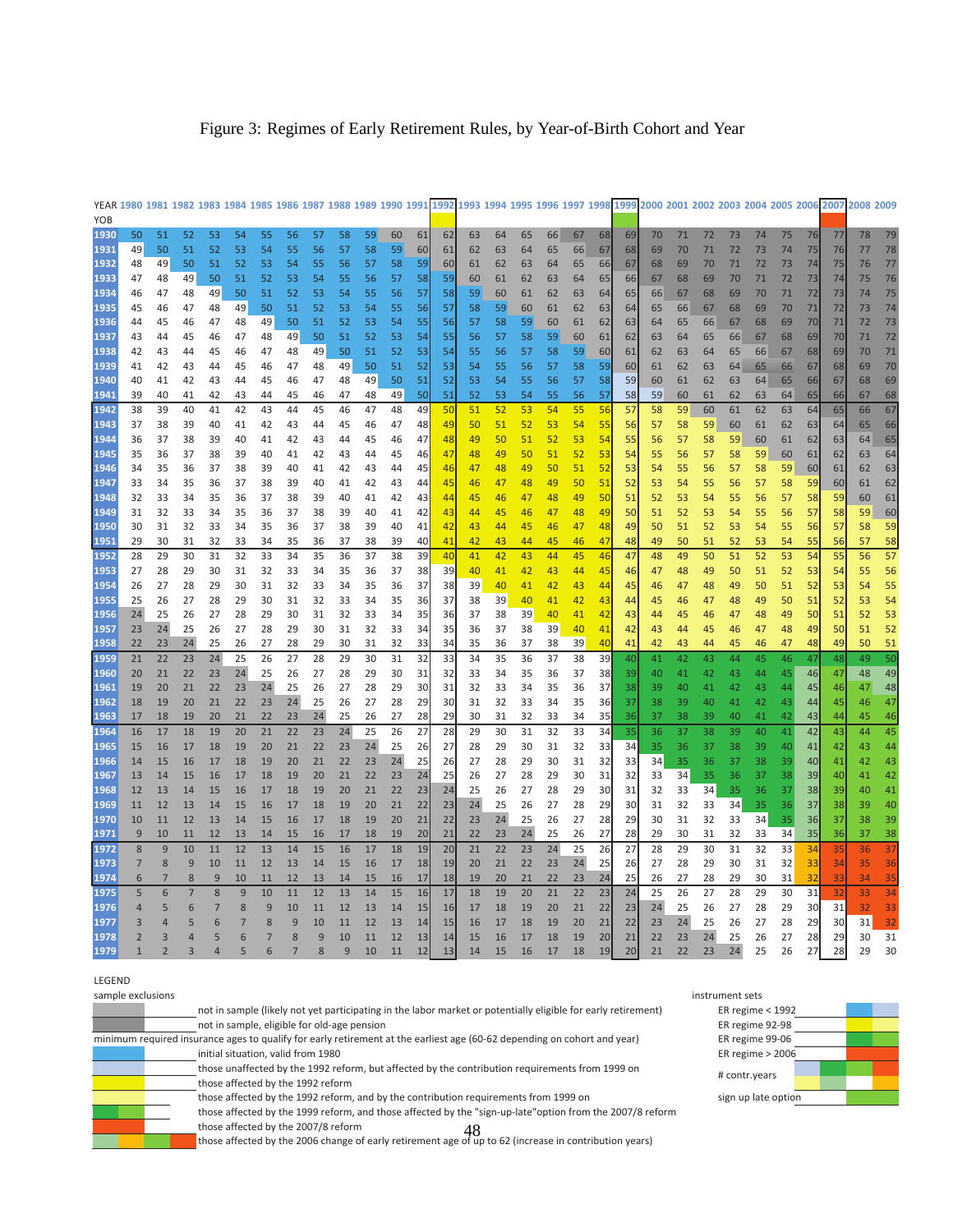<span id="page-49-0"></span>Figure 4: Optimal Investment [l] and Expected Utility [r] for Entrepreneurs as Functions of Initial Wealth, by Insurance Status



<span id="page-49-1"></span>Figure 5: Optimal Investment [l] and Expected Utility [r] for Entrepreneurs as Functions of Ability, by Insurance Status



<span id="page-49-2"></span>Figure 6: Occupational Choice as a Function of Wealth and Ability, by Insurance Status [l/r]

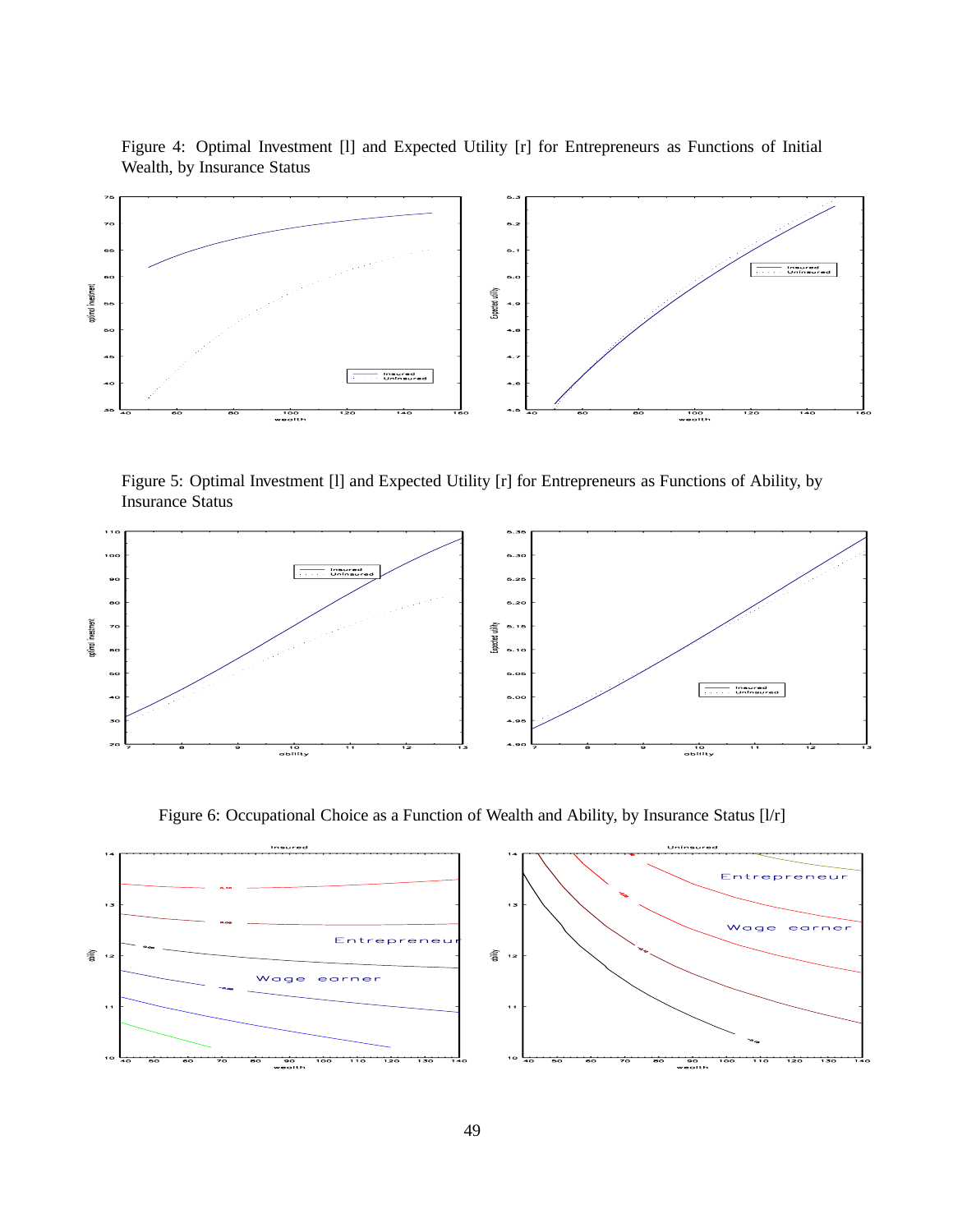# <span id="page-50-0"></span>**Appendix A.2 Tables**

| year     | SЕ    | WЕ    | UE    | <b>Totals</b> |
|----------|-------|-------|-------|---------------|
| 1980     | 10.25 | 79.97 | 9.78  | 934,155       |
| 1985     | 8.89  | 83.43 | 7.68  | 953,843       |
| 1990     | 8.12  | 81.20 | 10.67 | 985,972       |
| 1995     | 7.81  | 82.59 | 9.60  | 1,009,485     |
| 2000     | 7.35  | 85.26 | 7.39  | 1,028,332     |
| 2005     | 6.46  | 85.57 | 7.98  | 995,255       |
| 2009     | 6.81  | 81.10 | 12.09 | 952,401       |
| Total    | 7.91  | 82.83 | 9.26  | 29,611,937    |
| per cent |       |       |       |               |
| insured  | 61.17 | 82.18 | 61.94 | 78.65         |

Table 1: Labor Market Status, Selected Years (Per Cent)

*Note:* Population of Denmark-born Danish prime aged (25- 59) men never in agriculture by labor market status. SE: Selfemployed, WE: wage employed, UE: unemployed or out of labor force.

<span id="page-50-1"></span>

| Table 2: Transitions Into and Out of Self-employment (Selected Years) |  |  |  |
|-----------------------------------------------------------------------|--|--|--|
|                                                                       |  |  |  |

|                | entry    |         |          | exit     | stock     | <b>GDP</b> |
|----------------|----------|---------|----------|----------|-----------|------------|
| from/to        | WЕ       | UE      | WE       | UE       | <b>SE</b> | growth     |
| 1980/2009      | 0.95     | 3.14    | 8.47     | 3.58     | 7.91      | 1.8        |
| 1980/1981      | 0.92     | 2.75    | 6.80     | 3.67     | 10.25     | $-0.9$     |
| 1985/1986      | 1.13     | 3.46    | 6.95     | 2.11     | 8.89      | 4.9        |
| 1990/1991      | 1.05     | 5.64    | 8.32     | 3.97     | 8.12      | 1.3        |
| 1995/1996      | 0.87     | 3.63    | 7.52     | 3.39     | 7.81      | 2.8        |
| 2000/2001      | 0.90     | 3.27    | 9.59     | 2.31     | 7.35      | 0.7        |
| 2005/2006      | 0.90     | 3.16    | 9.84     | 2.50     | 6.46      | 3.4        |
| 2008/2009      | 0.89     | 3.07    | 9.88     | 4.64     | 6.97      | $-5.7$     |
| $%$ correl. w. |          |         |          |          |           |            |
| GDP growth     | $-14.38$ | $-3.86$ | $-33.63$ | $-36.80$ | 15.24     |            |

*Note:* Real annual GDP growth per capita from Eurostat, series nama\_gdp\_k, PCH PRE. Displayed correlation is calculated using all years in the period 1980-2009. WE, SE, UE: see notes to Table [1.](#page-50-0)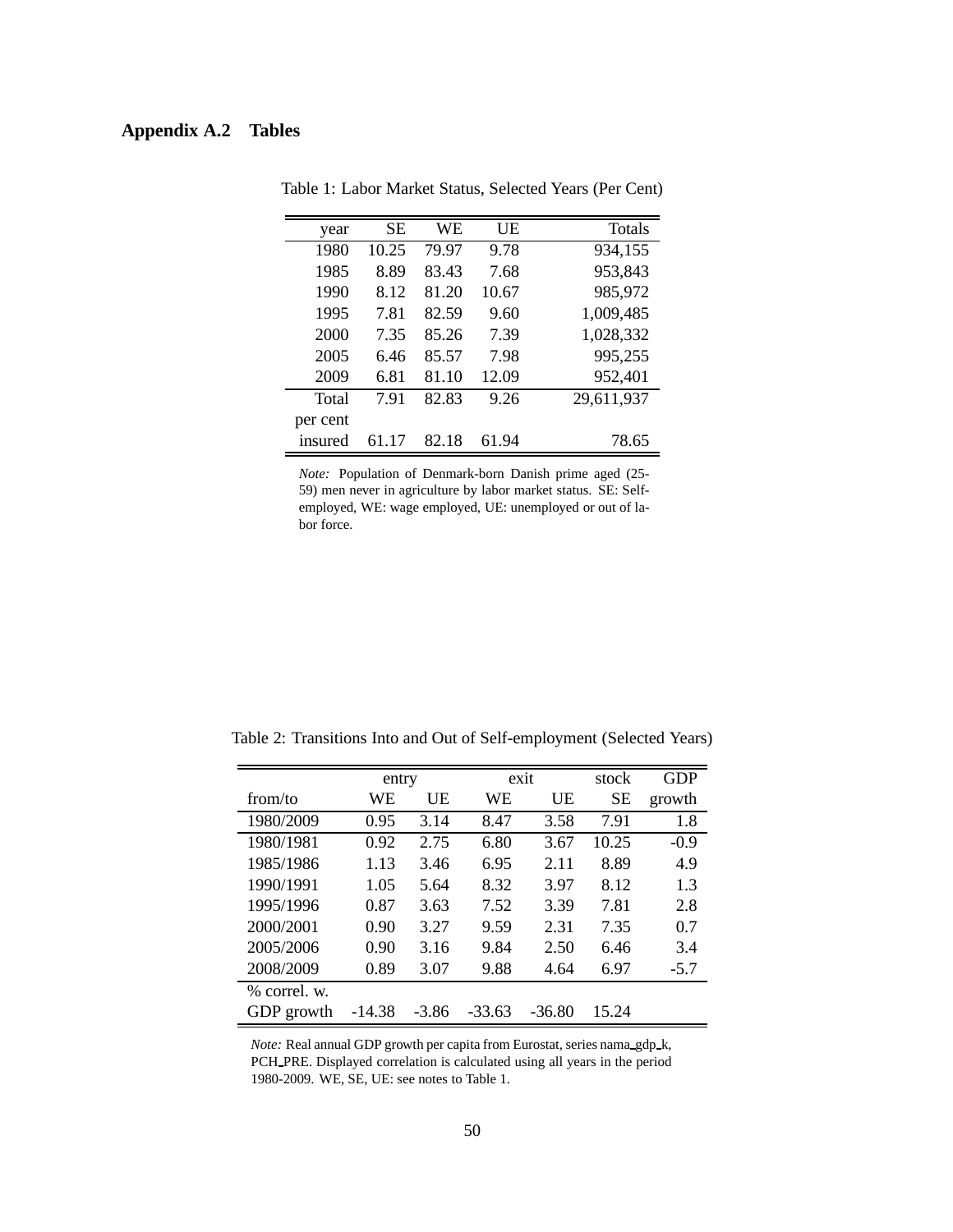| UI fund entry                     |       |       | labor market status, year $t-1$ |       |
|-----------------------------------|-------|-------|---------------------------------|-------|
| hetween                           |       |       |                                 |       |
| $t-1$ and t                       | SЕ    | WЕ    |                                 | UE    |
| all ages before                   |       |       |                                 |       |
| threshold age                     |       |       |                                 |       |
| no                                | 91.00 | 90.99 |                                 | 92.54 |
| yes                               | 9.00  | 9.01  |                                 | 7.46  |
| last year before<br>threshold age |       |       |                                 |       |
| no                                | 75.58 | 78.20 |                                 | 93.75 |
| yes                               | 24.42 | 21.80 |                                 | 6.25  |
| ages larger than<br>threshold age |       |       |                                 |       |
| no                                | 92.55 | 93.42 |                                 | 96.15 |
| yes                               | 7.45  | 6.58  |                                 | 3.85  |

<span id="page-51-0"></span>Table 3: Joining UI Fund by Labor Market Status and Force of ER Incentive, 1992 Reform

*Note:* column percentages. Population: not UI-fund member in *t* − 1 (else as in Table [1\)](#page-50-0). Threshold age is the age at which an individual should ultimately sign up for UI in order to be ER eligible, see Figure [3.](#page-48-0) WE, SE, UE: see notes to Table [1.](#page-50-0)

|                     |           | UI fund member $(t-1)$ | Total      |
|---------------------|-----------|------------------------|------------|
| Self-employed $(t)$ | no        | yes                    |            |
| no                  | 3,748,876 | 15, 173, 588           | 18,922,464 |
|                     | 98.46     | 99.21                  | 99.06      |
| yes                 | 58,649    | 120,932                | 179,581    |
|                     | 1.54      | 0.79                   | 0.94       |
| total               | 3,807,525 | 15,294,520             | 19,102,045 |

<span id="page-51-1"></span>Table 4: Self-employment Entry by Insurance Status, Population of Wage Employed

*Note:* Absolute numbers and column percentages.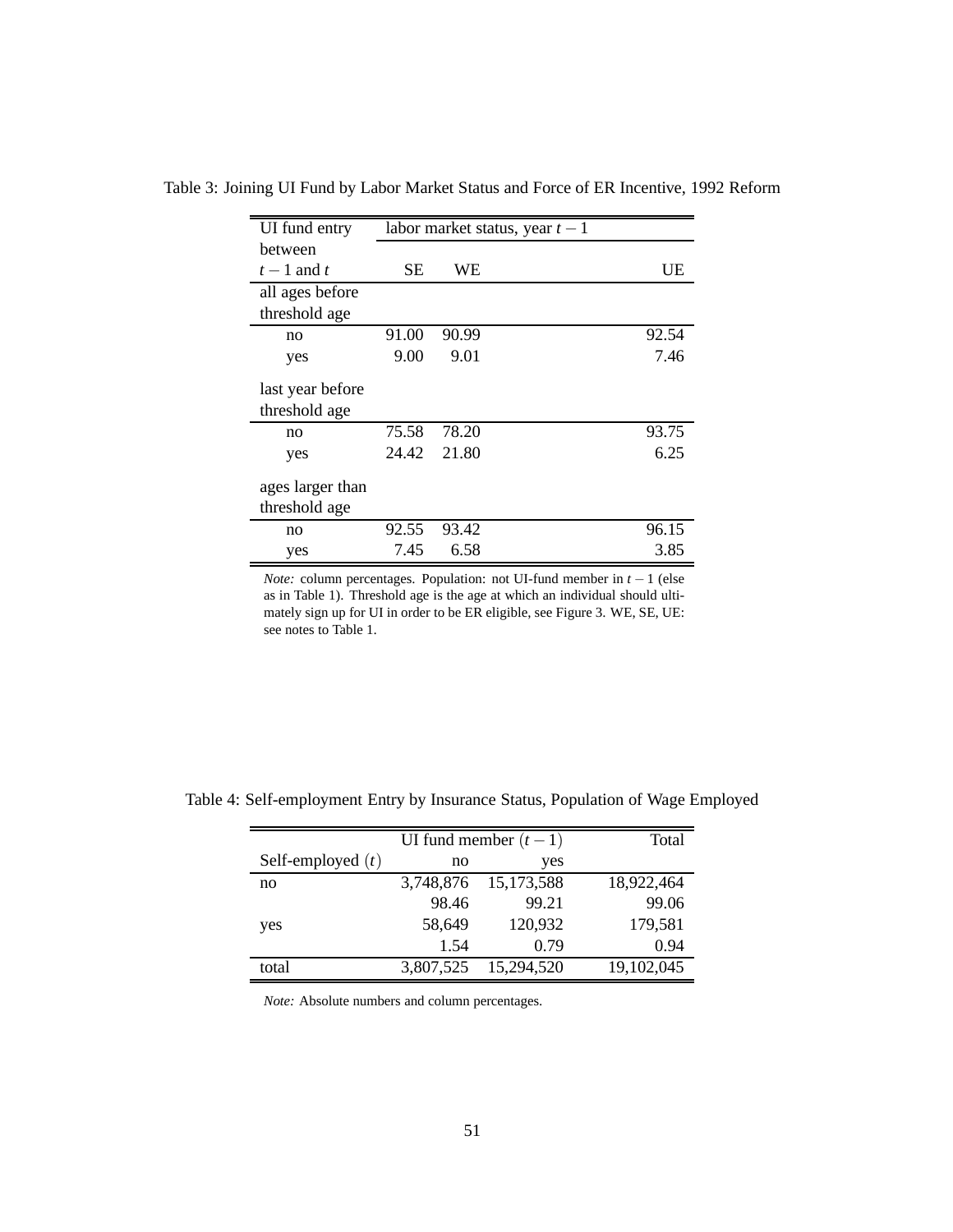<span id="page-52-0"></span>Table 5: Probability to Start Up Around Threshold Age, Cohorts 1931-1942

|                                | Never          | Enrollment | Withdrawal     | Always   |
|--------------------------------|----------------|------------|----------------|----------|
|                                | Enrolled       |            |                | Enrolled |
| UI fund age 49                 | N <sub>0</sub> | No         | Yes            | Yes      |
| UI fund age 50                 | N <sub>0</sub> | Yes        | N <sub>0</sub> | Yes      |
| SE at age 50 $(\overline{\%})$ | 1.1            | 1.5        | 2.2            | 0.7      |
| SE at age 51 (%)               | 1.6            | 2.2        | 3.1            | 1.1      |
| SE at age 52 (%)               | 2.2.           | 2.9        | 4.0            | 1.5      |
| N                              | 44.649         | 9.772      | 1,035          | 133,695  |

*Population:* see note to Table [1,](#page-50-0) and born in 1931-1942, at age 49 or 50.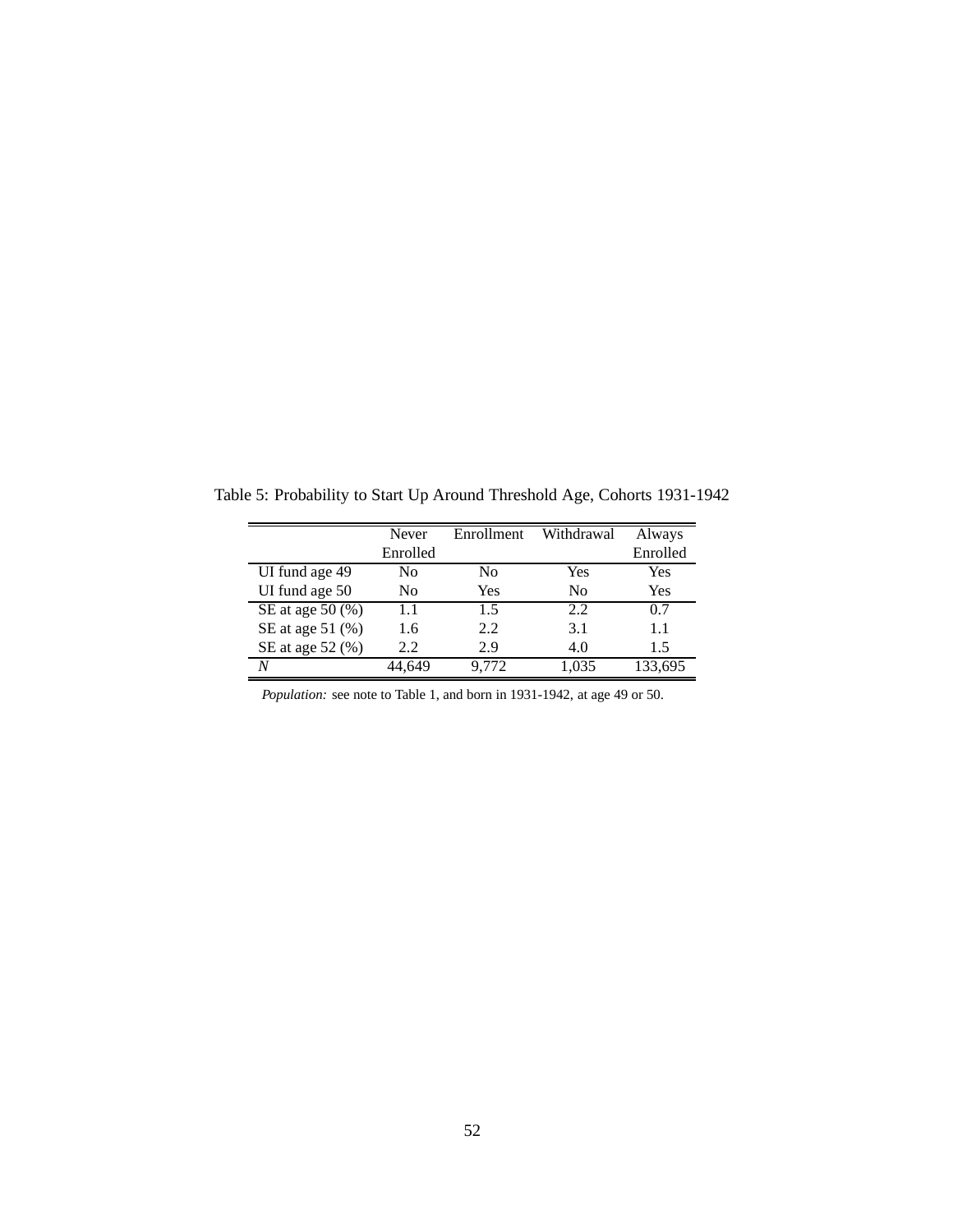<span id="page-53-0"></span>

|                                                 |                  | Uninstrumented          |         |                         | Instrumented       |                         |         |                         | <b>Reduced Form</b> |
|-------------------------------------------------|------------------|-------------------------|---------|-------------------------|--------------------|-------------------------|---------|-------------------------|---------------------|
|                                                 |                  |                         |         |                         | <b>First Stage</b> | <b>Second Stage</b>     |         |                         |                     |
|                                                 |                  | self-employed           |         | insured                 |                    | self-employed           |         |                         | self-employed       |
|                                                 | lag              | coeff.                  | p-value | coeff.                  | p-value            | coeff.                  | p-value | coeff.                  | p-value             |
| UI insured                                      | $t-\overline{1}$ | $-5.1e-4$<br>$[2.9e-4]$ | 0.075   |                         |                    | 0.0180<br>[0.0031]      | 0.000   |                         |                     |
| ER regime $<$ 1992                              | $t-1$            |                         |         | 0.0523<br>[0.0012]      | 0.000              |                         |         | $-6.0e-4$<br>$[3.7e-4]$ | 0.105               |
| ER regime $92 - 98$                             | $t-1$            |                         |         | 0.0595<br>$[7.1e-4]$    | 0.000              |                         |         | 0.0013<br>$[2.5e-4]$    | 0.000               |
| ER regime $99 - 07$                             | $t-1$            |                         |         | 0.0346<br>$[6.3e-4]$    | 0.000              |                         |         | $5.3e-4$<br>$[2.8e-4]$  | 0.054               |
| ER regime $> 2007$                              | $t-1$            |                         |         | 0.0213<br>[0.0016]      | 0.000              |                         |         | 8.8e-4<br>$[7.9e-4]$    | 0.266               |
| # contr.years                                   | $t-1$            |                         |         | 0.0011<br>$[5.6e-5]$    | 0.000              |                         |         | $6.0e-5$<br>$[2.3e-5]$  | 0.009               |
| sign up late option                             | $t-1$            |                         |         | 0.0212<br>$[7.3e-4]$    | 0.000              |                         |         | $9.4e-4$<br>$[3.3e-4]$  | 0.005               |
| age                                             |                  | 0.0781<br>[0.0027]      | 0.000   | 0.3775<br>[0.0083]      | 0.000              | 0.0708<br>[0.0027]      | 0.000   | 0.0823<br>[0.0028]      | 0.000               |
| $age2 \times 1e-2$                              |                  | $-0.2125$<br>[0.0096]   | 0.000   | $-1.4670$<br>[0.0295]   | 0.000              | $-0.1940$<br>[0.0095]   | 0.000   | $-0.2271$<br>[0.0100]   | 0.000               |
| $age3 \times 1e-4$                              |                  | 0.3154<br>[0.0148]      | 0.000   | 2.3328<br>[0.0460]      | 0.000              | 0.2845<br>[0.0149]      | 0.000   | 0.3362<br>[0.0155]      | 0.000               |
| $age4 \times 1e-6$                              |                  | $-0.1735$<br>[0.0085]   | 0.000   | $-1.3544$<br>[0.0263]   | 0.000              | $-0.1546$<br>[0.0086]   | 0.000   | $-0.1841$<br>[0.0089]   | 0.000               |
| experience                                      | $t-1$            | $-0.0118$<br>$[5.1e-4]$ | 0.000   | 0.0178<br>$[5.5e-4]$    | 0.000              | $-0.0121$<br>$[3.3e-4]$ | 0.000   | $-0.0118$<br>$[5.1e-4]$ | 0.000               |
| experience <sup>2</sup> $\times$ 1 <i>e</i> – 2 | $t-1$            | $-0.0110$<br>$[5.4e-4]$ | 0.000   | $-0.0222$<br>[0.0016]   | 0.000              | $-0.0107$<br>$[5.1e-4]$ | 0.000   | $-0.0110$<br>$[5.5e-4]$ | 0.000               |
| experience <sup>3</sup> $\times$ 1e – 4         | $t-1$            | 0.0139<br>$[8.2e-4]$    | 0.000   | 0.0581<br>[0.0025]      | 0.000              | 0.0129<br>$[7.9e-4]$    | 0.000   | 0.0138<br>$[8.4e-4]$    | 0.000               |
| wage earnings (1m DKK)                          | $t-2$            | $4.5e-3$<br>$[7.0e-4]$  | 0.000   | $7.0e-6$<br>$[1.6e-3]$  | 0.996              | $4.4e-3$<br>$[6.5e-4]$  | 0.000   | $4.4e-3$<br>$[7.0e-4]$  | 0.000               |
| net worth (1m DKK)                              | $t-2$            | $-1.3e-6$<br>$[8.4e-7]$ | 0.118   | $-5.2e-6$<br>$[2.0e-6]$ | 0.008              | $-1.2e-6$<br>$[7.3e-7]$ | 0.096   | $-1.3e-6$<br>$[8.4e-7]$ | 0.119               |
| home owner                                      | $t-2$            | 0.0022<br>$[1.9e-4]$    | 0.000   | 0.0106<br>$[5.1e-4]$    | 0.000              | 0.0020<br>$[1.8e-4]$    | 0.000   | 0.0022<br>$[1.9e-4]$    | 0.000               |
| receipt sickness benefits                       | $t-1$            | 0.0021<br>$[3.7e-4]$    | 0.000   | 0.0098<br>$[7.6e-4]$    | 0.000              | 0.0019<br>$[3.5e-4]$    | 0.000   | 0.0021<br>$[3.7e-4]$    | 0.000               |

<span id="page-53-1"></span>

*continued overleaf*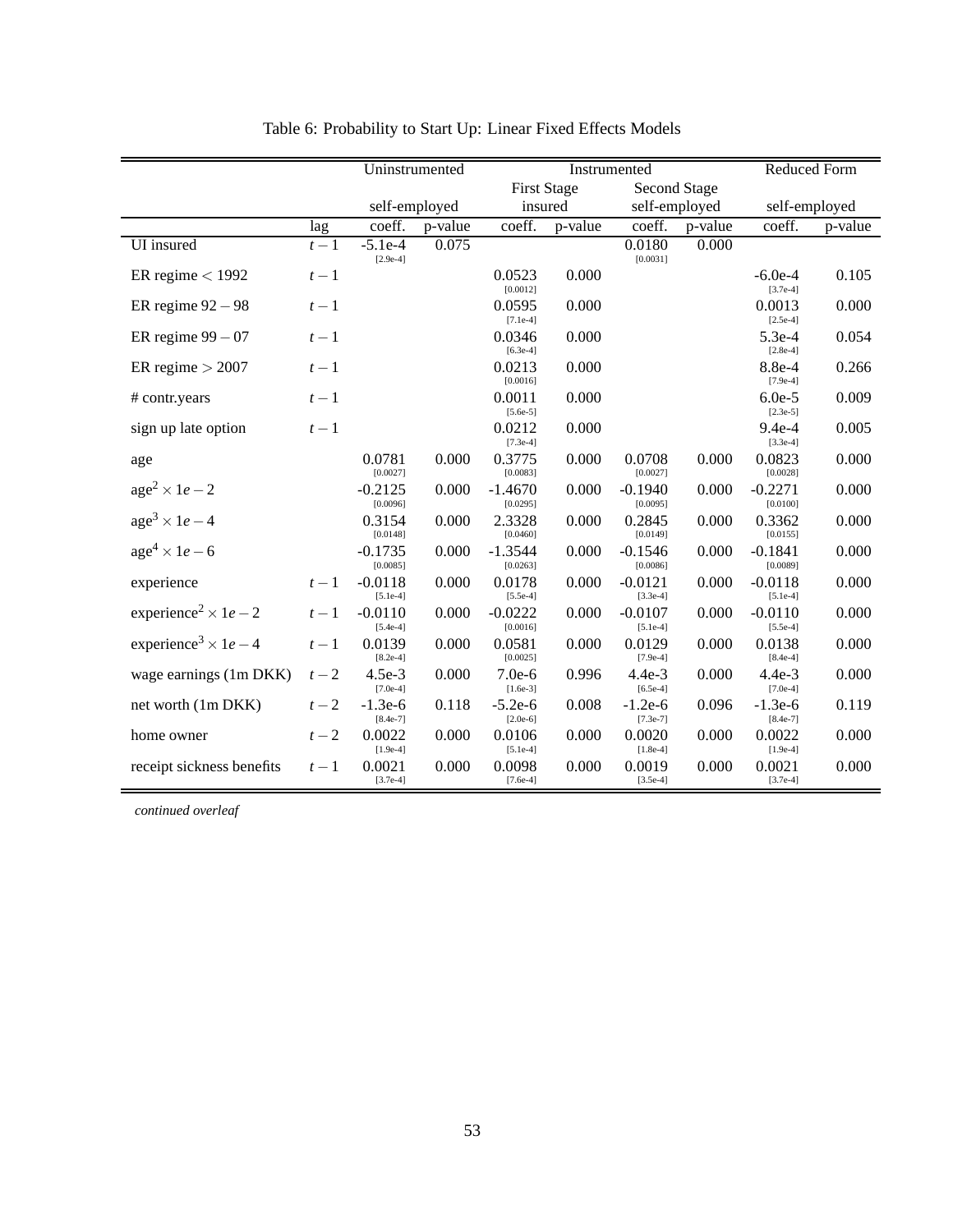|                                  |       |            | Uninstrumented |            | Instrumented       | <b>Reduced Form</b> |               |               |         |
|----------------------------------|-------|------------|----------------|------------|--------------------|---------------------|---------------|---------------|---------|
|                                  |       |            |                |            | <b>First Stage</b> |                     | Second Stage  |               |         |
|                                  |       |            | self-employed  |            | insured            |                     | self-employed | self-employed |         |
|                                  | lag   | coeff.     | p-value        | coeff.     | p-value            | coeff.              | p-value       | coeff.        | p-value |
| $#$ kids, age 0-6                | $t-1$ | $-3.8e-4$  | 0.001          | $-0.0030$  | 0.000              | $-3.3e-4$           | 0.003         | $-3.8e-4$     | 0.002   |
|                                  |       | $[1.2e-4]$ |                | $[3.1e-4]$ |                    | $[1.1e-4]$          |               | $[1.2e-4]$    |         |
| $#$ kids, age $7-17$             | $t-1$ | $-2.6e-4$  | 0.002          | $-0.0047$  | 0.000              | $-1.7e-4$           | 0.035         | $-2.5e-4$     | 0.004   |
|                                  |       | $[8.6e-5]$ |                | $[2.6e-4]$ |                    | $[8.3e-5]$          |               | $[8.7e-5]$    |         |
| have partner                     | $t-1$ | $-4.5e-4$  | 0.027          | 0.0047     | 0.000              | $-5.4e-4$           | 0.005         | $-4.5e-4$     | 0.025   |
|                                  |       | $[2.0e-4]$ |                | $[5.3e-4]$ |                    | $[1.9e-4]$          |               | $[2.0e-4]$    |         |
| partner characteristics          |       |            |                |            |                    |                     |               |               |         |
| age                              |       | 1.5e-5     | 0.016          | $-2.7e-5$  | 0.091              | 1.5e-5              | 0.008         | $1.5e-5$      | 0.016   |
|                                  |       | $[6.2e-6]$ |                | $[1.6e-5]$ |                    | $[5.8e-6]$          |               | $[6.2e-6]$    |         |
| UI insured                       | $t-1$ | $2.2e-4$   | 0.320          | 0.0790     | 0.000              | $-0.0013$           | 0.000         | $1.3e-4$      | 0.540   |
|                                  |       | $[2.2e-4]$ |                | $[6.7e-4]$ |                    | $[3.2e-4]$          |               | $[2.2e-4]$    |         |
| partic. in labor mkt.            | $t-1$ | 8.2e-5     | 0.743          | $-0.0044$  | 0.000              | $1.6e-4$            | 0.500         | $7.4e-5$      | 0.767   |
|                                  |       | $[2.5e-4]$ |                | $[6.1e-4]$ |                    | $[2.3e-4]$          |               | $[2.5e-4]$    |         |
| unused earnings capacity         | $t-1$ | $2.0e-4$   | 0.559          | $-0.0216$  | 0.000              | $6.2e-4$            | 0.048         | $2.2e-4$      | 0.526   |
|                                  |       | $[3.5e-4]$ |                | $[8.6e-4]$ |                    | $[3.1e-4]$          |               | $[3.5e-4]$    |         |
| earnings frontier                | $t-1$ | $-2.4e-5$  | 0.042          | $-0.0006$  | 0.000              | $-1.1e-5$           | 0.319         | $-2.2e-5$     | 0.056   |
|                                  |       | $[1.2e-5]$ |                | $[3.0e-5]$ |                    | $[1.1e-5]$          |               | $[1.2e-5]$    |         |
| region dummies                   |       | yes        |                | yes        |                    | yes                 |               | yes           |         |
| industry dummies                 |       | yes        |                | yes        |                    | yes                 |               | yes           |         |
| year dummies                     |       | yes        |                | yes        |                    | yes                 |               | yes           |         |
| $F$ -test instruments (6 df)     |       |            |                | 1942.23    | 0.000              |                     |               |               |         |
| $J$ -test OI restrictions (5 df) |       |            |                | 29.33      | 0.000              |                     |               |               |         |

#### Table [6](#page-53-0) (*continued*)

*Notes:* This Table shows coefficient estimates and associated p-values from three models using the baseline specification. The first set of columns is a linear fixed effects regression (without instrumentation), the second set of columns displays the first stage of a linear fixed effects instrumental variable model, the third set of columns displays the second stage of that model. The fourth set displays a reduced form regression where we use the instruments directly instead of the insurance choice. Based on a 25% sample, size: 3,372,378 observations from 317,467 individuals. Money amounts deflated to 2005. Statistics and p-values based on heteroskedasticity-corrected robust variance-covariance matrix. Standard errors in square brackets.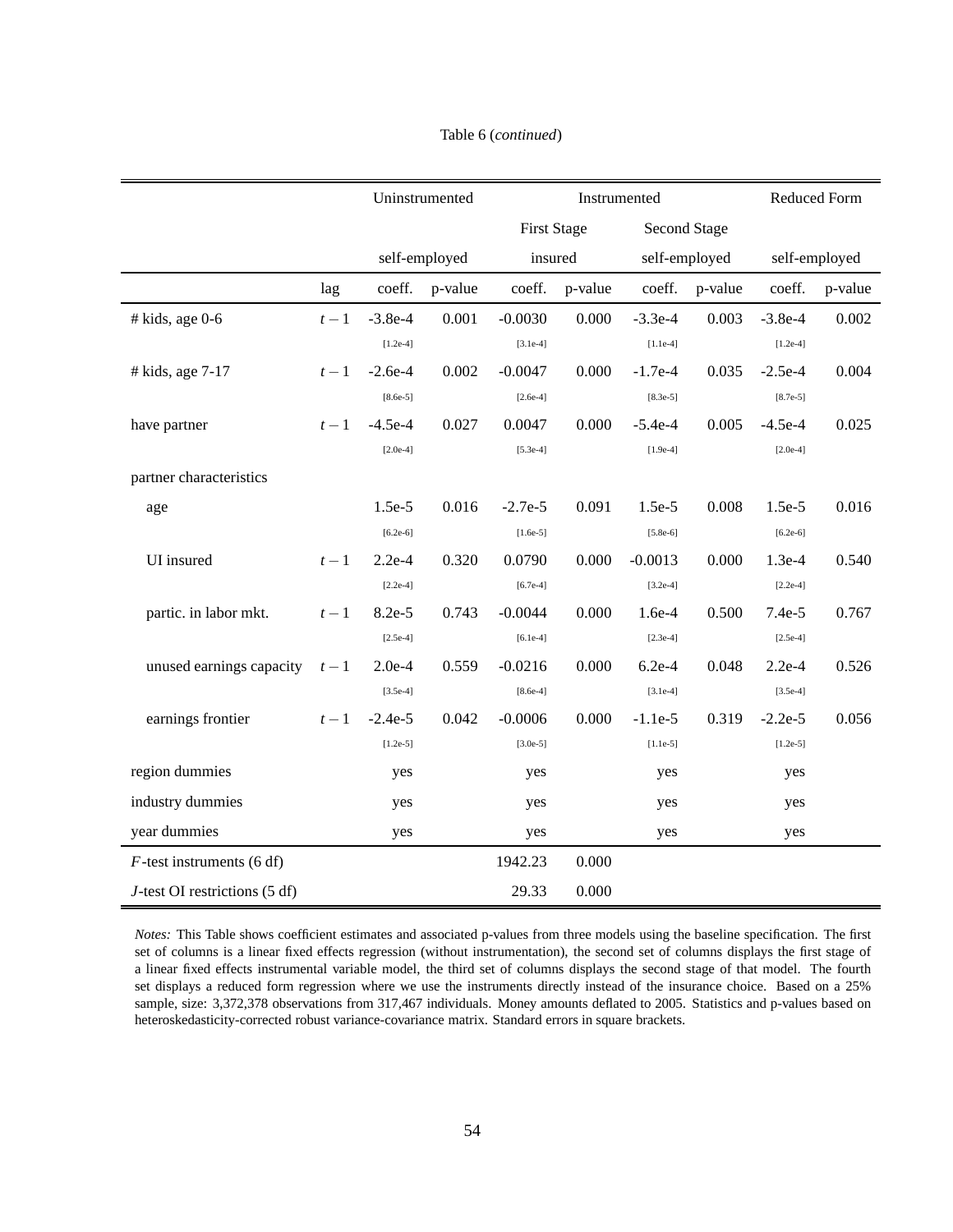<span id="page-55-0"></span>Table 7: Start-Up: Sensitivity Analyses

<span id="page-55-1"></span>

| Line | Model/Variation                                                                    | UI fund member, $t-1$ |          |         | $F$ -Test | $J$ -Test |             |                  |
|------|------------------------------------------------------------------------------------|-----------------------|----------|---------|-----------|-----------|-------------|------------------|
|      |                                                                                    | coeff.                | std.err. | p-value | statistic | p-value   | NT          | $\boldsymbol{N}$ |
|      | baseline (FE-IV model, Table 6)                                                    | 0.0180                | 0.0031   | 0.0000  | 1942.2    | 0.0000    | 3, 372, 378 | 317,467          |
| 1    | random effects (RE) IV model                                                       | 0.0170                | 0.0033   | 0.0000  | 3549.3    | 0.0000    | 3,403,317   | 348,406          |
| 2    | RE-IV model, Chamberlain/Mundlak                                                   | 0.0119                | 0.0034   | 0.0000  | 3584.6    | 0.0000    | 3,403,317   | 348,406          |
| 3    | macro variables instead of time dummies<br>(growth, unemployment and bankruptcies) | 0.0066                | 0.0020   | 0.0010  | 4550.7    | 0.0000    | 3, 372, 378 | 317,467          |
| 4    | 3rd degree age polynomial                                                          | 0.0133                | 0.0032   | 0.0000  | 1790.9    | 0.0000    | 3, 372, 378 | 317,467          |
| 5    | age dummies replace age polynomial                                                 | 0.0155                | 0.0031   | 0.0000  | 1924.9    | 0.0015    | 3, 372, 378 | 317,467          |
| 6    | only age and year dummies as controls                                              | 0.0097                | 0.0030   | 0.0013  | 2113.1    | 0.0000    | 4,075,203   | 357,693          |
| 7    | not controlling for wealth or home ownership                                       | 0.0194                | 0.0031   | 0.0000  | 1972.8    | 0.0000    | 3, 372, 378 | 317,467          |
| 8    | dep. var.: dummy for earning 62.5% or more<br>from self-employment                 | 0.0190                | 0.0025   | 0.0000  | 1941.7    | 0.0001    | 3,370,981   | 317,326          |
| 9    | sample excluding workers affected by<br>closures of firms                          | 0.0173                | 0.0031   | 0.0000  | 1905.4    | 0.0000    | 3, 254, 648 | 313,440          |
| 10   | sample excluding workers affected by<br>closure of firms or large layoffs          | 0.0175                | 0.0031   | 0.0000  | 1867.7    | 0.0000    | 3, 209, 957 | 312,524          |
| 11   | smaller set of instruments                                                         | 0.0156                | 0.0033   | 0.0000  | 2808.7    | 0.0001    | 3, 372, 378 | 317,467          |
| 12   | baseline, including re-starters                                                    | 0.0175                | 0.0039   | 0.0000  | 1981.5    | 0.2588    | 3,899,072   | 331,220          |

*Notes:* This Table reports the estimated coefficient of interest (on the insurance dummy) in the equation of self-employment start-up, when the specification of model assumptions are being changed compared to the main results in Table [6.](#page-53-1) All estimates are based on <sup>a</sup> 25% sample. Full results are available on request. Variation in lines 1 and 2 are based on random effects specifications, including individuals observed just once; line 2 conditions on time-averages of time-varying variables as well; both sets of results control in addition to the baseline for broad cohort effects (dummies) and years of education; column $f$ -Test statistic' reports  $\chi^2$  tests for joint significance for RE models. Line 3-11 are FE-IV models as in the baseline. Line 3 uses real GDP growth (per capita), regional unemployment rates, and bankruptcy rates instead of year dummies. Line 4 has the baseline regressors but age dummies instead of <sup>a</sup> polynomial, line 5 relies on <sup>a</sup> 3rd degree age polynomial. Line 6 only has full sets of age and year dummies (subject to restrictions) but no other regressors. Line 7 omits wealth and home-ownership from the baseline (but keeps the baseline sample). Line 8 uses as dependent variable an indicator based on the share of self-em[p](#page-41-10)lo[y](#page-41-10)ment/business income in total income. Line 9 excludes workers working in firms that are bound to be closed, following Browning and Heinesen [\(2012\)](#page-41-10). Line 10 in addition excludes workers from firms where large layoffs were observed. Line 11 omits the last 2 instruments from thebaseline. Line 12 includes persons that are repeatedly in the sample.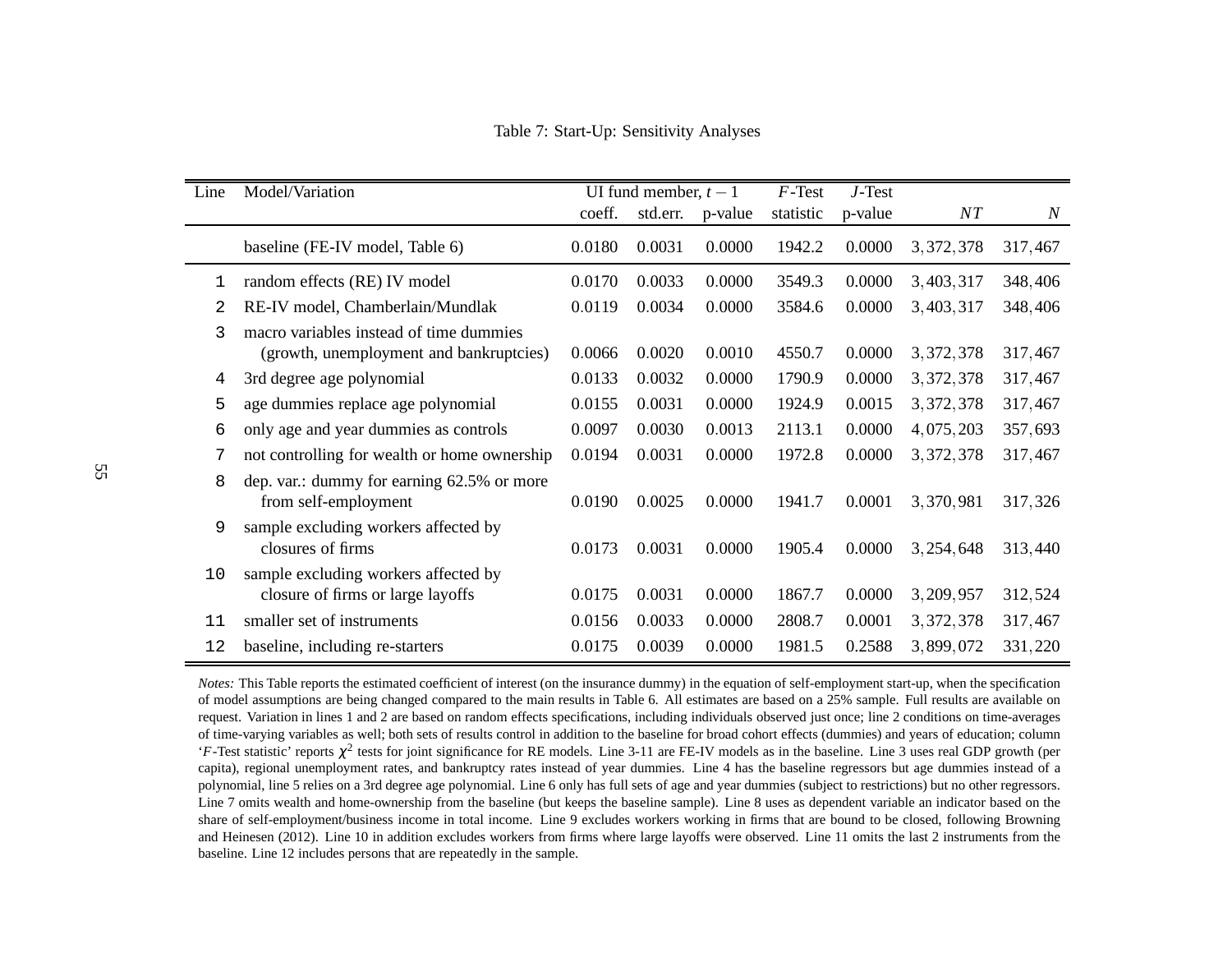<span id="page-56-0"></span>Table 8: Start-Up: Heterogeneous Effects

<span id="page-56-1"></span>

| Line        | Model/Variation                     | UI fund member, $t - 1$ |          |         | $\overline{F}$ -Test | $J$ -Test |             |                  |
|-------------|-------------------------------------|-------------------------|----------|---------|----------------------|-----------|-------------|------------------|
|             |                                     | coeff.                  | std.err. | p-value | statistic            | p-value   | ${\cal NT}$ | $\boldsymbol{N}$ |
|             | baseline (FE-IV model, Table 6)     | 0.0180                  | 0.0031   | 0.0000  | 1942.2               | 0.0000    | 3, 372, 378 | 317,467          |
| 1           | sample split by time                |                         |          |         |                      |           |             |                  |
| a           | $-1980-1998$                        | $-0.0048$               | 0.0053   | 0.3673  | 1870.8               | 0.0065    | 1,748,187   | 217,407          |
| b           | $-1993 - 2009$                      | 0.0495                  | 0.0109   | 0.0000  | 203.6                | 0.9445    | 2,442,435   | 263,565          |
| 2           | sample split by birth cohort        |                         |          |         |                      |           |             |                  |
| a           | $- b. -1942$                        | $-0.0169$               | 0.0097   | 0.0797  | 170.9                | 0.2380    | 454,045     | 60,137           |
| b           | $-$ b. 1943+                        | 0.0334                  | 0.0038   | 0.0000  | 1672.7               | 0.6696    | 2,918,333   | 257,330          |
| 3           | sample split by education           |                         |          |         |                      |           |             |                  |
| a           | $-\text{low}$                       | 0.0042                  | 0.0079   | 0.5952  | 269.4                | 0.0000    | 806,611     | 87,360           |
| b           | $-$ intermediate                    | 0.0279                  | 0.0052   | 0.0000  | 804.6                | 0.0003    | 1,709,774   | 163,445          |
| C           | $-\n$ high                          | 0.0047                  | 0.0043   | 0.2831  | 913.6                | 0.2097    | 734,585     | 67,385           |
| 4           | sample split by marital status      |                         |          |         |                      |           |             |                  |
| а           | — not partnered                     | 0.0364                  | 0.0071   | 0.0000  | 340.1                | 0.0209    | 1, 142, 460 | 161,320          |
| b           | — partnered                         | 0.0133                  | 0.0039   | 0.0006  | 1323.2               | 0.0236    | 2, 209, 249 | 218,429          |
| 5           | sample split by home ownership      |                         |          |         |                      |           |             |                  |
| a           | - home owner                        | 0.0263                  | 0.0035   | 0.0000  | 1623.0               | 0.0000    | 2,523,280   | 246,780          |
| b           | - no home owner                     | 0.0265                  | 0.0107   | 0.0132  | 120.3                | 0.5010    | 809,300     | 142,402          |
| 6           | sample split by innovative industry |                         |          |         |                      |           |             |                  |
| a           | - non-innovative                    | 0.0182                  | 0.0036   | 0.0000  | 1702.2               | 0.0000    | 2,905,441   | 288,691          |
| $\mathbf b$ | — innovative                        | 0.0136                  | 0.0046   | 0.0029  | 386.9                | 0.6472    | 439,187     | 48,136           |

*Notes:* This Table reports the estimated coefficient of interest (on the insurance dummy) in the equation of self-employment start-up, when the specification of model assumptions are being changed compared to the main results in Table [6,](#page-53-1) and the sample is conditioned on particular strata. All estimates are based on <sup>a</sup> 25% sample and are obtained from FE-IV models. Full results are available on request. Variations in lines 1–6 split by year of observation, birth cohort, education level, marital status, home ownership, and the [OECD](#page-44-11) [\(2011\)](#page-44-11) classification of innovativeness of industry.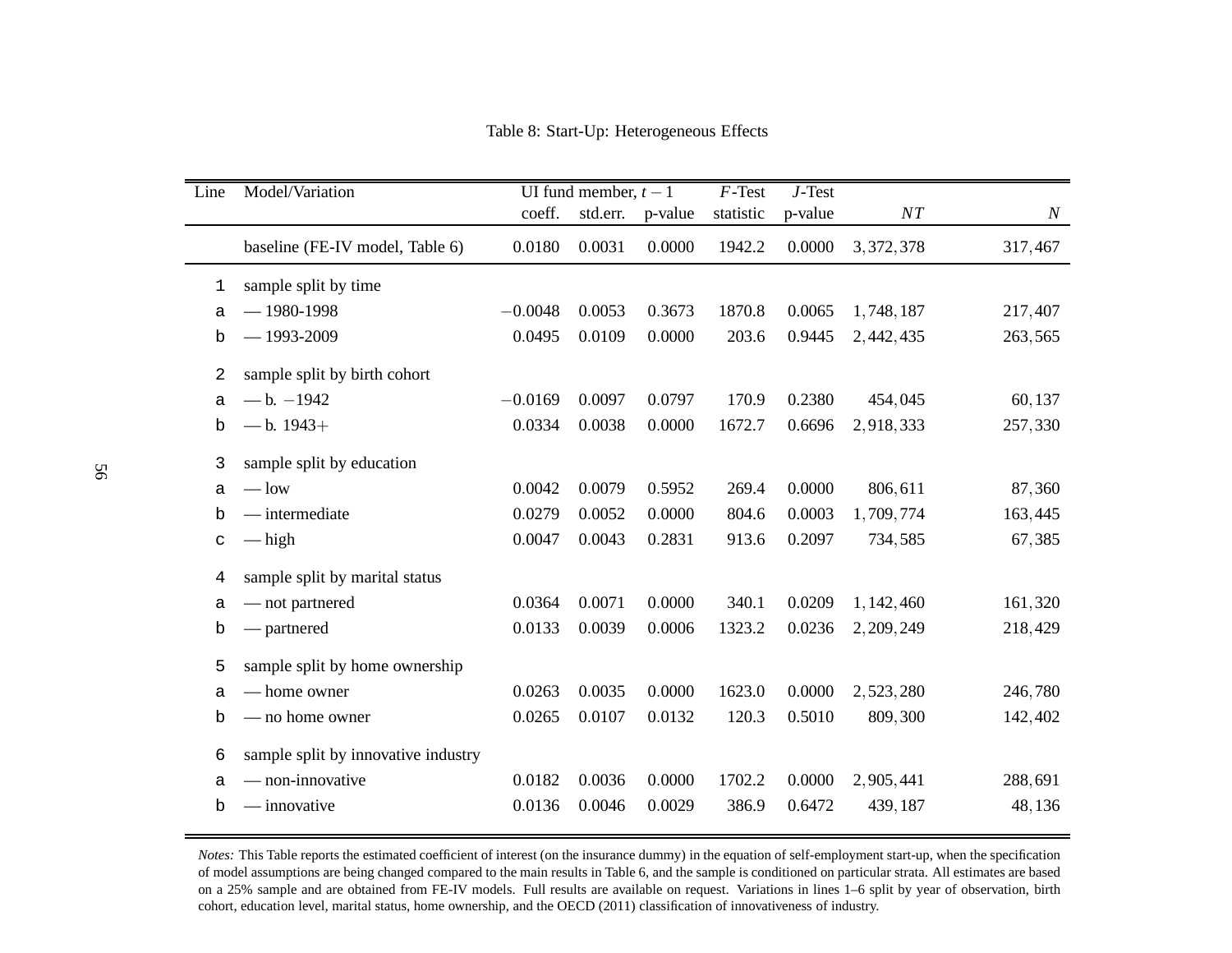|                                         | <b>Insured</b> | Uninsured | Difference | N       |
|-----------------------------------------|----------------|-----------|------------|---------|
| Survival until $t + 3$ (%)              | 44.81          | 37.54     | $7.27***$  | 179,581 |
| Conditional on survival until $t + 3$ : |                |           |            |         |
| (all measurements at $t + 3$ )          |                |           |            |         |
| Mean profit                             | 376            | 409       | $-33***$   | 67,742  |
| Median profit                           | 313            | 288       | $25***$    | 67,742  |
| Fraction with profit $\leq 0$ (%)       | 8.18           | 13.07     | $-4.89***$ | 67,742  |
| <b>Sales Revenues</b>                   | 3349           | 5652      | $-2303***$ | 42,447  |
| Value added                             | 1520           | 3033      | $-1513***$ | 42,447  |
| <b>Exports</b>                          | 149            | 289       | $-140***$  | 42,447  |
| Fraction with employees (%)             | 37.80          | 31.47     | $6.33***$  | 76,216  |

Table 9: Firm Performance Measures for Firms Starting Up in Year *<sup>t</sup>*, by Insurance Status in *<sup>t</sup>* <sup>−</sup><sup>1</sup>

<span id="page-57-0"></span>*Note:* Survival until *t* + 3 means: being self-employed in *t* + *s*, *s* = 1, 2, 3. Profit measured at *t* + 3 ∈ [1987 – 2000] <sup>2009</sup>]. Value added (sales minus expenses, not wages) and exports are measured at *<sup>t</sup>* <sup>+</sup>3 <sup>∈</sup> [<sup>1990</sup> <sup>−</sup><sup>2007</sup>]. Allfinancial variables are measures in constant 2005 k DKK. Having employees is measured at  $t + 3 \in [1990 - 1999]$ <sup>2009</sup>]. Asterisks indicate significance levels: \*\*\* <sup>=</sup> 1% or lower.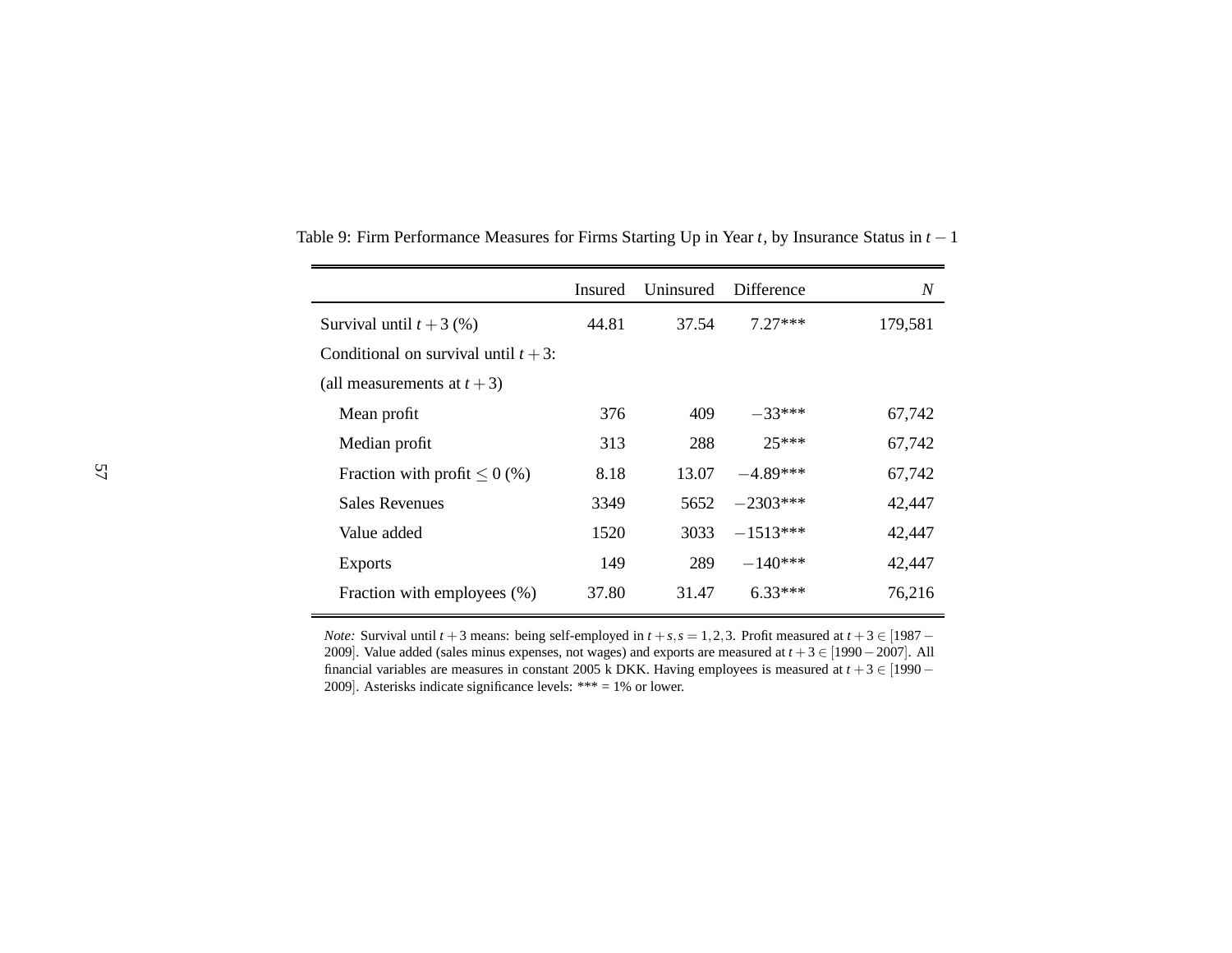<span id="page-58-0"></span>

|                                                 |       | Survival until $t + 3$  |         | Profits $t + 3$        |           | Employer $t + 3$        |         |  |
|-------------------------------------------------|-------|-------------------------|---------|------------------------|-----------|-------------------------|---------|--|
|                                                 | lag   | coeff.                  | p-value | coeff.                 | p-value   | coeff.                  | p-value |  |
| UI insured                                      | $t-1$ | $-0.0270$<br>[0.2093]   | 0.898   | 32.721<br>[147.54]     | 0.824     | $-0.0271$<br>[0.1586]   | 0.864   |  |
| age                                             |       | 0.0699<br>[0.2599]      | 0.788   | $-63.050$<br>[139.14]  | 0.650     | 0.5299<br>[0.1907]      | 0.005   |  |
| $age2 \times 1e-2$                              |       | 0.2946<br>[0.9350]      | 0.753   | 169.043<br>[528.03]    | 0.749     | $-1.7674$<br>[0.6418]   | 0.006   |  |
| $age3 \times 1e-4$                              |       | $-0.4806$<br>[1.5359]   | 0.754   | $-232.657$<br>[870.73] | 0.789     | 2.9619<br>[1.0500]      | 0.005   |  |
| $age4 \times 1e-6$                              |       | 0.2921<br>[0.9303]      | 0.754   | 110.753<br>[529.30]    | 0.834     | $-1.8140$<br>[0.6336]   | 0.004   |  |
| experience                                      | $t-1$ | 0.0112<br>[0.0062]      | 0.070   | $-5.165$<br>[5.60]     | 0.356     | 0.0169<br>[0.0049]      | 0.000   |  |
| experience <sup>2</sup> $\times$ 1 <i>e</i> – 2 | $t-1$ | $-0.0346$<br>[0.0331]   | 0.297   | 22.306<br>[28.15]      | 0.428     | $-0.0583$<br>[0.0250]   | 0.020   |  |
| experience <sup>3</sup> $\times$ 1 <i>e</i> – 4 | $t-1$ | 0.0531<br>[0.0631]      | 0.400   | $-55.955$<br>[51.71]   | 0.279     | 0.0615<br>[0.0464]      | 0.185   |  |
| wage earnings (1m DKK)                          | $t-2$ | $-0.1071$<br>$[5.2e-2]$ | 0.040   | 419.361<br>[98.27]     | 0.000     | 0.1956<br>$[3.7e-2]$    | 0.000   |  |
| net worth (1m DKK)                              | $t-2$ | $-4.0e-5$<br>$[9.9e-6]$ | 0.000   | $-0.055$<br>$[4.1e-2]$ | 0.174     | $4.0e-5$<br>$[3.5e-5]$  | 0.254   |  |
| home owner                                      | $t-2$ | 0.0651<br>[0.0157]      | 0.000   | 36.546<br>[9.55]       | 0.000     | 0.0452<br>[0.0100]      | 0.000   |  |
| receipt sickness benefits                       | $t-1$ | $-0.0018$<br>[0.0198]   | 0.927   | $-59.291$<br>[8.71]    | 0.000     | $-0.0452$<br>[0.0119]   | 0.000   |  |
| $#$ kids 0-6                                    | $t-1$ | 0.0012<br>[0.0065]      | 0.850   | 17.772<br>[4.15]       | 0.000     | 0.0077<br>[0.0046]      | 0.095   |  |
| # kids $7-17$                                   | $t-1$ | $-0.0117$<br>[0.0052]   | 0.024   | 15.724<br>[3.46]       | 0.000     | 0.0222<br>[0.0036]      | 0.000   |  |
| have partner                                    | $t-1$ | $-0.0058$<br>[0.0086]   | 0.498   | 17.583<br>[5.57]       | 0.002     | 0.0115<br>[0.0062]      | 0.065   |  |
| partner characteristics                         |       |                         |         |                        |           |                         |         |  |
| age                                             |       | $8.6e-4$<br>$[3.0e-4]$  | 0.004   | 0.960<br>[0.1995]      | 0.000     | $3.8e-4$<br>$[2.0e-4]$  | 0.057   |  |
| UI insured                                      | $t-1$ | 0.0336<br>[0.0529]      | 0.525   | $-14.244$<br>[35.14]   | 0.685     | 0.0117<br>[0.0381]      | 0.759   |  |
| partic. in labor mkt.                           | $t-1$ | 0.0211<br>[0.0118]      | 0.073   | $-11.431$<br>[8.53]    | 0.180     | 0.0273<br>[0.0081]      | 0.001   |  |
| unused earnings capacity                        | $t-1$ | $4.7e-4$<br>[0.0157]    | 0.976   | $-8.065$<br>[10.90]    | 0.459     | $3.5e-4$<br>[0.0103]    | 0.973   |  |
| earnings frontier                               | $t-1$ | $-8.8e-4$<br>$[6.5e-4]$ | 0.172   | 0.828<br>[0.4048]      | 0.041     | $-3.4e-4$<br>$[4.1e-4]$ | 0.405   |  |
| years of education                              |       | 0.0055<br>[0.0014]      | 0.000   | 14.641<br>[0.8637]     | 0.000     | 0.0098<br>$[9.8e-4]$    | 0.000   |  |
| year of birth dummies                           |       | yes                     |         | yes                    |           | yes                     |         |  |
| region dummies                                  |       | yes                     |         | yes                    |           | yes                     |         |  |
| industry dummies                                |       | yes                     |         | yes                    |           | yes                     |         |  |
| year dummies                                    |       | yes                     |         | yes                    |           | yes                     |         |  |
| Sample                                          |       | 25%                     |         | 100%                   |           | 100%                    |         |  |
| $\cal N$                                        |       | 28,131                  |         | 59,142                 |           | 55,730                  |         |  |
| $F$ test (statistic, p-value)                   |       | 7.80                    | 0.000   | 16.84                  | $0.000\,$ | 13.59                   | 0.000   |  |
| $J$ test (statistic, p-value)                   |       | 2.88                    | 0.4109  | 0.35                   | 0.9500    | 2.19                    | 0.5349  |  |

<span id="page-58-1"></span>Table 10: Firm Performance Measures: IV Regression Analysis

*Notes:* This Table shows IV (2SLS) estimates of firm performance (outcomes) after start-up, where insurance is allowed to be endogenous, and instrumented with the ER policy reforms. First stage results are available on request. Money amounts deflated to 2005. The estimates for survival are conditional on entering self-employment from wage employment between periods *t* −1 and *t*. The estimates for profits and being an employer are conditional on entering self-employment from wage employment between periods *t* − 1 and *t* and on surviving in self-employment every year until year *t* +3. Standard errors in square brackets have been clustered at the individual level.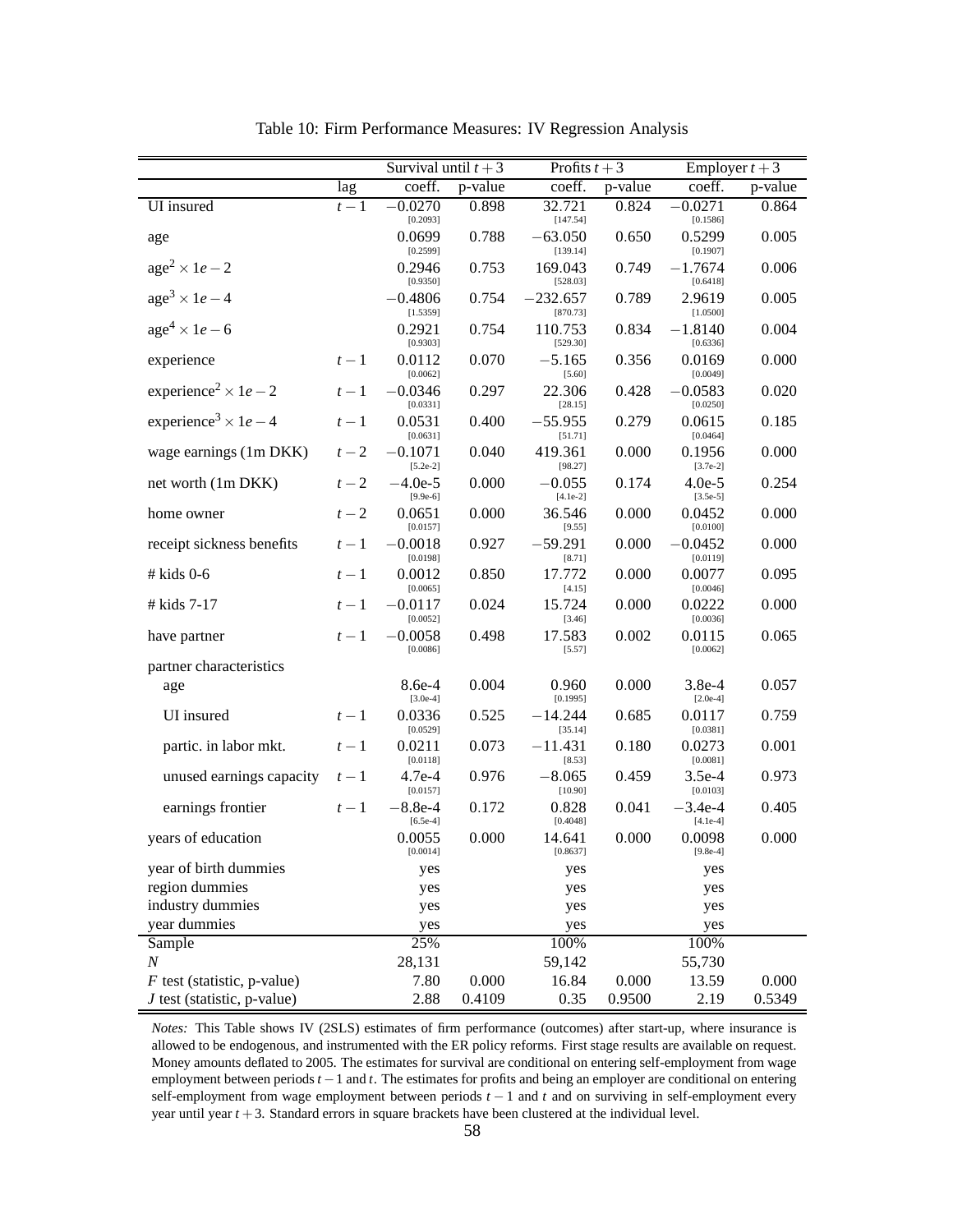|                |                                                            |     |           | UI fund member, $t-1$ |         | $F$ test  | $J$ test |           |          |
|----------------|------------------------------------------------------------|-----|-----------|-----------------------|---------|-----------|----------|-----------|----------|
| Variation      |                                                            | IV? | coeff.    | std.err.              | p-value | statistic | p-value  | NT        | $\cal N$ |
|                | Survival                                                   |     |           |                       |         |           |          |           |          |
| $\mathrm{S}0$  | baseline (survival until $t + 3$ , Table 10)               | yes | $-0.0270$ | 0.2093                | 0.8975  | 7.80      | 0.4109   | 28, 131   |          |
| S1             | survival until $t+5$                                       | yes | 0.2358    | 0.2024                | 0.2440  | 8.43      | 0.8981   | 24,004    |          |
| S <sub>2</sub> | survival until $t+3$                                       | no  | 0.0985    | 0.0069                | 0.0000  |           |          | 28,131    |          |
| S <sub>3</sub> | survival until $t+5$                                       | no  | 0.0929    | 0.0072                | 0.0000  |           |          | 24,004    |          |
| S4             | survival until $t + 3$ , full-time                         | yes | 0.0822    | 0.2039                | 0.6866  | 7.80      | 0.1705   | 28,131    |          |
| S <sub>5</sub> | joint probability of entry and survival until $t + 3$      | yes | 0.0183    | 0.0030                | 0.0000  | 2691.85   | 0.4094   | 3,033,048 | 288,059  |
| S6             | joint probability of entry and survival until $t + 5$      | yes | 0.0223    | 0.0028                | 0.0000  | 2337.23   | 0.0000   | 2,544,588 | 283, 124 |
|                | Employees                                                  |     |           |                       |         |           |          |           |          |
| E0             | baseline (have employees $t + 3$ , Table 10)               | yes | $-0.0271$ | 0.1586                | 0.8641  | 13.59     | 0.5349   | 55,730    |          |
| E1             | have employees $t + 5$                                     | yes | $-0.1401$ | 0.1566                | 0.3712  | 14.49     | 0.0934   | 39,541    |          |
| E2             | have employees $t + 3$                                     | no  | 0.0066    | 0.0048                | 0.1744  |           |          | 55,730    |          |
| E3             | have employees $t + 3$ and full-time                       | yes | $-0.0551$ | 0.1814                | 0.7613  | 10.87     | 0.4469   | 44,781    |          |
| E <sub>4</sub> | have employees $t + 3$ (alternative measure)               | yes | $-0.1747$ | 0.1605                | 0.2763  | 13.59     | 0.3247   | 55,730    |          |
| E <sub>5</sub> | have employees $t + 3$ (alternative measure, $\geq 1986$ ) | yes | $-0.3750$ | 0.1456                | 0.0100  | 16.84     | 0.2386   | 59,142    |          |
| E <sub>6</sub> | number of employees $t + 3$                                | yes | 112.9364  | 64.9021               | 0.0818  | 13.59     | 0.6655   | 55,730    |          |

<span id="page-59-0"></span>Table 11: Firm Performance (Survival and Employees): Sensitivity Analyses

*Notes:* This Table reports the estimated coefficient of interest (on the insurance dummy) in various equations of firm performance measures, when the specification of model assumptions are being changed compared to the main results in Table [10.](#page-58-1) Full results are available on request. Models on survival (lines S0-S6) are based on <sup>a</sup> 25% sample, models on employership (lines E0-E6) are based on the full population. Line S1 measures survival until *<sup>t</sup>* <sup>+</sup>5. Lines S2 and S3 deviate from S0 and S1 by not instrumenting the UI choice. Line S4 considers survival of those that do not earn wage income at the same time. Lines S5 and S6 are similar to S0 and S1 but do not condition on start-up, but instead consider the joint probability of starting up and surviving; both estimates are based on panel data models similar to those in Table [6.](#page-53-1) Lines E1, E2 and E3 presen<sup>t</sup> variations for having employees, likened to those in lines S1, S2, and S4, respectively. Lines E4 and E5 are based on headcounts of employees at an establishment ID at the record date of the matched employer/employee data; this measure can be constructed until the beginning of our data in 1980, the estimation sample starts in 1986 due to the restriction on wealth that we use as regressor; line E4 uses the same time window as the baseline E0, line E5 extends the sample back intime. Line 6 returns to the baseline data but uses the continuous measure of employees rather than the binary employment indicator.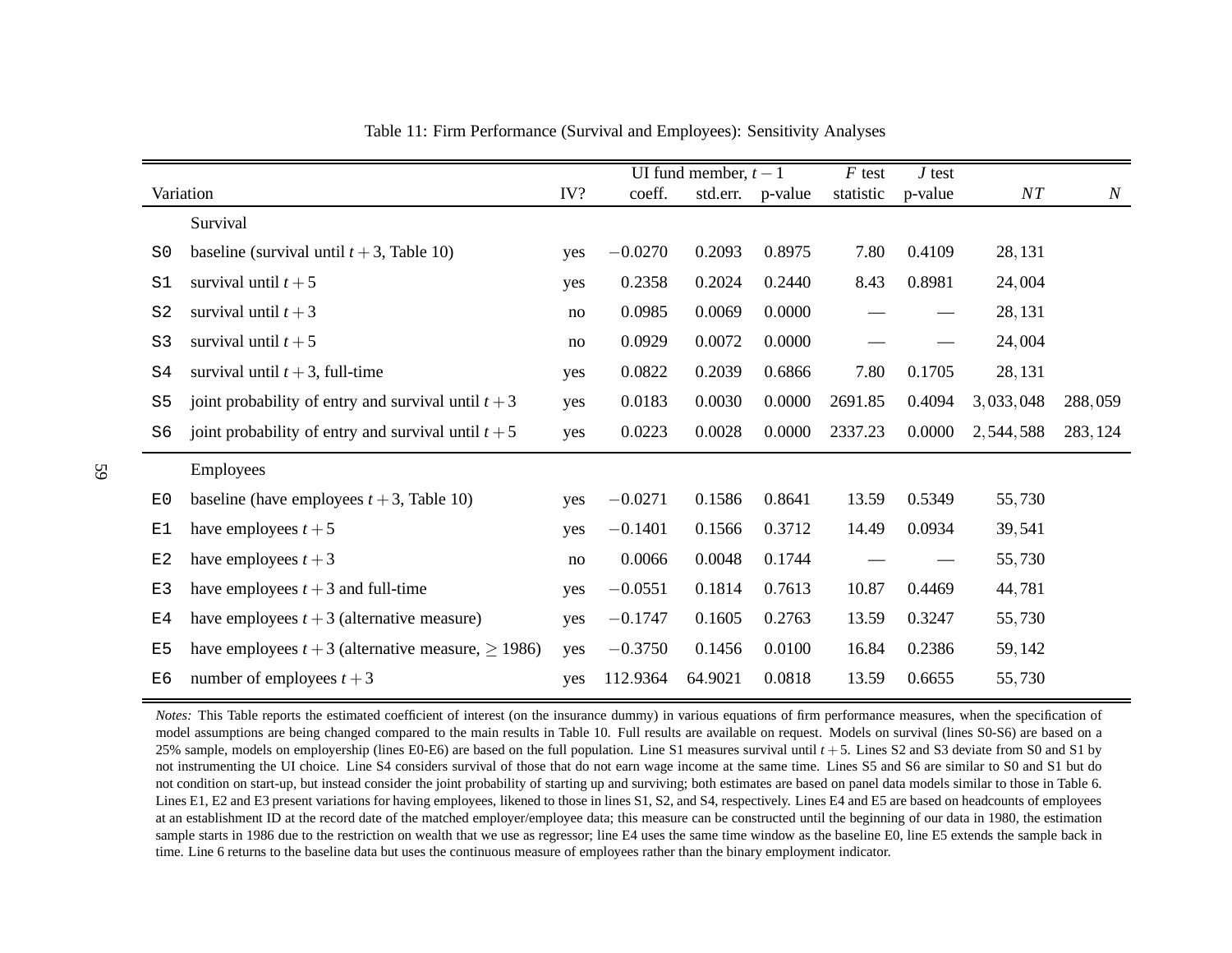|                |                                           |     |             | UI fund member, $t - 1$ |         | $F$ test  | $J$ test |                  |
|----------------|-------------------------------------------|-----|-------------|-------------------------|---------|-----------|----------|------------------|
| Variation      |                                           | IV? | coeff.      | std.err.                | p-value | statistic | p-value  | $\boldsymbol{N}$ |
| F0             | profits $t + 3$ (baseline, Table 10)      | yes | 32.721      | 147.54                  | 0.8245  | 16.84     | 0.9500   | 59,142           |
| F1             | value added $t + 3$                       | yes | $1.4e + 4$  | $9.3e + 3$              | 0.1430  | 10.65     | 0.7470   | 40,776           |
| F2             | sales $t + 3$                             | yes | $1.2e + 4$  | $1.2e + 4$              | 0.3124  | 10.65     | 0.9947   | 40,776           |
| F3             | exports $t+3$                             | yes | $9.9e + 2$  | 976.84                  | 0.3131  | 10.65     | 0.8434   | 40,776           |
| F <sub>4</sub> | business income $t + 3$                   | yes | 31.914      | 143.06                  | 0.8235  | 16.84     | 0.9223   | 59,142           |
| F5             | average profits $t + 3$ through $t + 5$   | yes | $-1.9e+2$   | 145.25                  | 0.2006  | 14.49     | 0.6519   | 39,541           |
| F6             | total income $t + 3$                      | yes | $-49.196$   | 91.18                   | 0.5895  | 36.13     | 0.4662   | 113,497          |
| F7             | net worth $t + 3$                         | yes | $2.2e + 3$  | $4.9e + 3$              | 0.6560  | 38.39     | 0.6457   | 103,391          |
| $\rm F8$       | change in net worth $t-1 \rightarrow t+3$ | yes | $2.4e + 3$  | $4.9e + 3$              | 0.6198  | 38.39     | 0.6475   | 103,391          |
| F10            | profits $t+3$                             | no  | $-14.123$   | 5.31                    | 0.0078  |           |          | 59,142           |
| F11            | value added $t + 3$                       | no  | $-1.1e+3$   | 305.03                  | 0.0003  |           |          | 40,776           |
| F12            | sales $t+3$                               | no  | $-1.7e+3$   | 408.55                  | 0.0000  |           |          | 40,776           |
| F13            | exports $t+3$                             | no  | $-75.402$   | 30.20                   | 0.0125  |           |          | 40,776           |
| F14            | business income $t + 3$                   | no  | $-13.239$   | 5.10                    | 0.0094  |           |          | 59,142           |
| F15            | average profits $t + 3$ through $t + 5$   | no  | $-37.185$   | 6.33                    | 0.0000  |           |          | 39,541           |
| F16            | total income $t + 3$                      | no  | $-36.556$   | 3.52                    | 0.0000  |           |          | 113,497          |
| F17            | net worth $t + 3$                         | no  | $-4.8e+2$   | 232.45                  | 0.0370  |           |          | 103,391          |
| F18            | change in net worth $t-1 \rightarrow t+3$ | no  | $-4.8e + 2$ | 232.44                  | 0.0375  |           |          | 103,391          |

<span id="page-60-0"></span>Table 12: Firm Performance (Financial Outcomes): Sensitivity Analyses

*Notes:* This Table reports the estimated coefficient of interest (on the insurance dummy) in various equations of firm performance measures, when the specification of model assumptions are being changed compared to the main results in Table [10.](#page-58-1) Profits, value added, sales and exports are in 1000 DKK. Wealth and total income measures in 10k DKK. Full results are available on request. The data is the full population (100%). Lines F0-F8 display results using different outcome measures when instrumenting the UI choice, Lines F10-F18 show the corresponding coefficient estimates for uninstrumented regressions. Profits (lines F0/F10) include, business income (lines F4/F14) excludes retained earnings. Total income, net worth and its change (lines F6-F8/F16-F18) refer to the persona<sup>l</sup> income and wealth variables of the owner-entrepreneur, and the sample does not condition on survival as self-employed until *<sup>t</sup>* <sup>+</sup>3.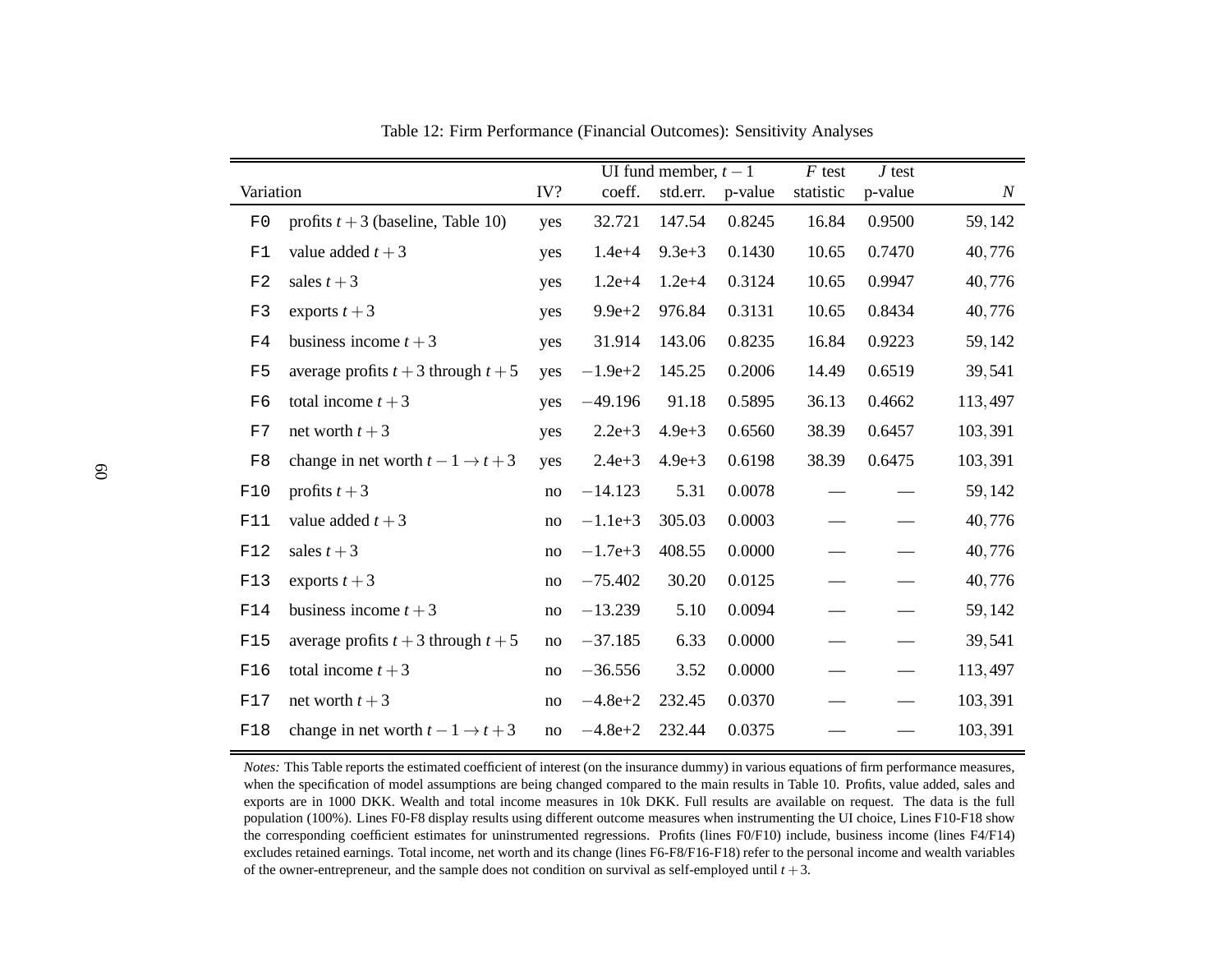## **Appendix A.3 Table (Not For Publication)**

| Line | Model/Variation                           |        | UI fund member, $t-1$ |         | $F$ -Test | $J$ -Test |             |          |
|------|-------------------------------------------|--------|-----------------------|---------|-----------|-----------|-------------|----------|
|      |                                           | coeff. | std.err.              | p-value | statistic | p-value   | $_{NT}$     | N        |
|      | baseline (FE-IV model, Table 6)           | 0.0180 | 0.0031                | 0.0000  | 1942.2    | 0.0000    | 3, 372, 378 | 317,467  |
|      | wealth dummies instead of continuous var. | 0.0188 | 0.0031                | 0.0000  | 1944.9    | 0.0000    | 3, 372, 378 | 317,467  |
| 2.   | without wealth                            | 0.0180 | 0.0031                | 0.0000  | 1942.4    | 0.0000    | 3, 372, 378 | 317,467  |
| 3    | spouse income instead of frontier         | 0.0180 | 0.0031                | 0.0000  | 1952.7    | 0.0000    | 3, 372, 378 | 317,467  |
| 4    | spouse frontier and ins. cap. in logs     | 0.0181 | 0.0031                | 0.0000  | 1946.9    | 0.0000    | 3, 372, 378 | 317,467  |
| 5    | all income/wealth measures in logs        | 0.0168 | 0.0031                | 0.0000  | 1933.7    | 0.0000    | 3, 372, 378 | 317,467  |
| 6    | inc. log # current employees              | 0.0178 | 0.0031                | 0.0000  | 1921.1    | 0.0000    | 3,360,455   | 316,925  |
|      | inc. log # total employees                | 0.0175 | 0.0031                | 0.0000  | 1922.0    | 0.0000    | 3,360,455   | 316,925  |
| 8    | inc. $log$ # FTE                          | 0.0176 | 0.0031                | 0.0000  | 1921.8    | 0.0000    | 3,360,455   | 316,925  |
| 9    | inc. ownership status of current firm     | 0.0180 | 0.0031                | 0.0000  | 1935.5    | 0.0000    | 3, 285, 464 | 314, 127 |
| 10   | inc. # establ. of current firm            | 0.0181 | 0.0031                | 0.0000  | 1915.3    | 0.0000    | 3, 285, 464 | 314, 127 |

### <span id="page-61-0"></span>Table 13: Start-Up: Sensitivity Analyses

*Notes:* This Table reports the estimated coefficient of interest (on the insurance dummy) in the equation of self-employment start-up, when the specification of model assumptions are being changed compared to the main results in Table [6.](#page-53-1) All estimates are based on <sup>a</sup> 25% sample. Full results are available on request. The Table is for information only and shows that these variations do not affect the coeffient of interest. In the description to follow, 'log' actually means 'inverse hyperbolic sine': Line 1 replaces the continuous wealth variable with <sup>a</sup> set of dummies, line 2 removes the wealth variable altogether, line <sup>3</sup> replaces the spousal income frontier with observed income, line 4 uses <sup>a</sup> 'log' transformation on the spousal income frontier and the residual, line 5 subjects all income and wealth concepts to the 'log' transformation; line <sup>6</sup> controls for the 'log' number of current employees at the firm, line <sup>7</sup> controls for the 'log' number of total employees in current year, line 8 controls for the 'log' number of full-time equivalents, line 9 controls for ownership status of the current firm, line 10 controls for the number of establishments of the firm.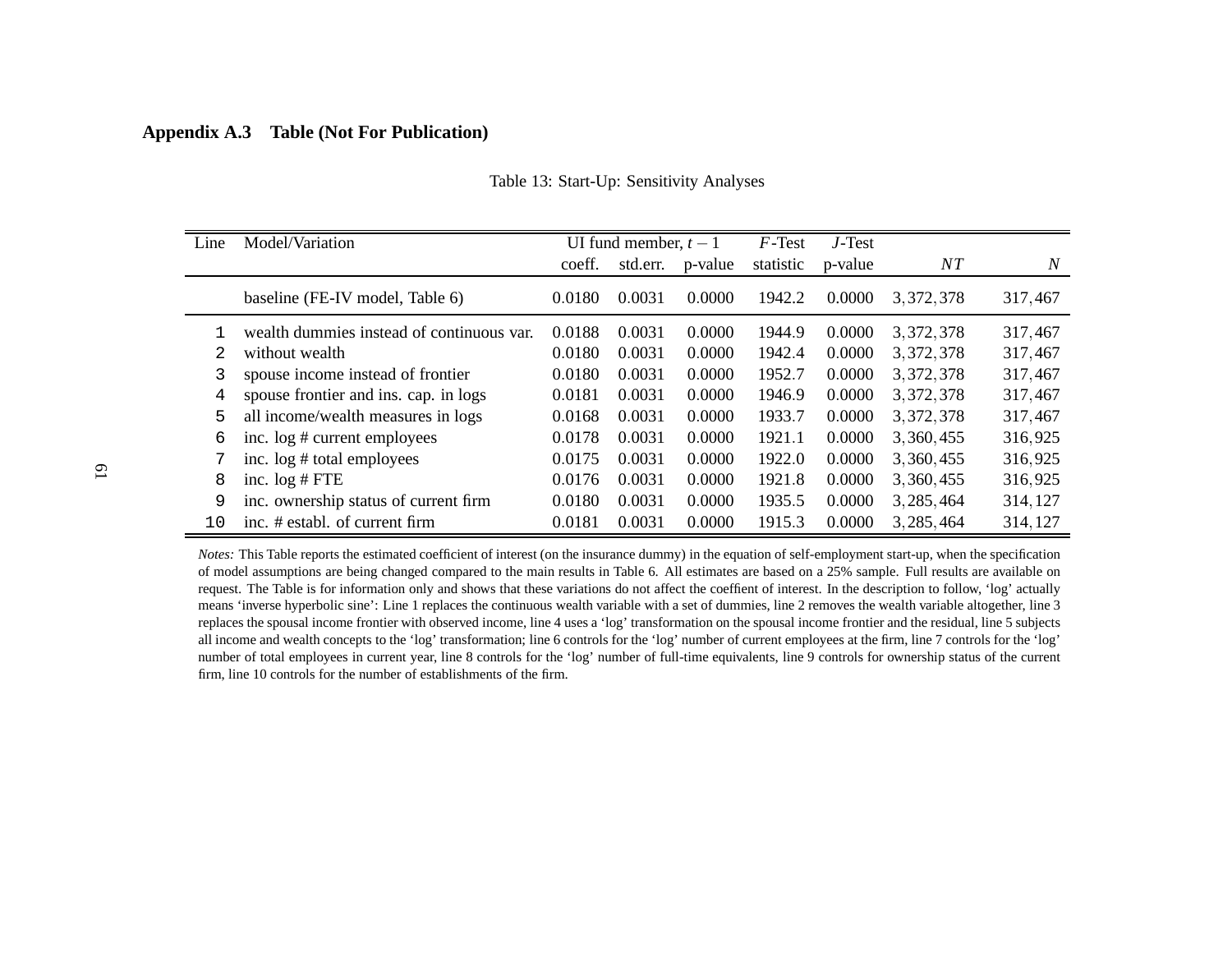# <span id="page-62-0"></span>**Appendix B Proofs**

## **Appendix B.1 Investment**

The optimal investment of an entrepreneur is determined from the first order condition applied to [\(1\)](#page-16-1) with respect to *k* when  $d = 1$ :

$$
F(k) \equiv -\pi^{1} u'(A + Y_0^{1s}) + (1 - \pi^{1})(\gamma \alpha k^{\alpha - 1} - 1)u'(A + Y_1^{1s}) = 0.
$$

Income per state of the world is

$$
Y_0^{1s} = s(B-P) + (1-s)H - k
$$
  

$$
Y_1^{1s} = \gamma k^{\alpha} - k - s \cdot P.
$$

Where  $\gamma k^{\alpha} - k$  are profits. Owing to concavity of *u*, *F* decreases monotonically with *k* 

$$
F_k = \underbrace{\pi^1 u''(A + Y_0^{1s})}_{\leq 0} + \underbrace{(1 - \pi^1)}_{\geq 0} \underbrace{[(\alpha - 1)}_{< 0} \underbrace{\gamma \alpha k^{\alpha - 2} u'(A + Y_1^{1s})}_{> 0} + \underbrace{(\gamma \alpha k^{\alpha - 1} - 1)^2}_{\geq 0} \underbrace{u''(A + Y_1^{1s})}_{< 0} \leq 0.
$$

Consider now the profit-maximizing value  $\bar{k} \equiv (\gamma \alpha)^{1/(1-\alpha)}$ . We can bracket the optimal  $k^*$  to lie in the interval  $[0;\bar{k}]$ : for  $\pi^1 = 0$  obviously  $k^* = \bar{k}$  since then  $F(\bar{k}) = 0$ ; for  $\pi^1 > 0$  obtains  $F(\bar{k}) < 0$ , implying  $k^* < \bar{k}$  because of monotonicity of *F* with a lower bound of 0.

To establish how  $k^*$  varies with a model parameter  $\theta \in {\pi^1, s, B, P, H, A, \gamma, \alpha}$ , we differentiate implicitly,  $\frac{dk}{d\theta} = -\frac{F_{\theta}}{F_{k}}$  $\frac{F_{\theta}}{F_{k}}$ . The sign of  $dk/d\theta$  is equal to the sign of  $F_{\theta}$ , since  $F_{k} \leq 0$ .  $F_{\theta}$  can easily be determined when  $k^* \leq \bar{k}$  except for  $\theta \in \{\gamma, \alpha\}$ . Given  $k^*$ , envelope conditions apply.

With *s* binary we write  $k^{s*}$  to distinguish between the non-insured  $s = 0$  and insured  $s = 1$ . The signs of the derivatives can then be succinctly summarized as follows when  $k^* \leq \overline{k}$ 

$$
k^{0*} = k(\pi^1, H, A, \gamma, \alpha) k^{1*} = k(\pi^1, B, P, A, \gamma, \alpha) k^{1*} = k(\pi^1, B, P, A, \gamma, \alpha).
$$

For given values of *A*,  $\gamma$ ,  $\alpha$  and  $\pi^1$ ,  $k^{1*} - k^{0*} \ge 0$ : the insured invest at least as much as the uninsured.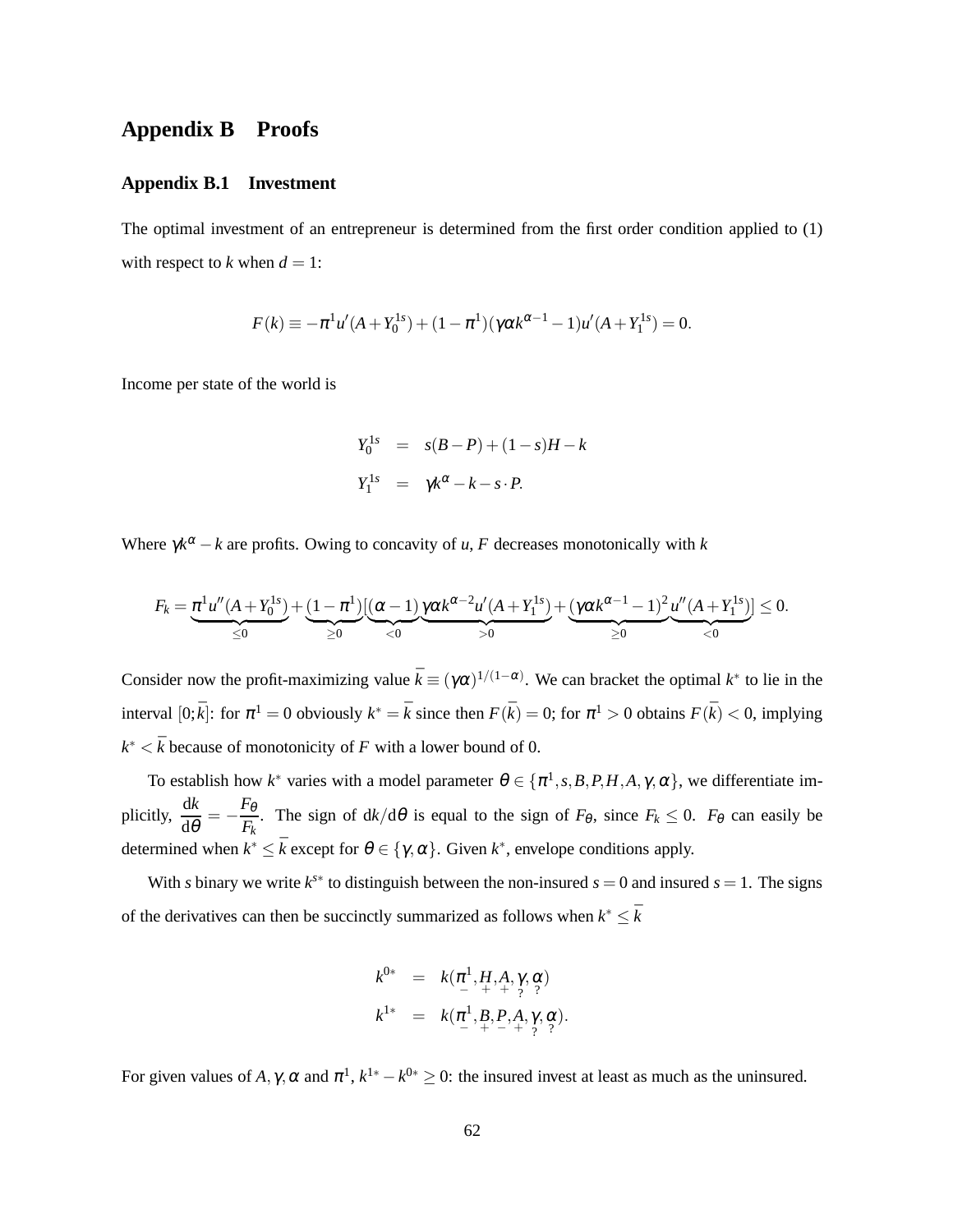### **Appendix B.2 Insurance Choice**

Evaluating expected utility for an entrepreneur for the two cases of being and not being insured at the optimal investment level shows that the expected utility difference between insured and uninsured depends on  $\pi^1$ , *B*, *P*, *H*, *A*,  $\gamma$  and  $\alpha$ :

$$
EU^{11} - EU^{10} = \pi^{1} \cdot [u(A - k^{1*} + B - P) - u(A - k^{0*} + H)]
$$
  
+ 
$$
(1 - \pi^{1}) \cdot [u(A - k^{1*} + \gamma(k^{1*})^{\alpha} - P) - u(A - k^{0*} + \gamma(k^{0*})^{\alpha})].
$$

The optimal insurance choice conditional on occupation *d* can be written as  $s^{d*} = \mathbf{1}[EU^{d_1} - EU^{d_0}]$ 0] where **1**[·] is an indicator function taking value 1 if the argument is true, and 0 otherwise. For entrepreneurs, s<sup>1</sup><sup>\*</sup> reacts to changes in various model parameters as follows:

$$
s^{1*} = s(\pi^1, B, P, H, A, \gamma, \alpha) \cdot s^{1*} = s(\pi^1, B, P, H, A, \gamma, \alpha).
$$

Similarly, from the expected utility difference for an insured and uninsured wage earner,

$$
EU^{01} - EU^{00} = \pi^0 \cdot [u(A + B - P) - u(A + H)] + (1 - \pi^0) \cdot [u(A + Y^W - P) - u(A + Y^W)]
$$

we determine that the insurance choice depends on parameters as follows

$$
s^{0*} = s(\pi^0_+, B, P, H, A, Y^K_+).
$$

### **Appendix B.3 Occupational choice**

The agent will choose to become an entrepreneur rather than being a wage earner if, conditional on optimal investment and on insurance status,  $d^{s*} = \mathbf{1}[EU^{1s} - EU^{0s} > 0] = 1$ . For the uninsured,  $s = 0$ ,

$$
EU^{10} - EU^{00} = \pi^1 u(A - k^{0*} + H) + (1 - \pi^1)u(A + \gamma(k^{0*})^{\alpha} - k^{0*}) - \pi^0 u(A + H) - (1 - \pi^0)u(A + Y^W).
$$